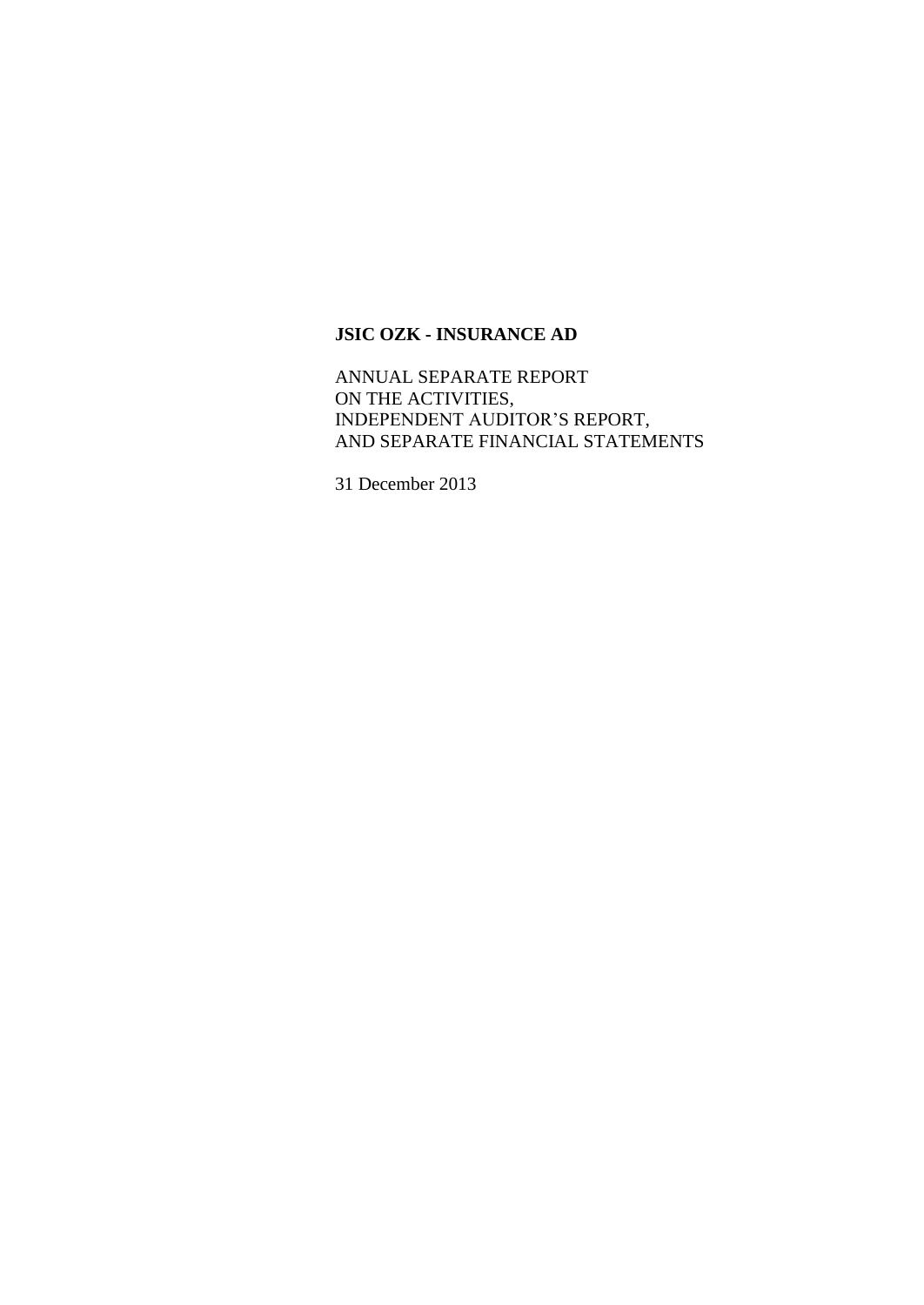## SEPARATE STATEMENT OF FINANCIAL POSITION

AS OF 31 December 2013

All amounts are in thousand Bulgarian levs, unless otherwise stated

|                                      | <b>Notes</b> | As of      | As of      |
|--------------------------------------|--------------|------------|------------|
| Assets                               |              | 31.12.2013 | 31.12.2012 |
| Non-current assets                   |              |            |            |
| Investment properties                | 4            | 2,483      | 2,483      |
| Financial assets available for sale  | 5            | 10,440     | 9,812      |
| Financial assets held for trading    | 6            | 7,028      | 8,284      |
| Property, plant and equipment        | 7            | 5,306      | 4,865      |
| Intangible assets                    | 8            | 812        | 956        |
| Investments in subsidiaries          | 9            | 2,428      |            |
| Deferred tax assets                  | 10           | 34         | 34         |
| Total non-current assets             |              | 28,531     | 26,434     |
| Current assets                       |              |            |            |
| Inventories                          | 15           | 313        | 281        |
| Receivables for insurance activities | 12           | 25,109     | 22,676     |
| Other receivables                    | 13           | 1,004      | 1,130      |
| Prepaid expenses                     | 11           | 88         | 103        |
| Cash                                 | 14           | 7,756      | 4,261      |
| Total current assets                 |              | 34,270     | 28,451     |
| <b>TOTAL ASSETS</b>                  |              | 62,801     | 54,885     |
| Equity and liabilities               |              |            |            |
| Equity                               |              |            |            |
| Share capital                        | 16           | 7,067      | 7,067      |
| Reserves                             | 17           | 4,213      | 3,943      |
| Retained earnings                    |              | 102        | 445        |
| <b>TOTAL EQUITY</b>                  |              | 11,382     | 11,455     |
| Non-current liabilities              |              |            |            |
| Unearned premiums reserve            | 18           | 19,027     | 15,768     |
| Outstanding claims reserve           | 18           | 17,449     | 13,666     |
| <b>Equalization reserve</b>          |              | 128        | 128        |
| Other technical reserves             | 18           | 3,436      | 3,586      |
| Retirement benefits                  |              | 38         | 48         |
| Long-term lease liabilities          | 20           | 309        | 274        |
| Deferred tax liabilities             | 10           | 339        | 328        |
| Total non-current liabilities        |              | 40,726     | 33,798     |
| <b>Current liabilities</b>           |              |            |            |
| Liabilities on insurance activities  | 19           | 8,971      | 8,026      |
| Other liabilities                    | 20           | 1,722      | 1,606      |
| Total current liabilities            |              | 10,693     | 9,632      |
| TOTAL LIABILITIES                    |              | 51,419     | 43,430     |
| TOTAL EQUITY AND LIABILITIES         |              | 62,801     | 54,885     |

These separate financial statements are approved by the Management Board and signed on 31 March 2014 on behalf of JSIC OZK – INSURANCE AD by:

Aleksandar Lichev Rumen Dimitrov Aneliya Pashaliyska Chief Executive Director Executive Director Chief Accountant

\_\_\_\_\_\_\_\_\_\_\_\_\_\_\_\_\_\_\_\_\_\_\_ \_\_\_\_\_\_\_\_\_\_\_\_\_\_\_\_\_\_\_\_\_\_\_ \_\_\_\_\_\_\_\_\_\_\_\_\_\_\_\_\_\_\_\_\_\_

The accompanying notes form an integral part of these separate financial statements.

\_\_\_\_\_\_\_\_\_\_\_\_\_\_\_\_\_\_\_\_\_\_\_ \_\_\_\_\_\_\_\_\_\_\_\_\_\_\_\_\_\_\_\_\_\_\_

Sylvia Peneva<br>
Vasko Raichev Registered Auditor Registered Auditor Date: 31 March 2014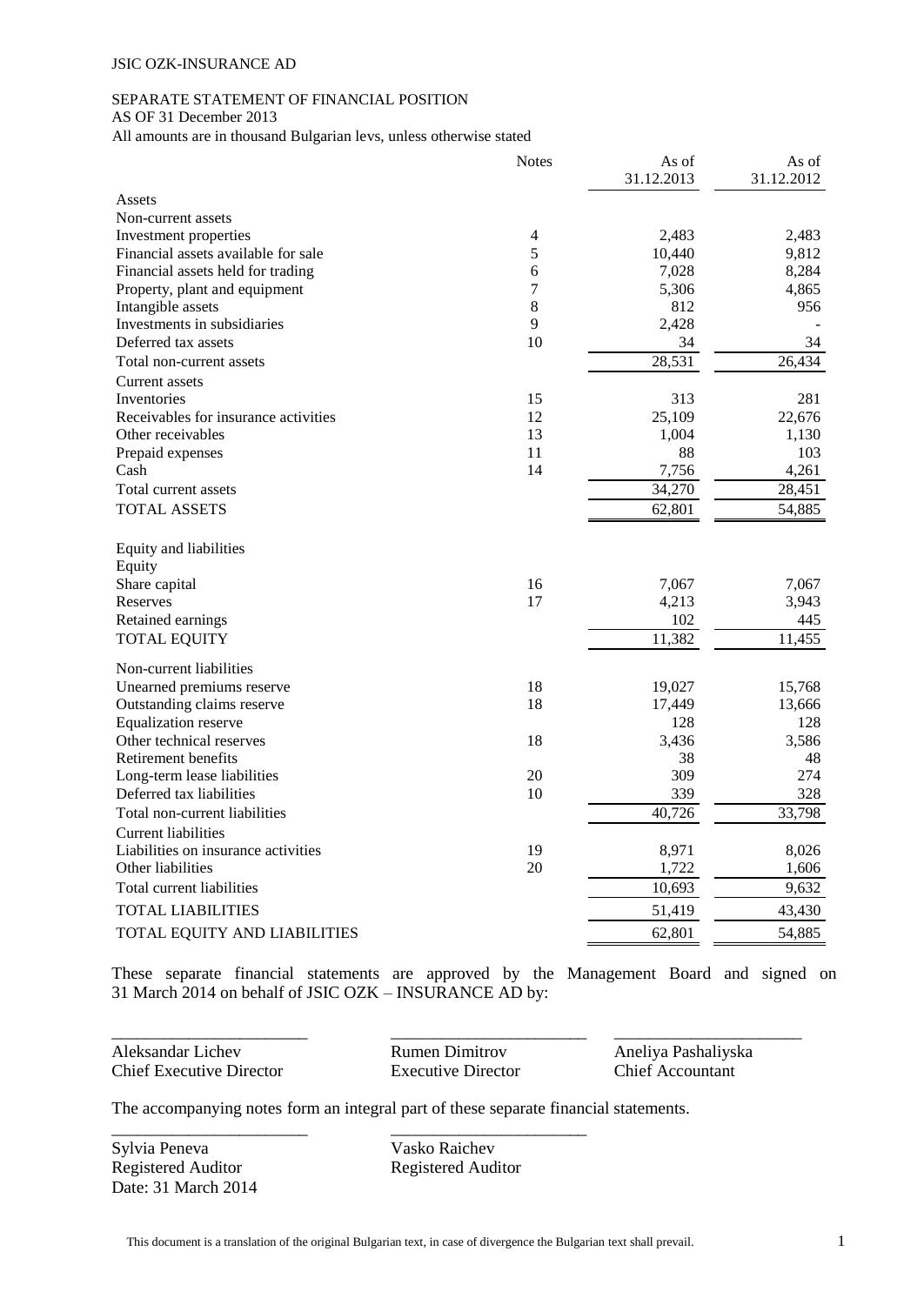#### SEPARATE INCOME STATAMENT

For the year ended 31 December 2013

All amounts are in thousand Bulgarian levs, unless otherwise stated

|                                                           | <b>Notes</b> | Year ended | Year ended |
|-----------------------------------------------------------|--------------|------------|------------|
|                                                           |              | 31.12.2013 | 31.12.2012 |
| Premiums earned                                           | 21           | 52,581     | 49,517     |
| Ceded reinsurance premiums                                | 21           | (5, 123)   | (4,308)    |
| Change in unearned premium reserve                        | 18           | (3,997)    | (5,579)    |
| Change in reinsurers' share in unearned premiums reserve  | 18           | 738        | 112        |
| Premiums earned, net of reinsurance                       |              | 44,199     | 39,742     |
| Claims paid                                               | 22           | (22, 343)  | (19,033)   |
| Reinsurers' share in claims paid                          | 22           | 3,144      | 1,333      |
| Change in outstanding claims reserve                      | 18           | (5,082)    | 986        |
| Change in reinsurers' share in outstanding claims reserve | 18           | 1,299      | 112        |
| Claims paid, net of reinsurance                           |              | (22,982)   | (16, 602)  |
| Change in other insurance reserves                        | 18           | 150        | (2,294)    |
| Acquisition expenses                                      | 22           | (14, 927)  | (13, 557)  |
| Administrative expenses                                   | 24           | (2, 867)   | (2,782)    |
| Reinsurers' commissions and participation in result, net  | 25           | 985        | 1,090      |
| Other insurance expenses, net                             | 26           | (4, 641)   | (6, 146)   |
| Insurance activity expenses                               |              | (44, 282)  | (40,291)   |
| Result of insurance activity                              |              | (83)       | (549)      |
| Net investment income                                     | 27           | 388        | 1,276      |
| Other expenses, net                                       | 28           | (191)      | (240)      |
| PROFIT BEFORE TAXES                                       |              | 114        | 487        |
| Tax expense                                               | 10           | (12)       | (42)       |
| NET PROFIT FOR THE PERIOD                                 |              | 102        | 445        |

These separate financial statements are approved by the Management Board and signed on 31 March 2014 on behalf of JSIC OZK – INSURANCE AD by:

\_\_\_\_\_\_\_\_\_\_\_\_\_\_\_\_\_\_\_\_\_\_\_ \_\_\_\_\_\_\_\_\_\_\_\_\_\_\_\_\_\_\_\_\_\_\_ \_\_\_\_\_\_\_\_\_\_\_\_\_\_\_\_\_\_\_\_\_\_ Aleksandar Lichev Rumen Dimitrov Aneliya Pashaliyska Chief Executive Director Executive Director Chief Accountant

The accompanying notes for an integral part of these separate financial statements

\_\_\_\_\_\_\_\_\_\_\_\_\_\_\_\_\_\_\_\_\_\_\_ \_\_\_\_\_\_\_\_\_\_\_\_\_\_\_\_\_\_\_\_\_\_\_

Sylvia Peneva<br>
Vasko Raichev Registered Auditor Registered Auditor Date: 31 March 2014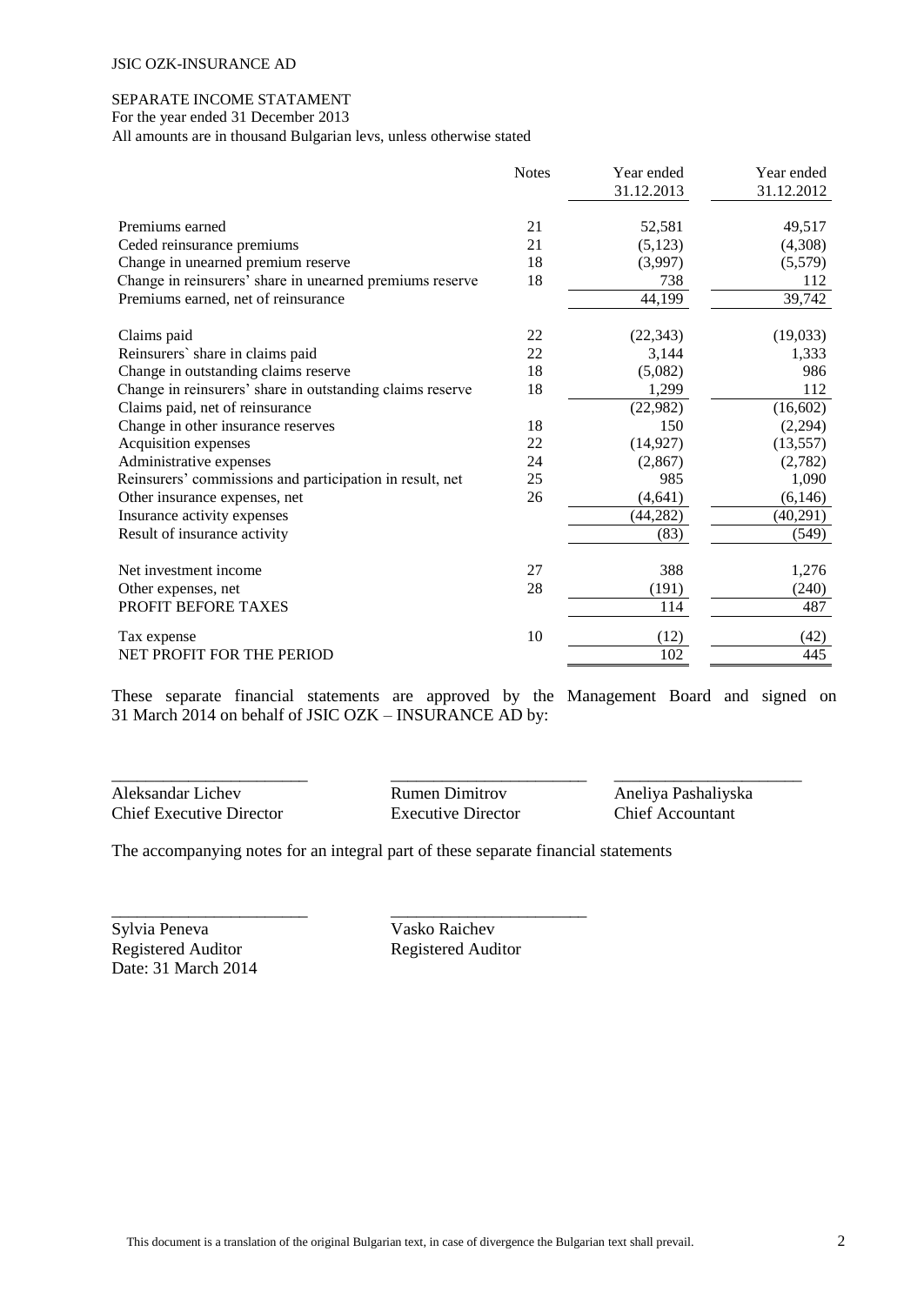# SEPARATE STATEMENT OF COMPREHENSIVE INCOME FOR THE YEAR ENDED 31 DECEMBER 2013

All amounts are in thousand Bulgarian levs, unless otherwise stated

|                                                                                                                       | Year ended<br>31.12.2013 | Year ended<br>31.12.2012 |
|-----------------------------------------------------------------------------------------------------------------------|--------------------------|--------------------------|
| NET PROFIT FOR THE PERIOD                                                                                             | 102                      | 445                      |
| Other components of comprehensive income, net of taxes<br>Components which will not be reclassified in profit or loss |                          |                          |
| Revaluation of property used in operations<br>Components which could be reclassified in profit or loss                |                          | (40)                     |
| Revaluation of investments available for sale                                                                         | (175)                    | 192                      |
| Total other comprehensive income                                                                                      | (175)                    | 152                      |
| TOTAL COMREHENSIVE INCOME FOR THE PERIOD                                                                              | (73)                     | 597                      |

These separate financial statements are approved by the Management Board and signed on 31 March 2014 on behalf of JSIC OZK – INSURANCE AD by:

Aleksandar Lichev Rumen Dimitrov Aneliya Pashaliyska Chief Executive Director Executive Director Chief Accountant

\_\_\_\_\_\_\_\_\_\_\_\_\_\_\_\_\_\_\_\_\_\_\_ \_\_\_\_\_\_\_\_\_\_\_\_\_\_\_\_\_\_\_\_\_\_\_ \_\_\_\_\_\_\_\_\_\_\_\_\_\_\_\_\_\_\_\_\_\_

The accompanying notes for an integral part of these separate financial statements.

\_\_\_\_\_\_\_\_\_\_\_\_\_\_\_\_\_\_\_\_\_\_\_ \_\_\_\_\_\_\_\_\_\_\_\_\_\_\_\_\_\_\_\_\_\_\_

Sylvia Peneva<br>Vasko Raichev Registered Auditor Registered Auditor Date: 31 March 2014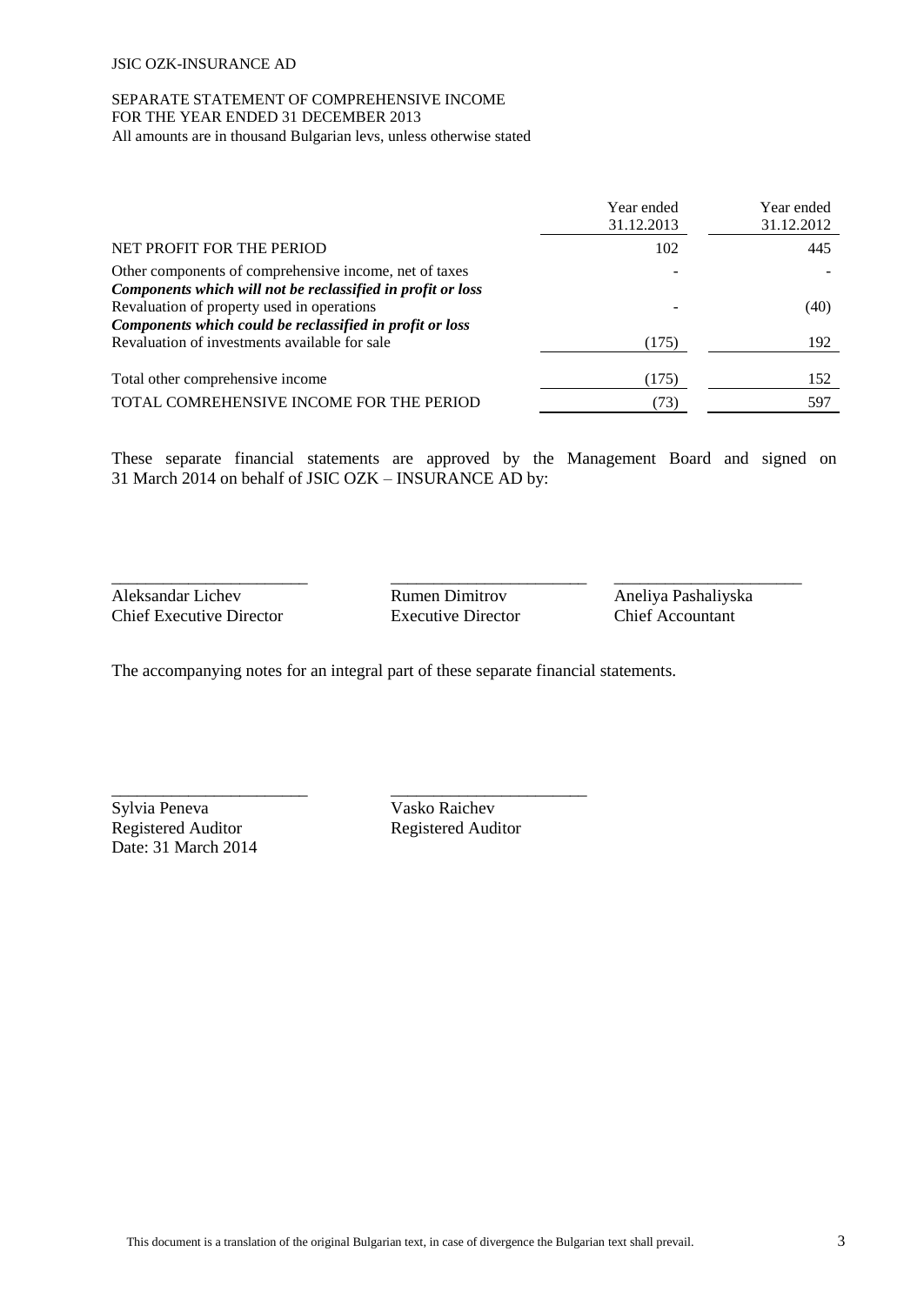# SEPARATE STATEMENT OF CHANGES IN SHAREHOLDERS' EQUITY FOR THE YEAR ENDED 31 DECEMBER 2013

All amounts are in thousand Bulgarian levs, unless otherwise stated

|                                                                                  | Share capital | Revaluation<br>reserve | Common<br>reserve | Other<br>reserves | Retained<br>earnings | Total  |
|----------------------------------------------------------------------------------|---------------|------------------------|-------------------|-------------------|----------------------|--------|
| Balance at 1 January 2012<br>Distribution of retained earnings                   | 7,067         | 2,378                  | 494               | 862               | 57                   | 10,858 |
| to reserves<br>Comprehensive income for the                                      |               |                        |                   | 57                | (57)                 |        |
| period                                                                           |               | 152                    |                   |                   | 445                  | 597    |
| <b>BALANCE AT</b><br>31 DECEMBER 2012                                            | 7,067         | 2,530                  | 494               | 919               | 445                  | 11,455 |
| Distribution of retained earnings<br>to reserves<br>Comprehensive income for the |               |                        | 45                | 400               | (445)                |        |
| period                                                                           |               | (175)                  |                   |                   | 102                  | (73)   |
| <b>BALANCE AT</b><br>31 DECEMBER 2013                                            | 7,067         | 2,355                  | 539               | 1,319             | 102                  | 11,382 |

These separate financial statements are approved by the Management Board and signed on 31 March 2014 on behalf of JSIC OZK – INSURANCE AD by:

Aleksandar Lichev Rumen Dimitrov Aneliya Pashaliyska Chief Executive Director Executive Director Chief Accountant

\_\_\_\_\_\_\_\_\_\_\_\_\_\_\_\_\_\_\_\_\_\_\_ \_\_\_\_\_\_\_\_\_\_\_\_\_\_\_\_\_\_\_\_\_\_\_ \_\_\_\_\_\_\_\_\_\_\_\_\_\_\_\_\_\_\_\_\_\_

The accompanying notes form an integral part of these separate financial statements.

\_\_\_\_\_\_\_\_\_\_\_\_\_\_\_\_\_\_\_\_\_\_\_ \_\_\_\_\_\_\_\_\_\_\_\_\_\_\_\_\_\_\_\_\_\_\_

Sylvia Peneva Vasko Raichev Registered Auditor Registered Auditor Date: 31 March 2014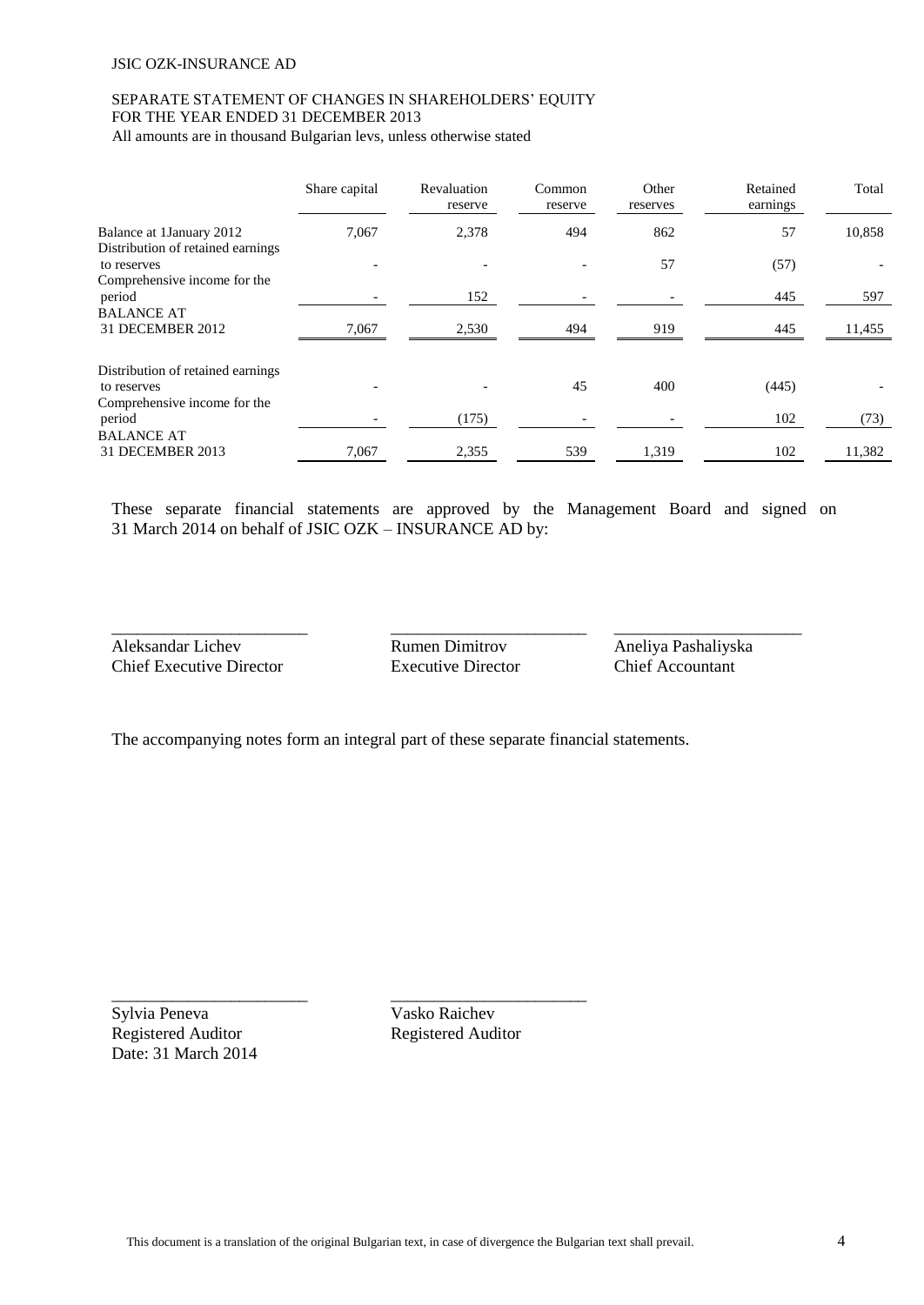#### SEPARATE STATEMENT OF CASH FLOWS FOR THE YEAR ENDED 31 DECEMBER 2013

All amounts are in thousand Bulgarian levs, unless otherwise stated

|                                                | Year ended | Year ended |
|------------------------------------------------|------------|------------|
|                                                | 31.12.2013 | 31.12.2012 |
| <b>CASH FLOWS FROM OPERATING ACTIVITIES</b>    |            |            |
| Premiums received                              | 47,250     | 37,565     |
| Amounts recovered by reinsurers                | 1,420      | 689        |
| Subrogation recoveries                         | 682        | 566        |
| Amounts paid to reinsurers                     | (1,481)    | (1,481)    |
| Claims paid                                    | (21,986)   | (19,019)   |
| Payments to suppliers                          | (7,092)    | (4,742)    |
| Payments to employees                          | (3,710)    | (3,272)    |
| Acquisition costs paid                         | (7,647)    | (7,076)    |
| Amounts paid for guarantee fund                | (1,794)    | (1,451)    |
| Interest received                              | 162        | 169        |
| Payment of corporate tax                       | (30)       | (6)        |
| Other cash flow from operating activities      | (457)      | (916)      |
| NET CASH FLOW RECEIVED FROM OPERATING          |            |            |
| <b>ACTIVITIES</b>                              | 5,317      | 1,026      |
| CASH FLOW FROM INVESTMENT ACTIVITIES           |            |            |
| Sales of government bonds                      | 6,884      |            |
| Received interest from investment securities   | 705        | 571        |
| Received rents                                 | 22         | 23         |
| Purchase of shares                             | (1,161)    | (1, 364)   |
| Purchase of fixed yield securities             | (7, 879)   | (309)      |
| Other cash flows used in investment activities | (3)        | (30)       |
| NET CASH FLOWS USED IN INVESTMENT ACTIVITIES   | (1, 432)   | (1,109)    |
| CASH FLOWS FROM FINANCING ACTIVITIES           |            |            |
| Other payments for financing activities        | (390)      | (133)      |
| NET CASH FLOWS USED IN FINANCING ACTIVITIES    | (390)      | (133)      |
| Change in cash during the period               | 3,495      | (216)      |
| CASH AT BEGINNING OF PERIOD                    | 4,261      | 4,477      |
| CASH AT END OF PERIOD (note 14)                | 7,756      | 4,261      |

These separate financial statements are approved by the Management Board and signed on 31 March 2014 on behalf of JSIC OZK – INSURANCE AD by:

Aleksandar Lichev Rumen Dimitrov Aneliya Pashaliyska Chief Executive Director Executive Director Chief Accountant

\_\_\_\_\_\_\_\_\_\_\_\_\_\_\_\_\_\_\_\_\_\_\_ \_\_\_\_\_\_\_\_\_\_\_\_\_\_\_\_\_\_\_\_\_\_\_ \_\_\_\_\_\_\_\_\_\_\_\_\_\_\_\_\_\_\_\_\_\_

The accompanying notes form an integral part of these separate financial statements.

\_\_\_\_\_\_\_\_\_\_\_\_\_\_\_\_\_\_\_\_\_\_\_ \_\_\_\_\_\_\_\_\_\_\_\_\_\_\_\_\_\_\_\_\_\_\_

Sylvia Peneva<br>
Vasko Raichev Registered Auditor Registered Auditor Date: 31 March 2014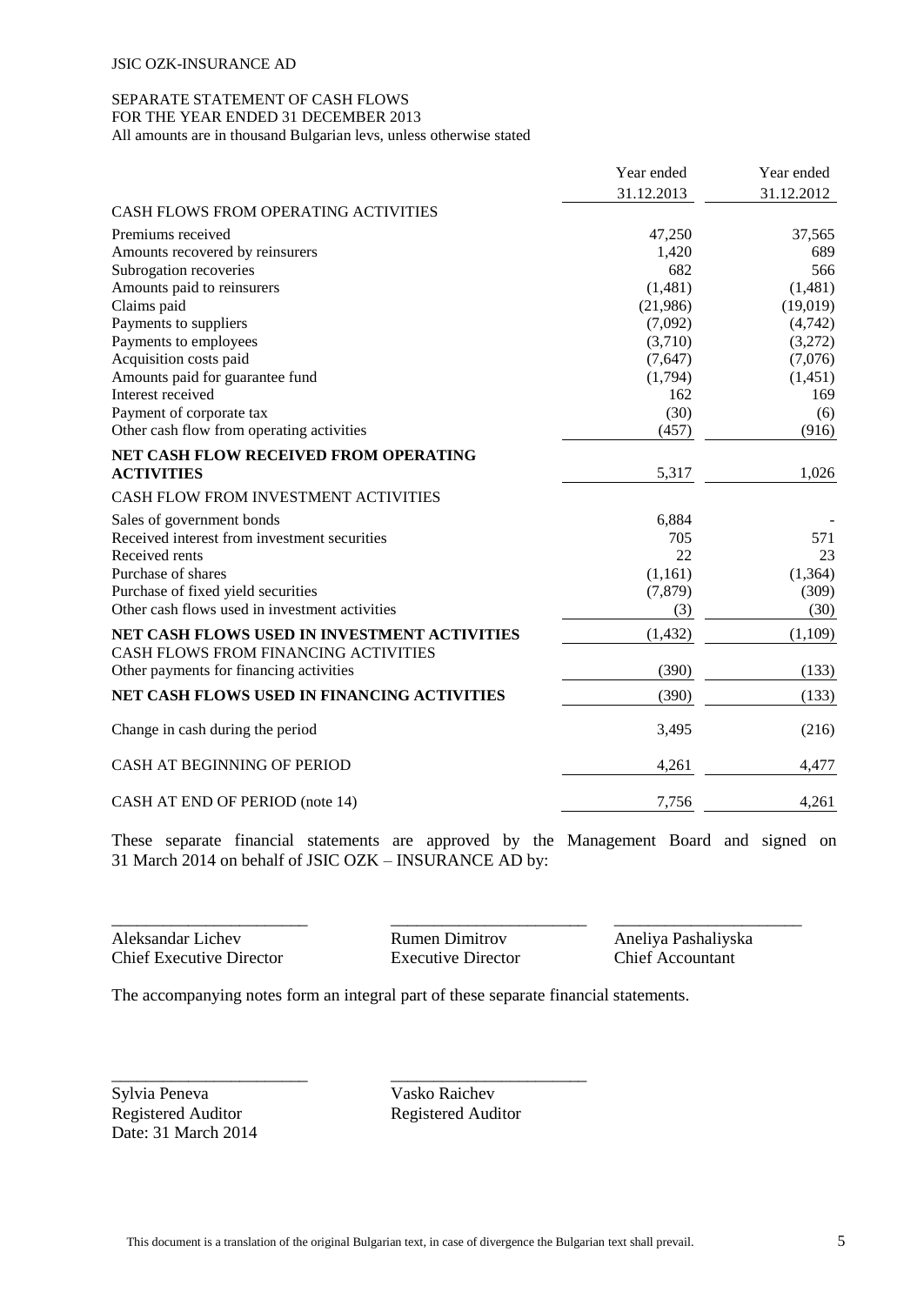# **1. Organization and activity**

JSIC OZK-Insurance AD ("The Company") is a joint-stock company, registered under company file No. 15636/1996 by Sofia City Court. The registered office of the Company is Sofia City, 7 St. Sofia Str., 5 th Floor.

The main business activity of the Company is insurance covering the following types of insurance products: "Accident insurance"; "Disease insurance"; "Insurance of land vehicles excluding rail vehicles"; "Insurance of rail transportation vehicles"; "Insurance for goods in transit"; "Fire and Natural disasters insurance"; "Property damages insurance"; "MTPL (Motor Third Party Liability)"; "General MTPL"; "Insurance of miscellaneous Financial losses"; "Travel Insurance"; "Insurance covering legal fees, as an additional coverage to the insurance of other material interests.

The specific legislature governing the Company`s activity is the Insurance Code. Based on the latter, the Company is regulated by the Financial Supervision Commission (FSC).

# **2. Base for preparation of the separate financial statements**

# **2.1. Applicable accounting legislation and standards**

## **2.1.1 Common framework for financial reporting**

These separate financial statements have been prepared in accordance with statutory accounting legislation, applicable for insurance companies in Bulgaria. The Company prepares and presents its financial statements in accordance with the International Financial Reporting Standards (IFRS), issued by the International Accounting Standards Board (IASB) and the interpretations, issued by the International Financial Reporting Interpretations Committee (IFRIC), as approved by the European Union (the Commission) and applicable in the Republic of Bulgaria.

In addition, the Insurance Code requires insurance companies to establish and maintain insurance reserves, complying with the order and methodology, set by the Financial Supervision Commission in its regulation. In accordance with the Insurance Code, these reserves are booked as an expense in the financial statements. In the preparation of the accompanying separate financial statements, the Entity has considered the requirements of the Financial Supervision Commission, outlined in ordinance regarding the recognition of income from insurance premiums and the related receivables and impairment loss.

These separate financial statements have been prepared for general purposes under the going concern principle and on accrual basis and provide information for the financial position, operations and cash flows of the Company as of and for the year ended 31 December 2013.

During 2013 the Company acquires control over OZOK – Health Insurance AD, Sofia, Bulgaria. In compliance with the requirements of IAS 27 Consolidated and Separate financial statements, the Company prepares consolidated financial statements, which will be issued after the issue date of the current separate financial statement.

## **Changes in IFRS**

## **Standards and Interpretations effective in the current period**

The following amendments to the existing standards issued by the International Accounting Standards Board and adopted by the EU are effective for the current period:

- IFRS 13 "Fair Value Measurement", adopted by the EU on 11 December 2012 (effective for annual periods beginning on or after 1 January 2013);
- Amendments to IFRS 1 "First-time Adoption of IFRS" Severe Hyperinflation and Removal of Fixed Dates for First-time Adopters, adopted by the EU on 11 December 2012 (effective for annual periods beginning on or after 1 January 2013);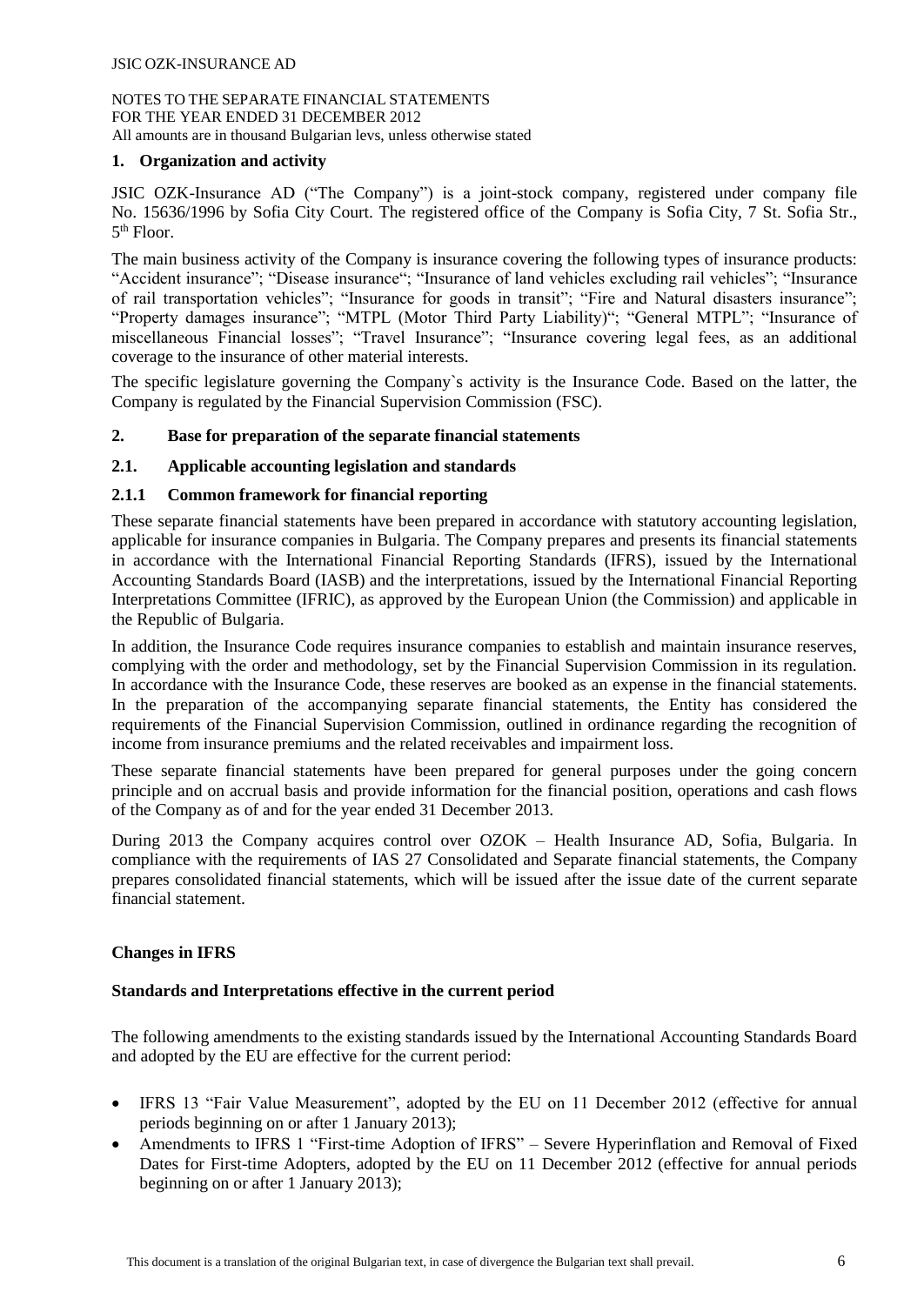NOTES TO THE SEPARATE FINANCIAL STATEMENTS (CONTINUED) FOR THE YEAR ENDED 31 DECEMBER 2013 All amounts are in thousand Bulgarian levs, unless otherwise stated

## **2. Base for preparation of the separate financial statements (continued)**

#### **2.1 Applicable accounting legislation and standards (continued)**

## **2.1.1 Common framework for financial reporting (continued)**

#### **Changes in IFRS (continued)**

#### *Standards and Interpretations effective in the current period (continued)*

- Amendments to IFRS 1 "First-time Adoption of IFRS" Government Loans, adopted by the EU on 4 March 2013 (effective for annual periods beginning on or after 1 January 2013);
- Amendments to IFRS 7 "Financial Instruments: Disclosures" Offsetting Financial Assets and Financial Liabilities, adopted by the EU on 13 December 2012 (effective for annual periods beginning on or after 1 January 2013);
- Amendments to IAS 1 "Presentation of financial statements" Presentation of Items of Other Comprehensive Income, adopted by the EU on 5 June 2012 (effective for annual periods beginning on or after 1 July 2012);
- Amendments to IAS 12 "Income Taxes" Deferred Tax: Recovery of Underlying Assets, adopted by the EU on 11 December 2012 (effective for annual periods beginning on or after 1 January 2013);
- Amendments to IAS 19 "Employee Benefits" Improvements to the Accounting for Post-employment Benefits, adopted by the EU on 5 June 2012 (effective for annual periods beginning on or after 1 January 2013);
- Amendments to various standards "Improvements to IFRSs (cycle 2009-2011)" resulting from the annual improvement project of IFRS (IFRS 1, IAS 1, IAS 16, IAS 32, IAS 34) primarily with a view to removing inconsistencies and clarifying wording, adopted by the EU on 27 March 2013 (amendments are to be applied for annual periods beginning on or after 1 January 2013)
- IFRIC 20 "Stripping Costs in the Production Phase of a Surface Mine", adopted by the EU on 11 December 2012 (effective for annual periods beginning on or after 1 January 2013).

The adoption of these new standards or amendments to the existing standards has not led to any changes in the Company's accounting policies.

# *Standards and Interpretations issued by IASB and adopted by the EU but not yet effective*

At the date of authorisation of these separate financial statements the following standards, revisions and interpretations adopted by the EU were in issue but not yet effective:

- IFRS 10 "Consolidated Financial Statements", adopted by the EU on December 11, 2012 (effective for annual periods beginning on or after January 1, 2014);
- IFRS 11 "Joint Arrangements", adopted by the EU on December 11, 2012 (effective for annual periods beginning on or after January 1, 2014);
- IFRS 12 "Disclosures of Interests in Other Entities", adopted by the EU on December 11, 2012 (effective for annual periods beginning on or after January 1, 2014);
- IAS 27 (revised in 2011) "Separate Financial Statements", adopted by the EU on December 11, 2012 (effective for annual periods beginning on or after January 1, 2014);
- IAS 28 (revised in 2011) "Investments in Associates and Joint Ventures", adopted by the EU on December 11, 2012 (effective for annual periods beginning on or after January 1, 2014);
- Amendments to IFRS 10 "Consolidated Financial Statements", IFRS 11 "Joint Arrangements" and IFRS 12 "Disclosures of Interests in Other Entities" – Transition Guidance, adopted by the EU on 4 April 2013 (effective for annual periods beginning on or after 1 January 2014);
- Amendments to IFRS 10 "Consolidated Financial Statements", IFRS 12 "Disclosures of Interests in Other Entities" and IAS 27 (revised in 2011) "Separate Financial Statements" – Investment Entities, adopted by the EU on 20 November 2013 (effective for annual periods beginning on or after 1 January 2014);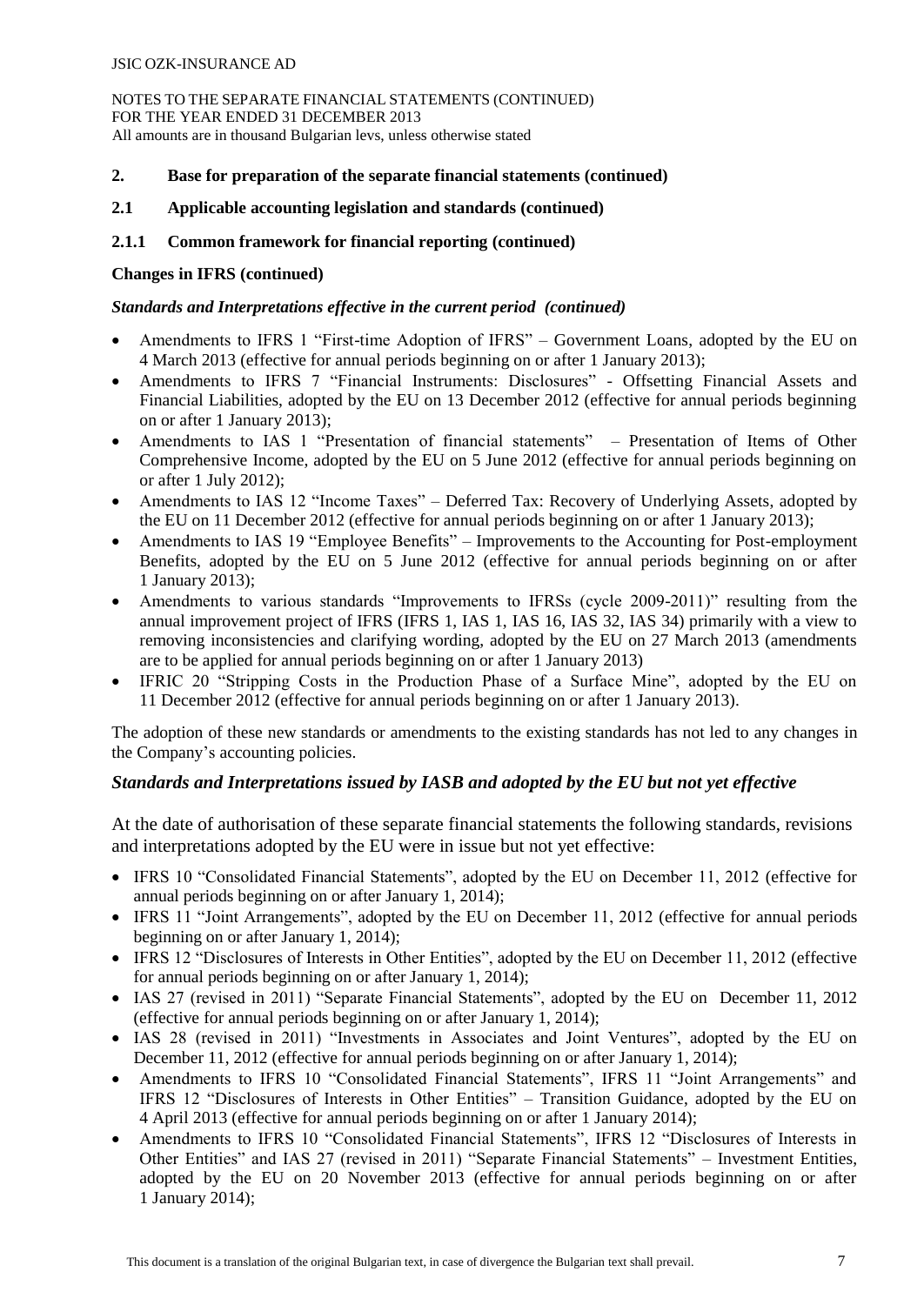# **2. Base for preparation of the separate financial statements (continued)**

# **2.1. Common framework for financial reporting (continued)**

## **Changes in IFRS (continued)**

# *Standards and Interpretations effective in the current period (continued)*

- Amendments to IAS 32 "Financial instruments: presentation" Offsetting Financial Assets and Financial Liabilities, adopted by the EU on December 13, 2012 (effective for annual periods beginning on or after January 1, 2014);
- Amendments to IAS 36 "Impairment of assets" Recoverable Amount Disclosures for Non-Financial Assets, adopted by the EU on 19 December 2013 (effective for annual periods beginning on or after 1 January 2014);
- Amendments to IAS 39 "Financial Instruments: Recognition and Measurement" Novation of Derivatives and Continuation of Hedge Accounting, adopted by the EU on 19 December 2013 (effective for annual periods beginning on or after 1 January 2014).

# *Standards and Interpretations issued by IASB but not yet adopted by the EU*

At present, IFRS as adopted by the EU do not significantly differ from regulations adopted by the IASB, except for the following standards, amendments to the existing standards and interpretations, which were not endorsed for use as at the date of publication of separate financial statements:

- IFRS 9 "Financial Instruments" and subsequent amendments (effective date was not yet determined),
- Amendments to IAS 19 "Employee Benefits" Defined Benefit Plans: Employee Contributions (effective for annual periods beginning on or after July 1, 2014),
- Amendments to various standards "Improvements to IFRSs (cycle 2010-2012)" resulting from the annual improvement project of IFRS (IFRS 2, IFRS 3, IFRS 8, IFRS 13, IAS 16, IAS 24 and IAS 38) primarily with a view to removing inconsistencies and clarifying wording (amendments are to be applied for annual periods beginning on or after 1 July 2014);
- Amendments to various standards "Improvements to IFRSs (cycle 2011-2013)" resulting from the annual improvement project of IFRS (IFRS 1, IFRS 3, IFRS 13 and IAS 40) primarily with a view to removing inconsistencies and clarifying wording (amendments are to be applied for annual periods beginning on or after 1 July 2014);
- IFRIC 21 "Levies" (effective for annual periods beginning on or after 1 January 2014).

The Company anticipates that the adoption of these standards, amendments to the existing standards and interpretations will have no material impact on the separate financial statements in the period of initial application, except for the one noted below which might have material effect on the financial statements:

 IFRS 9 Financial Instruments uses a single approach to determine whether a financial asset is measured at amortised cost or fair value, replacing the many different rules in IAS 39. The approach in IFRS 9 is based on how an entity manages its financial instruments (its business model) and the contractual cash flow characteristics of the financial assets. The new standard also requires a single impairment method to be used, replacing the many different impairment methods in IAS 39.

At the same time, hedge accounting regarding the portfolio of financial assets and liabilities, whose principles have not been adopted by the EU, is still unregulated.

According to the Company's estimates, application of hedge accounting for the portfolio of financial assets or liabilities pursuant to IAS 39: Financial Instruments: Recognition and Measurement, would not significantly impact the separate financial statements, if applied as at the reporting date.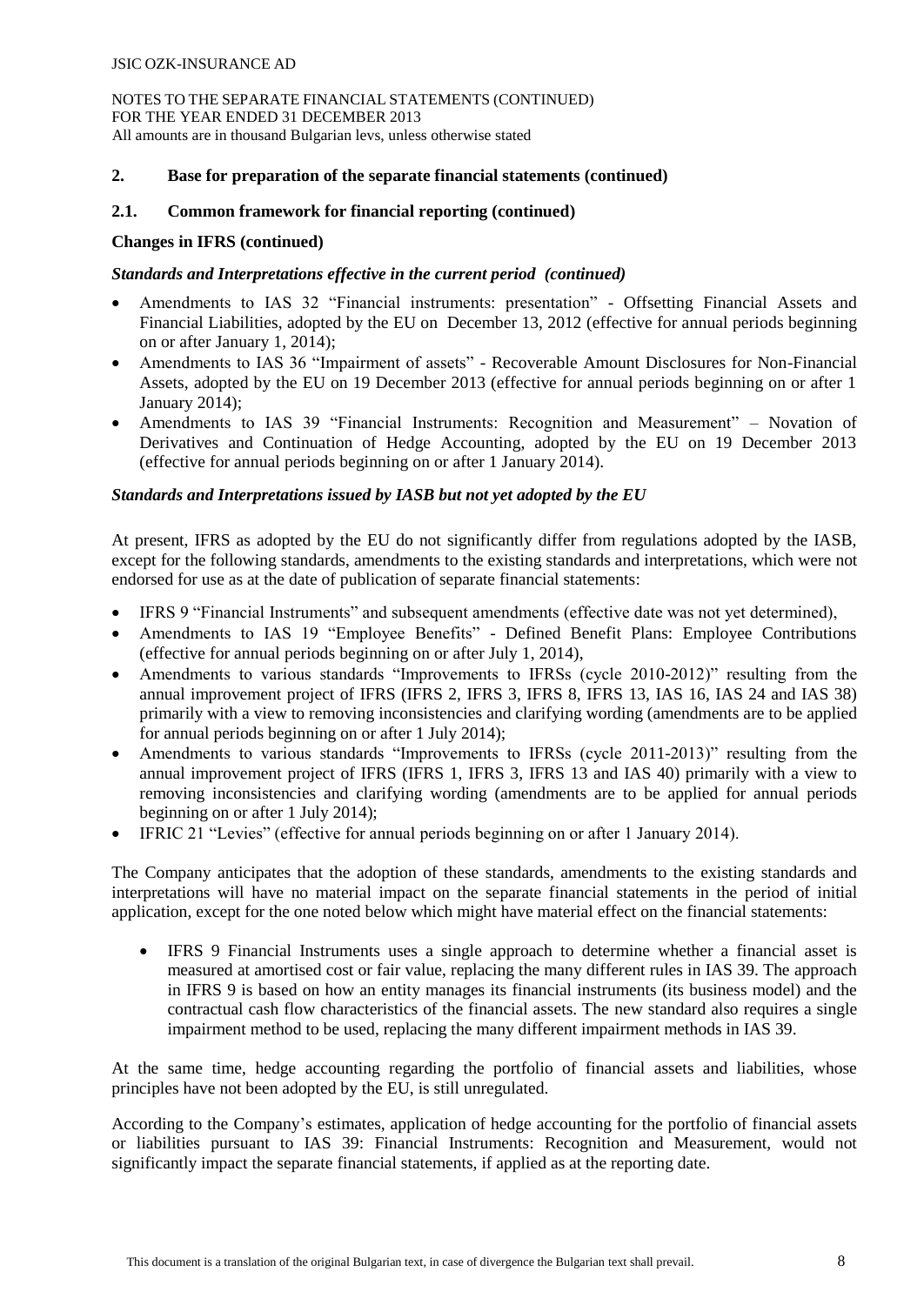# **2. Base of preparation of the separate financial statements (continued)**

# **2.1.2 Accounting convention (continued)**

These separate financial statements are prepared on the basis of historical prices, apart from land and buildings, investment properties, financial assets available for sale and financial assets held for trading (note 3.11, 3.16 and 3.17) which are prepared on the basis of fair value.

The preparation of these financial statements in accordance with IFRS requires that the Company's management apply certain assumptions and accounting estimates, which reflect on the carrying amounts of the assets, liabilities, and the disclosures regarding the contingent assets and liabilities as well as revenues and expenses as at the end of the current accounting period. All these are made on the basis of best professional judgment by the management as of the date of the financial statements preparation. The actual results could be different from those presented in these separate financial statements.

The accounting assumptions and the approximate accounting estimates, which are critical for the Company, are mostly related to technical reserves, impairment of receivables from uncollected premiums as well as receivables from insurance contracts and the value of financial assets available for sale and held for trading.

# **2.1.3 Functional and presentation currency**

# **2.1.3 Functional and presentation currency**

In accordance with Bulgarian accounting legislation the Company maintains its accounting records and prepares financial statements in Bulgarian levs (BGN), the national currency of the Republic of Bulgaria which is the functional and presentation currency as well. As of 1 January 1999 the Bulgarian lev is fixed to the Euro in the ratio 1.95583 BGN : EUR 1.00.

These separate financial statements have been prepared and presented in BGN thousands.

## **2.1.4 Foreign currency transactions**

The foreign currency transactions are reported in their BGN equivalent based on the foreign currency exchange rate as at the date of the transaction and are being revalued monthly whereby the official foreign currency exchange rates quoted by the Bulgarian National Bank (BNB) as at the last working date of the month are applied. The monetary assets and liabilities in foreign currency are revalued in BGN at the closing exchange rate of the BNB at the end of the reporting period.

The exchange rate gains and losses from operations and revaluation of monetary assets and liabilities, denominated in foreign currencies are considered as current income and expenses and are included in the income statement in the period when they arise.

The exchange rates of the main foreign currencies as of 31 December 2013 and 2012 are as follows:

| Foreign currency | December 31, 2013 | December 31, 2012 |
|------------------|-------------------|-------------------|
| EUR              | .95583            | .95583            |
| USD              | 1.41902           | .4836             |

## **2.2. Insurance contracts (policies)**

The Company enters into contracts under which it assumes insurance risk to compensate the policyholder in the occurrence of an insurance event, which leads to a negative effect on the policyholder.

The insurance contracts are the contracts, which transfer significant insurance risk from the policyholder to the insurer. For the classification of its insurance contracts the Company reviews the terms of the contract and determines whether those terms transfer significant insurance risk.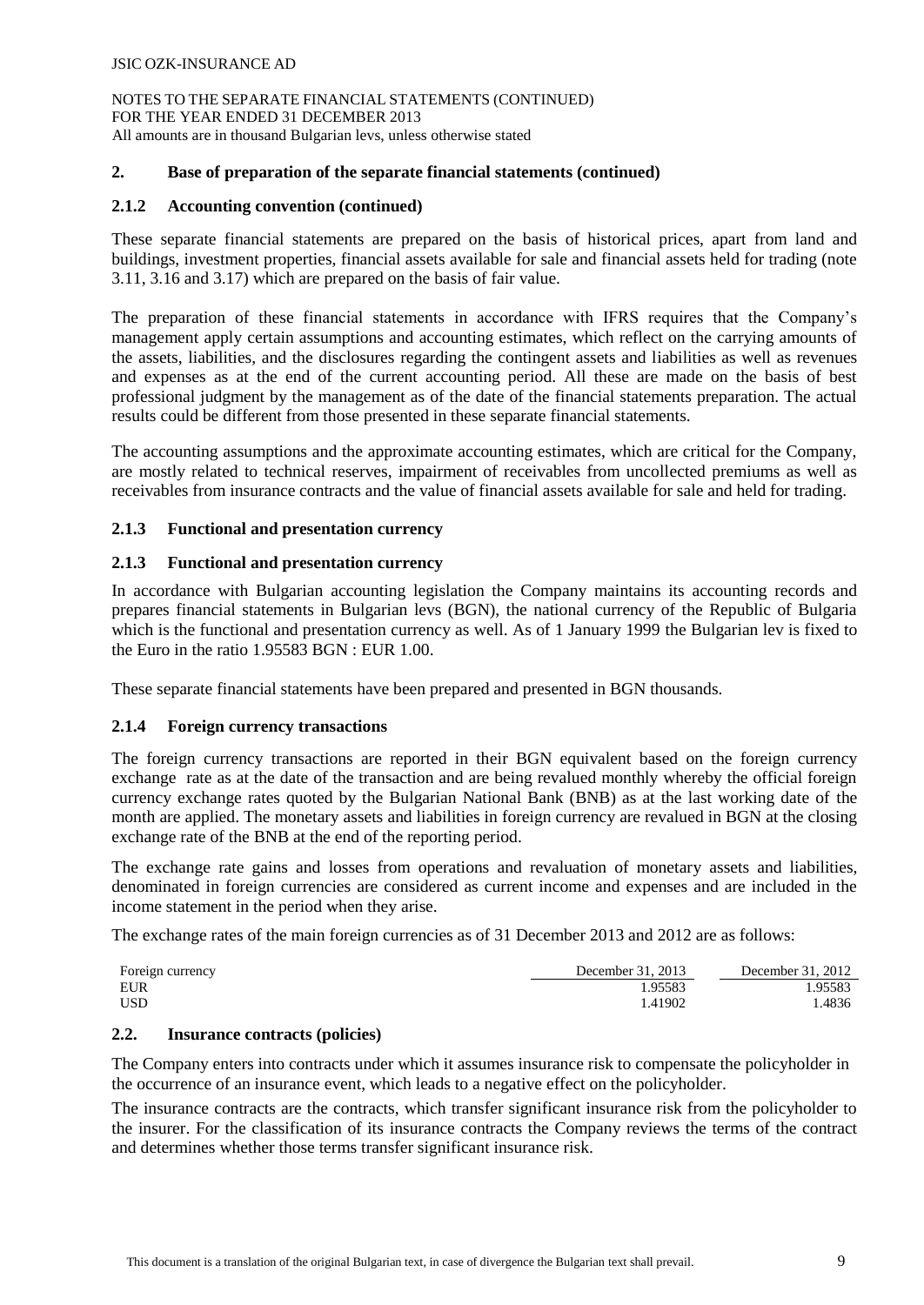# **2. Base of preparation of the separate financial statements (continued)**

# **2.2. Insurance contracts (policies) (continued)**

The Company considers for transfer of significant insurance risk if the occurrence of covered risk is a random event as well as if the probability of its occurrence is significant or if the insurance compensations paid on the occurrence of the covered risk represent significant additional compensation.

The Company classifies its insurance contracts as of the date of the start of the contract and continues to present them as insurance contracts during the period of their existence even in the cases where the insurance risk has been significantly reduced.

# **3. Summary of significant accounting policies**

## **3.1. Premiums earned**

Premiums earned comprise the amount due from the policyholder for the whole period of coverage, which the insurer is entitled to receive under insurance contracts, signed during the reporting period irrespective of whether the period of coverage extends partially or fully to a subsequent reporting period. The premiums earned include earned premiums booked and adjusted with the change in the unearned premium reserve, net of reinsurance.

## **3.2. Claims paid**

Claims paid consist of claims and claims handling expenses paid, less subrogation recoveries and less claims recovered from re-insurers, all adjusted for the change in the outstanding claims reserve, net of reinsurance for the financial year.

## **3.3. Technical reserves**

Technical reserves represent the amount of the assumed liabilities, which are expected to be realized in future according to valid insurance contracts, the expenses related to the execution of these liabilities and the amount of the possible adverse diversion from this expectation.

Technical reserves are calculated in accordance with the Ordinance regulating the order and methodology for formation of insurance reserves, issued by FSC.

The Entity has the following technical reserves:

- $\triangleright$  Unearned premium reserve
- $\triangleright$  Outstanding claims reserve
- $\triangleright$  Equalization reserve
- $\triangleright$  Other technical reserves

# **3.3.1 Unearned premium reserve**

The Company establishes unearned premium reserve aiming to cover the claims and administrative expenses, which are expected to be incurred under the respective insurance contracts after the end of the reporting period. Тhe Unearned premium reserve includes the portion of premium income under the contracts effective at the end of the reporting period, less the provided in the insurance - technical plan acquisition costs, taxes, fees and other charges, related to the period between the end of the reporting period and the date of expiration of the insurance contract or the end of the period covered by the premium.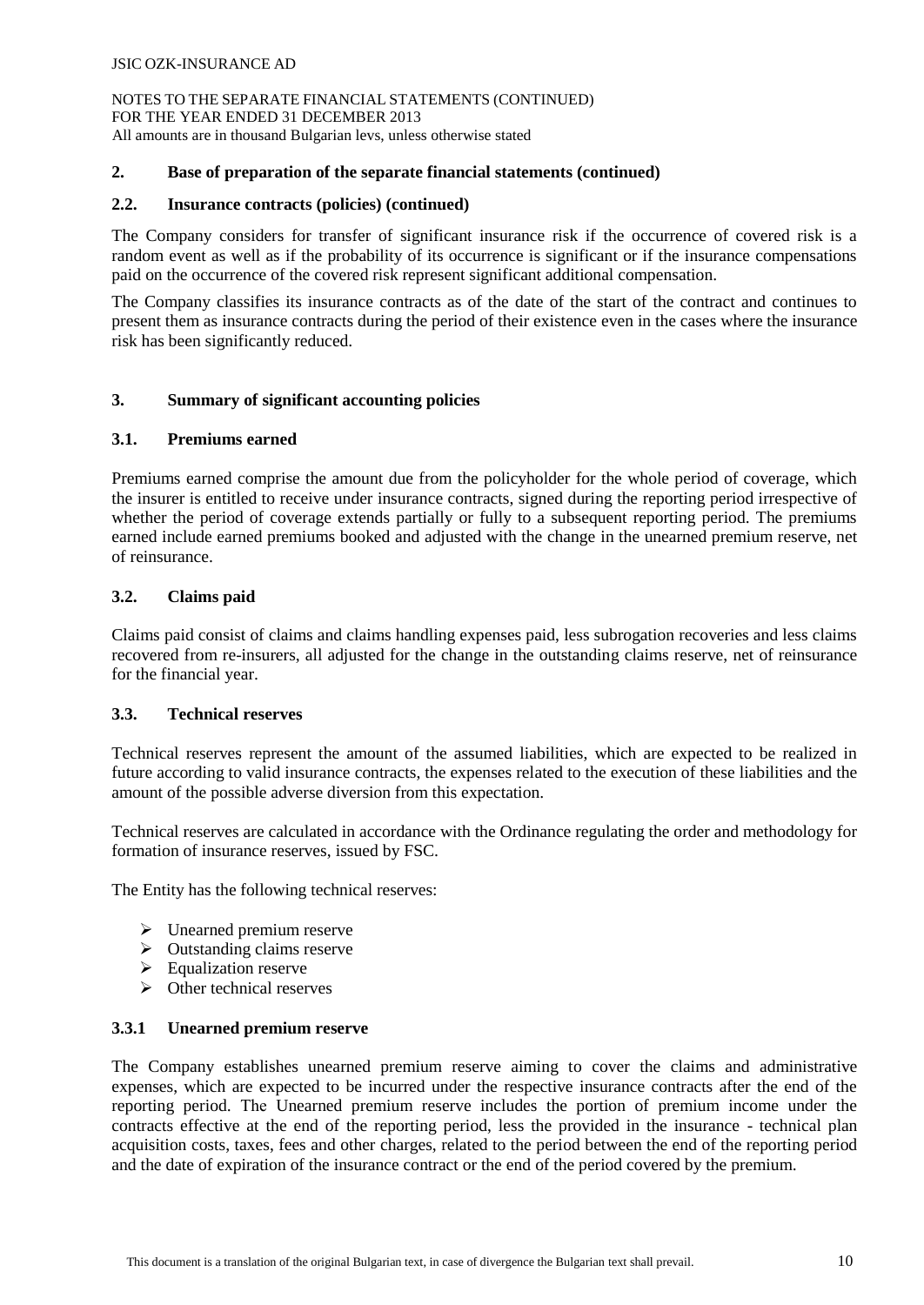# **3. Summary of significant accounting policies (continued)**

# **3.3. Technical reserves (continued)**

## **3.3.1 Unearned premium reserve (continued)**

The base for estimation of the unearned premium reserve corresponds to the base for the recognition of the premium income. When the unearned premium reserve is estimated, the returned and due, but not paid ontime premiums on suspended contracts, as well as the premiums under expired contracts, are deducted from the premium income.

The amount of the unearned premium reserve is calculated by applying the method of the "exact date" based on a 360 days in year.

## **3.3.2 Reserve for outstanding claims**

Outstanding claims reserve represents the amount provided to cover the estimated ultimate cost of settling claims arising from events, which have occurred by the end of the reporting period including claims incurred but not reported and increased by the expected claims handling expenses.

The reserve for incurred, but unredeemed claims is calculated individually for each claim, based on the general data base, of the incurred, but not paid claims. The expected amount of payments is estimated by the Company's employees responsible for damages liquidation in accordance with the "Liquidation Rules" by types of insurances that are adopted by the Company. Claims raised through court proceedings are included in the reserve with the amount of the raised partial or full claims whereby the according interest due is calculated as well. The Entity applies Art. 8, paragraph 3 to paragraph 8 from the Ordinance on the Procedures and Methods of Setting up technical reserves by the Insurers and Reinsurers, and the Health Insurance reserves, issued by the Financial Supervision Commission, promulgated in SG 36/02.05.2006, amended and supplemented in SG 3/ 11.01.2008 and applies a coefficient that adjusts claims raised through court.

## **3.3.3. Reserve for incurred, but not reported claims**

The additional reserve for incurred, but not reported claims on direct insurance as of 31 December 2013 is calculated by using statistical methods, according to Art. 9, paragraph 2, item 2 of the Ordinance on the Procedures and Methods of Setting up technical reserves by the Insurers and Reinsurers, and Health Insurance reserves issued by FSC promulgated in SG 36/02.05.2006, amended and supplemented in SG 89/ 12.11.2010, methods of setting up insurance reserves by the insurers. The applied methods for calculation of the reserve for incurred, but not reported claims are approved by the Financial Supervision Commission.

## **3.3.4. Additional reserve for incurred but not reported claims**

The additional reserve for incurred, but not reported claims on direct insurance as of 31 December 2012 is calculated in accordance with Art. 8a of the Ordinance on the Procedures and Methods of Setting up technical reserves by the Insurers and Reinsurers, and Health Insurance reserves issued by FSC promulgated in SG 36/02.05.2006, amended and supplemented in SG 89/ 12.11.2010, methods of setting up insurance reserves by the insurers.

## **3.3.5. Additional unearned premium reserve**

The additional unearned premium reserve relates to the "MTPL" and as of 31.12.2013 it is calculated in accordance with Art. 11a from the Ordinance on the Procedures and Methods of Setting up technical reserves by the Insurers and Reinsurers, and Health Insurance reserves issued by FSC promulgated in SG 36/02.05.2006, amended and supplemented in SG 89/ 12.11.2010, methods of setting up insurance reserves by the insurers.

The change in the technical reserves is accounted for as revenue/expense in the relevant period.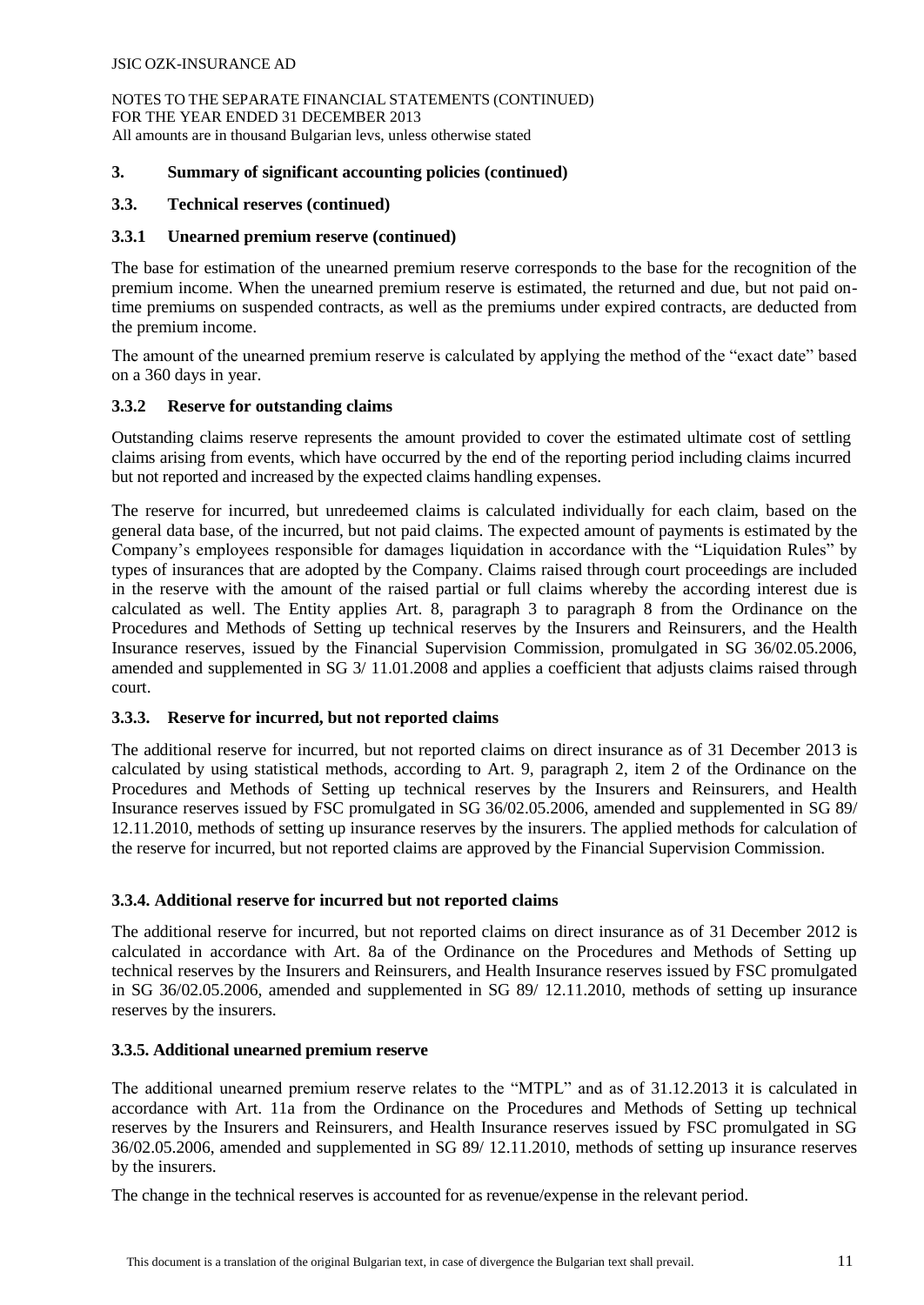#### NOTES TO THE SEPARATE FINANCIAL STATEMENTS (CONTINUED) FOR THE YEAR ENDED 31 DECEMBER 2013 All amounts are in thousand Bulgarian levs, unless otherwise stated

#### **3. Summary of significant accounting policies (continued)**

#### **3.4. Reinsurance**

The Company cedes insurance premiums to limit its exposure to significant risks. Premiums of passive reinsurance and reinsurers' share in claims are included in the result from insurance operations. Ceded reinsurance premiums are reported at gross values along with the received reinsurance commissions. Under the existing reinsurance contracts the Company is liable for any amounts not recovered by the reinsurers.

The reinsurance assets constitute outstanding as at the end of the reporting period receivables from reinsurance operations, recognized as an income based on the due throughout the reporting period premiums, claims paid, participation in the result and commissions under the active reinsurance contracts of the Entity. The reinsurance assets are measured at their fair value and the valid exchange rate as of the end of the reporting period. The reinsurance asset is written-off when the contractual rights are ceased or have expired, or if the contract is transferred to a third party.

The reinsurance liabilities constitute outstanding payables from reinsurance operations, recognized as an expense based on the due throughout the reporting period premiums, claims paid, participations in the result and commissions under the active reinsurance contracts of the Company. The reinsurance liabilities are measured at their fair value and the valid exchange rate as of the end of the reporting period.

As of the reporting date a review is made for any indications for impairment occurred during the reporting period. Impairment exists if there are fair evidences for not receiving the due amounts under contracts as well as when the effect on the amounts to be received from the reinsurer can be reliably estimated. Impairment losses are accounted for in the income statement.

In 2013 the contracts with reinsurers from 2012 have been continued until 31.03.2013. From 01.04.2013 the Company has signed proportional reinsurance contracts for "Property" – with Munich Re, SKOR, Koln, Vienna Insurance Group, Prague, Partner Re and Sava Re, "Cargo and responsibility of the transporter"with Munich Re and SKOR.

With the proportional contracts part of the accepted by the Entity risk is transferred to the reinsurers, based on the contract requirements. The limits as per the contracts are applicable for every single risk and insured person. In 2014 additional limits are negotiated in the proportional contracts for several insurance policies – up to the insurance sum.

In 2013 the Company has signed contracts for facultative reinsurance on proportional base of property insurance of separate insured properties and risks, exceeding the contract limits or those not covered by the contract, with JSIC "Bulstrad Vienna Insurance Group" and JSIC "Armeec" AD.

With the non-proportional contracts the Company reinsures excess-loss claims over certain limit. The excess-loss protection contracts are concluded with leading reinsurers like Munich Re and Swiss Re. With excess-loss protection contracts the Entity reinsures MTPL, the self-retaining on quota contract related with Property damages and Catastrophic risks.

Foreign contracts are traded off through one of the biggest reinsurance brokers- Willis Re and JLT Re.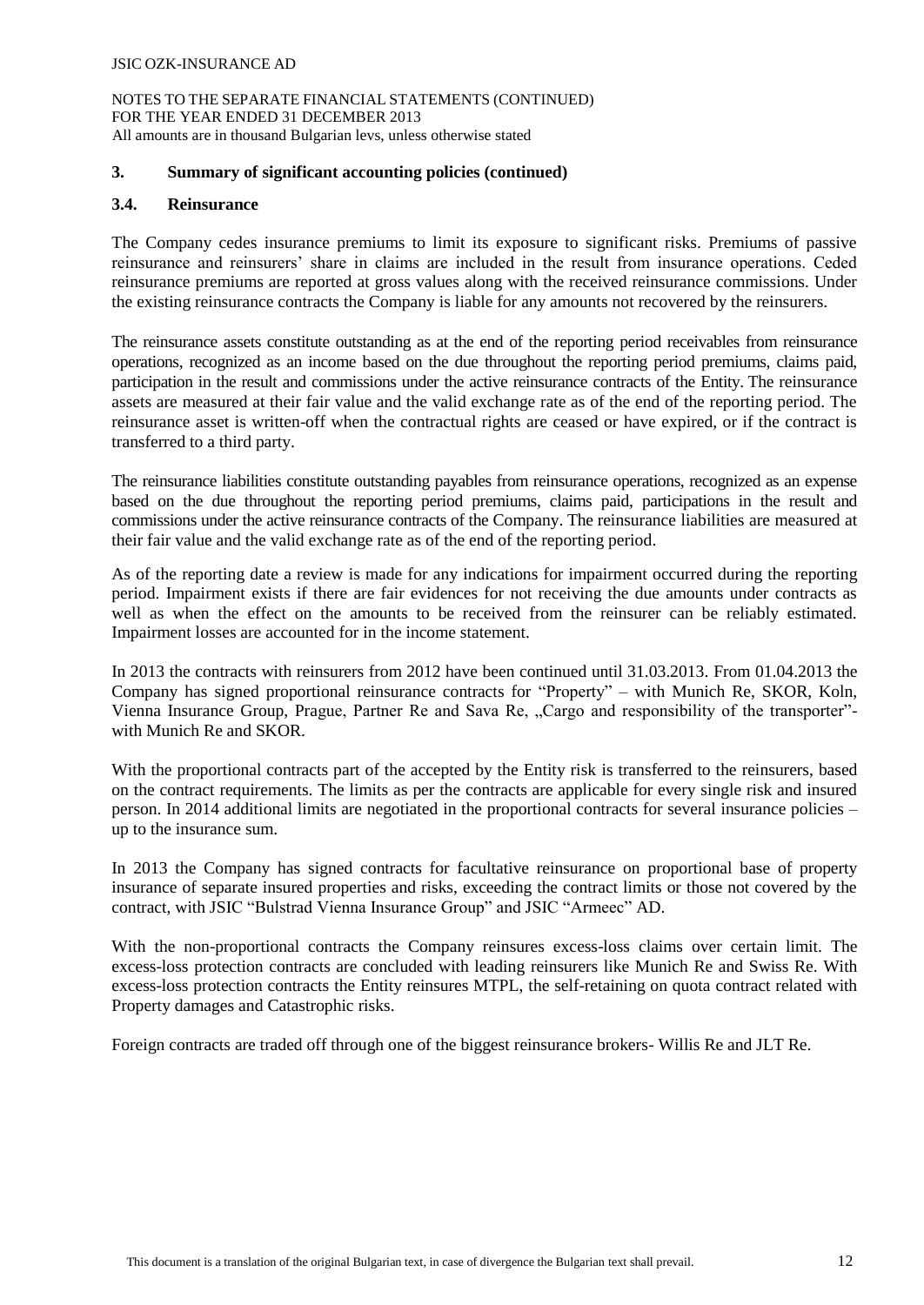NOTES TO THE SEPARATE FINANCIAL STATEMENTS (CONTINUED) FOR THE YEAR ENDED 31 DECEMBER 2013 All amounts are in thousand Bulgarian levs, unless otherwise stated

## **3. Summary of significant accounting policies (continued)**

# **3.5. Estimates of the insurance liabilities**

Insurance liabilities are based on the current assumptions or assumptions as of the launch of the contract, representing the best estimates as of the moment, increased by the risk margin and the adverse diversions. Liability adequacy test is applied to all contracts, in order to reflect the best present estimates in respect to the future cash flow generation.

The assumptions related to the future expenses are based on the current expense levels adjusted for the expected inflation-expense corrections, if applicable.

The discount percentages are based on the current industry-related risk levels adjusted for the risk exposure.

## **3.6. Incurred claims, net of reinsurance**

Insurance claims, net of reinsurance (indemnities and insurance amounts) include all payments made during the financial year reduced by the reimbursed amounts by reinsurers and the change in the claims outstanding reserve during the period. The change in the claims outstanding reserve for reported but unpaid claims as well as for the incurred but unreported claims is adjusted for the share of the reinsurer. From the moment of registration of the claims until their payment, they are accounted for as a reserve for claims outstanding. There is an established register for insurance claims, where the date of making the claim and the date of occurrence of the insurance event are recorded.

## **3.7. Commissions for insurance agents**

The Company has signed contracts for insurance brokerage with individuals and legal entities. The remunerations of the insurance agents are accounted for on a monthly basis and based on sales realised. The amount, conditions and the order for payment of the commission remuneration are defined under the contracts for insurance brokerage.

The commission for the reinsurer is set according to the reinsurance contract on the base of a percentage of the ceded premium. For certain types of reinsurance contracts a percentage for participation in the favourable financial result is also added.

## **3.8. Acquisition expenses**

Acquisition expenses include direct commissions for signing or renewing of insurance contracts and indirect expenses, related to advertising, administrative expenses for processing of documents and offers for contracts, their inclusion in the insurance portfolio and the renewal of already signed contracts.

Acquisition expenses are accounted for as an expense in the reporting period in which they are incurred.

## **3.9. Administrative expenses**

The administrative expenses include the Company's management expenses, depreciation expenses and other expenses for encashment and servicing the insurance portfolio.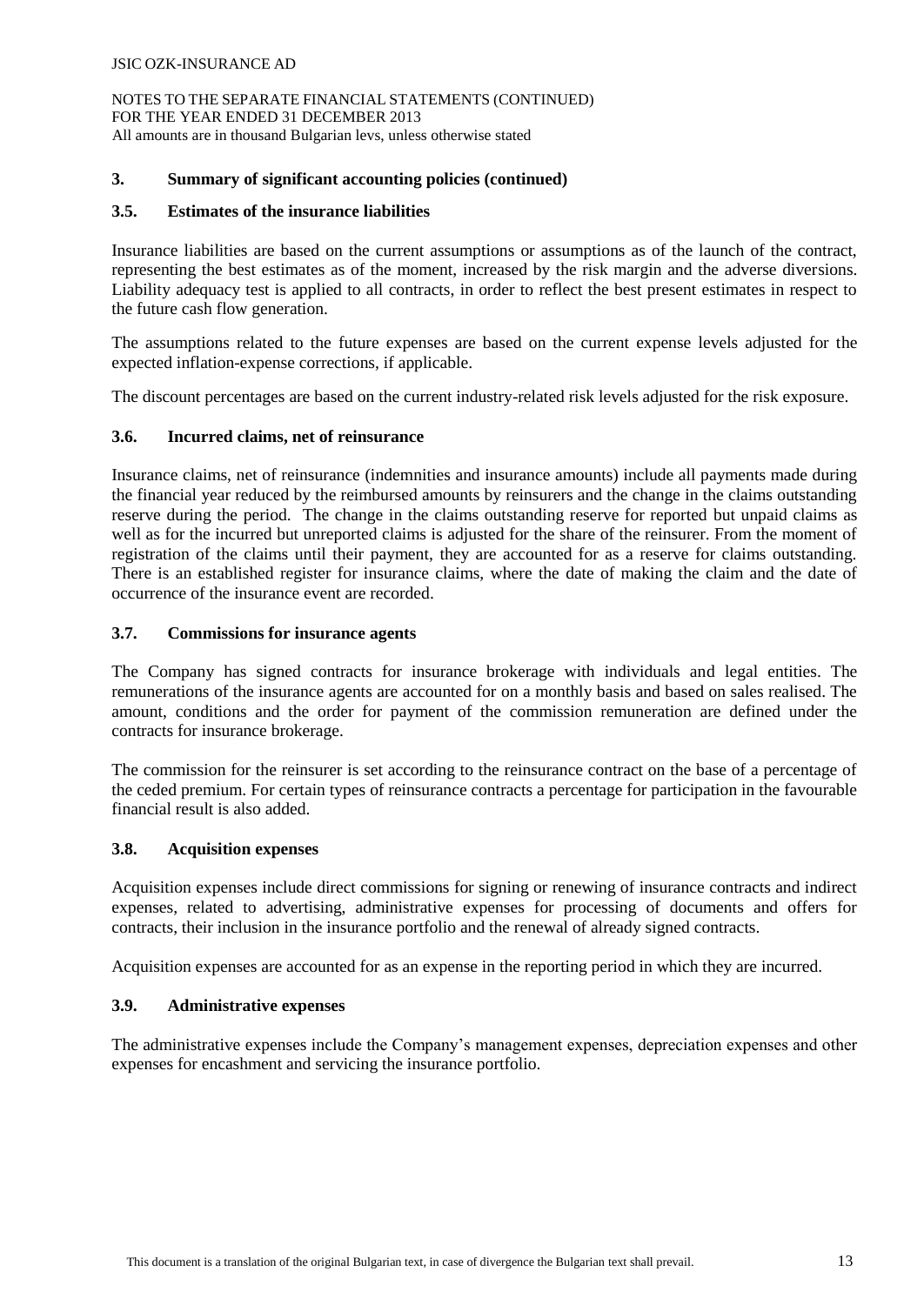## **3. Summary of significant accounting policies (continued)**

## **3.10. Payroll**

#### **3.10.1. Paid annual leave and retirement**

The Company recognizes as an expense in the income statement, as well as a liability in the statement of financial position the undiscounted amount of the estimated expenses for annual paid leave expected to be paid to employees in exchange for the service rendered by the employee during the reporting period.

#### **3.10.2. Other long-term employee benefits**

The Company owes to its employees retirement benefits under article 222, paragraph 3 of the Labor Code (LC). According to the provisions of LC, at the event of termination of the labour contract of an employee qualifying for pension, the Company is to pay to the employee a compensation of two gross salaries, if the employee has length of service more than two years or six gross salaries if he/she has accumulated length of service more than ten years within the Company.

The present value of the future liabilities of the Company for retirement benefits is recognized in the financial statements.

## **3.10.3. Defined benefits plans**

Under the Bulgarian legislature JSIC OZK-Insurance AD is obliged to make payments to health and social security funds. This obligation is related to employees on labour contracts and is in the form of payments due from the employer for an amount defined as a percentage of the employee's gross salary. Further, the Company is entitled to make payments on behalf of its employees for the amount of the statutory defined percentages of the gross salary into social security funds. The Government of Republic of Bulgaria is responsible for providing the pensions under the defined benefits plans. The expenses of the Company arising from the payments under the defined benefits plans are accounted for in the income statement when incurred.

#### **3.11. Non-current assets**

#### **Intangible assets**

Intangible assets are initially valued at the cost of acquisition. After initial recognition, intangible assets are valued at cost, less the accumulated depreciation and the impairment losses, if any.

Intangible assets are amortized over the term of their useful life and are tested for impairment when impairment indications exist. Useful life of the intangible assets and the applied amortization methods are reviewed at each financial year end. The changes in the expected useful life or the pattern of consumption of the future economic benefits which are to be derived from the intangible asset are accounted for through a change in the amortization period and method and are treated as a change in the approximate accounting estimates.

Profit or loss, resulting from write-offs of intangible assets, being the difference between the net proceeds from sale, if any, and the carrying amount of the asset are included in the income statement, when the asset is written-off.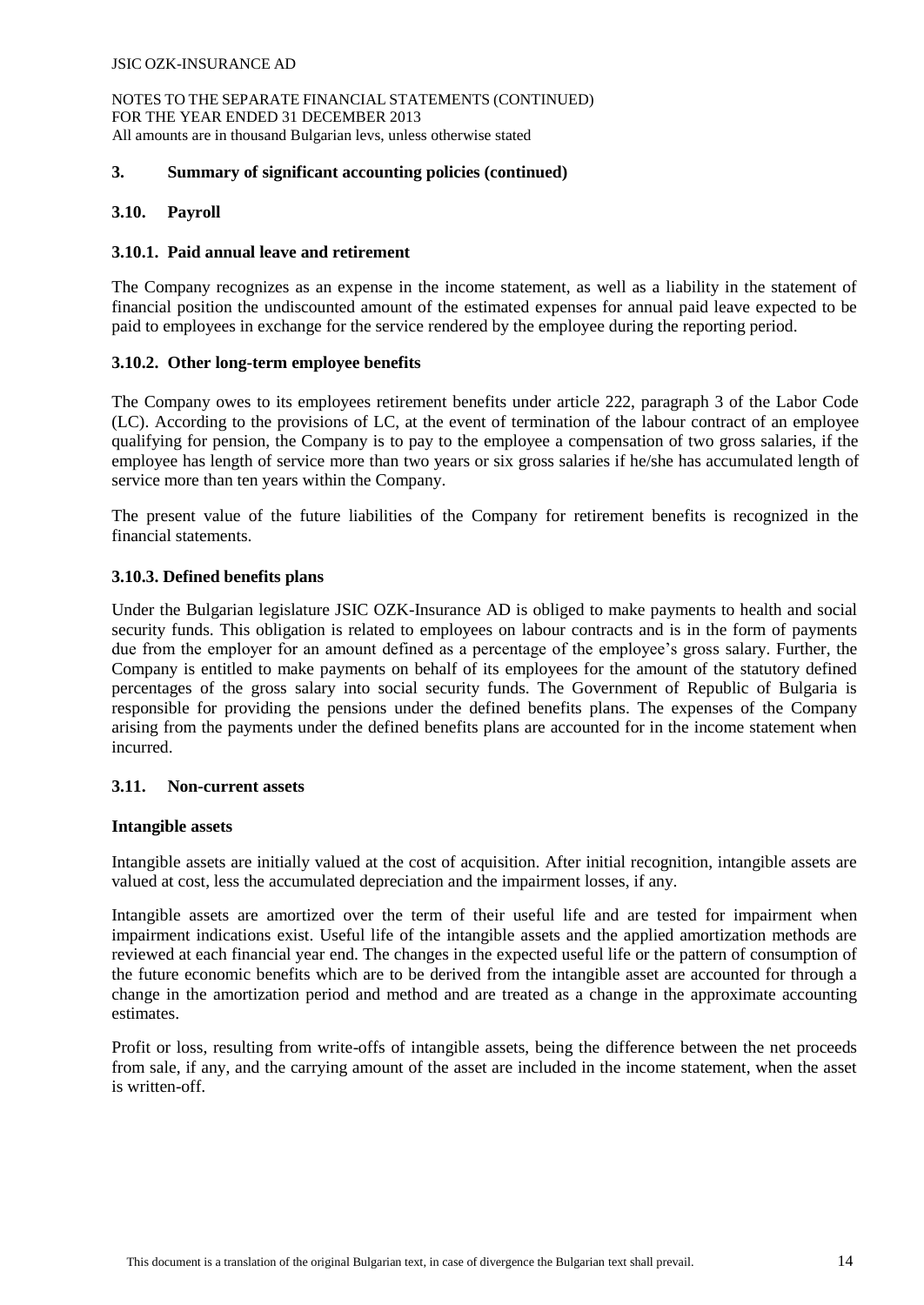NOTES TO THE SEPARATE FINANCIAL STATEMENTS (CONTINUED) FOR THE YEAR ENDED 31 DECEMBER 2013 All amounts are in thousand Bulgarian levs, unless otherwise stated

#### **3. Summary of significant accounting policies (continued)**

#### **3.11. Non-current assets (continued)**

#### **Property, plant and equipment**

Items of property, plant and equipment are recognized when the economic benefits arising from their usage for a period over one year are expected to be received and their value can be estimated reliably.

Property, plant and equipment are initially recognized in the statement of financial position at acquisition cost. The subsequent accounting of the property plant and equipment, excluding the groups of the lands and buildings is made at historical cost less the accumulated depreciation and the impairment loss, if any. Land and buildings are accounted for at fair value, less accumulated depreciation. As of 31 December 2013, their fair value is determined by licensed valuators. Due to the inherent uncertainty of the valuation, especially in the current market circumstances, where the real estate market has considerably declined and deals are difficult to execute, it is possible that the disclosed fair value differs from the values, that would have been used in the existence of active real estate market and these differences might be significant. Therefore, uncertainty exists as to the market prices of similar real estates and the fair value of the real estates, used by the Company, might differ from the value, determined by the independent licensed valuator.

#### **Subsequent expenses**

Subsequent expenses related to the maintenance of property, plant and equipment are capitalized, only when the future economic benefits from the asset have increased. All other expenses are recognized as an expense in the income statement at the time when incurred.

#### **Depreciation and amortization**

Depreciation/amortization is accounted for based on the straight-line depreciation method using predetermined rates for writing off the value of the non-current assets over their expected useful life. No depreciation is charged on the lands and assets are under construction.

Annual depreciation/amortization rates and the useful life in years 2013 and 2012 of the main groups of noncurrent assets are as follows:

|                       | Depreciation/<br>amortization rate per<br>annum $%$ | Useful life in years |
|-----------------------|-----------------------------------------------------|----------------------|
|                       |                                                     |                      |
| <b>Buildings</b>      | 1.25                                                | 80                   |
| Computer equipment    | 12.25                                               | 8                    |
| Office equipment      | 7.5                                                 | 13                   |
| Vehicles              | 12.25                                               | 8                    |
| Fixtures and fittings | 7.5                                                 | 13                   |
| Software products     | $10 - 12.5$                                         | $10 - 8$             |

#### **3.12. Inventories**

Inventories are valued at the lower of their acquisition cost and net realizable value. The acquisition cost of materials is formed by the purchase price and other costs incurred in bringing the materials to condition ready for use.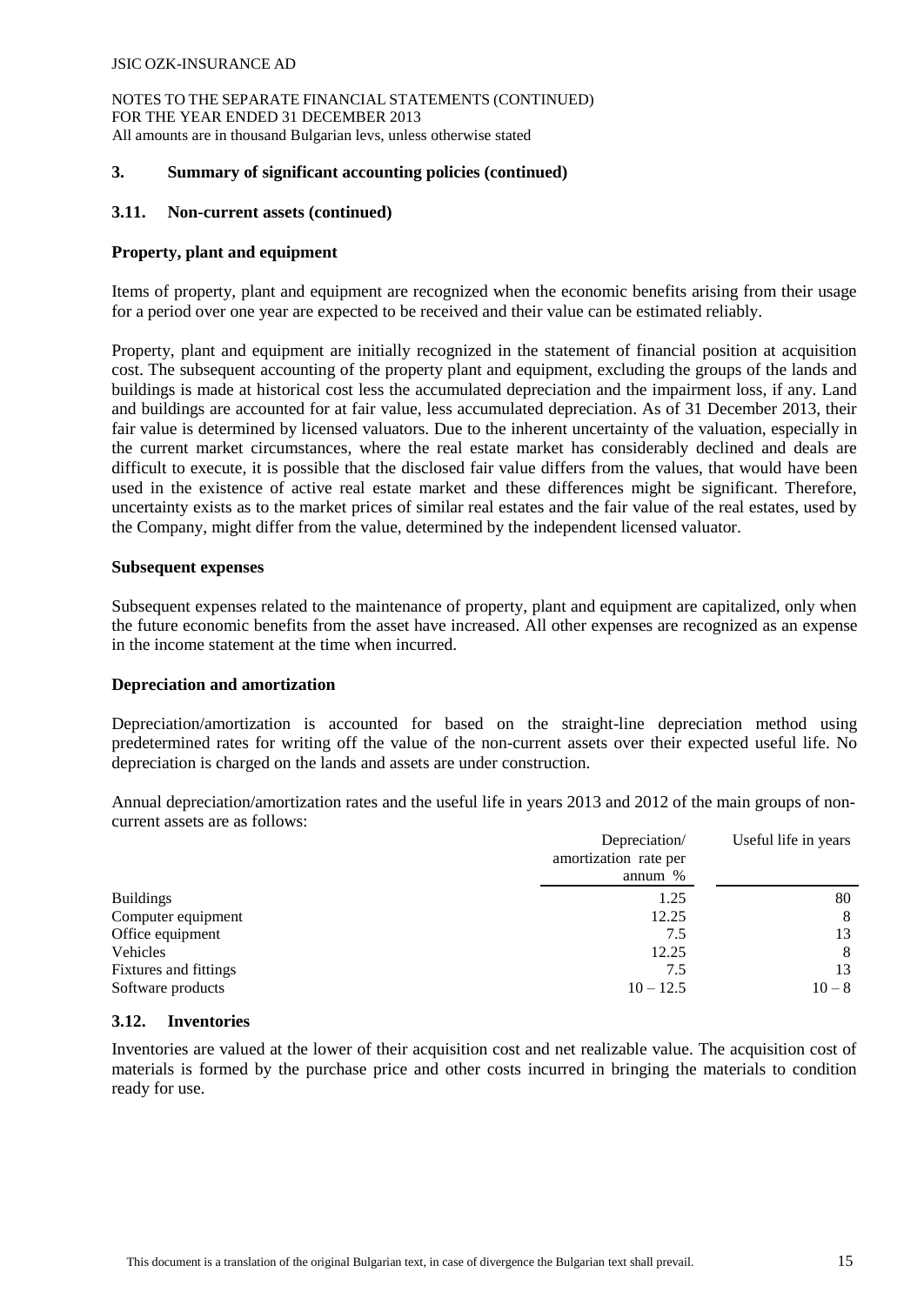#### **3. Summary of significant accounting policies (continued)**

#### **3.13. Receivables from insurance operations**

Receivables from insurance operations are initially recognized as of the date of maturity, and are measured at fair value increased by additional expenses. The value of the receivables is reviewed for impairment in the occurrence of events or conditions, which are indicative of the receivable being non-collectable. The impairment loss is accounted for in the income statement.

The insurance receivables are written-off at the presence of criteria for financial assets write-offs. The receivables, with accumulated delays, are impaired in the following way: from 90 to 180 days – 25%, from 181 to 365 days – 75%, over 365 days and after contract expiry or after early termination of the insurance contract - 100%.

#### **3.14. Cash and cash equivalents**

For the purposes of the statement of cash flows presentation, cash and cash equivalents include cash at current and deposit bank accounts in BGN and foreign currency.

#### **3.15. Taxation**

Taxes due for 2013 and 2012 are calculated in accordance with the Bulgarian tax legislation.

The Law on the Insurance Premium Tax is effective as of January 1, 2011, which was promulgated in the State Gazette, No. 86 dated November 2, 2010. This law introduces a tax on the insurance premiums for taxable insurance contracts under which the risks are assumed by the insurers. The tax rate for the tax on the insurance premiums is 2 %.

Insurance companies are liable for corporate income tax on the taxable profit for the reporting period whereby the financial result is adjusted in accordance with the Bulgarian Tax Legislation. The corporate tax for 2013 and 2012 is 10%.

Deferred taxes are calculated for all temporary differences between the carrying amount of assets and liabilities as of the date of the financial statements and the corresponding tax basis by using the liability method. Deferred taxes are calculated at tax rates, at which those taxes are expected to be realized in future reporting periods.

Deferred tax assets are recognized to the extent that it is probable that future taxable profit will be available, against which the deductible temporary differences can be utilized.

Current and deferred taxes are recognized as income or expense and are included in the income statement for the current period except when the tax arises from transactions or events that are recognized in the same or prior period directly in the statement of changes in equity.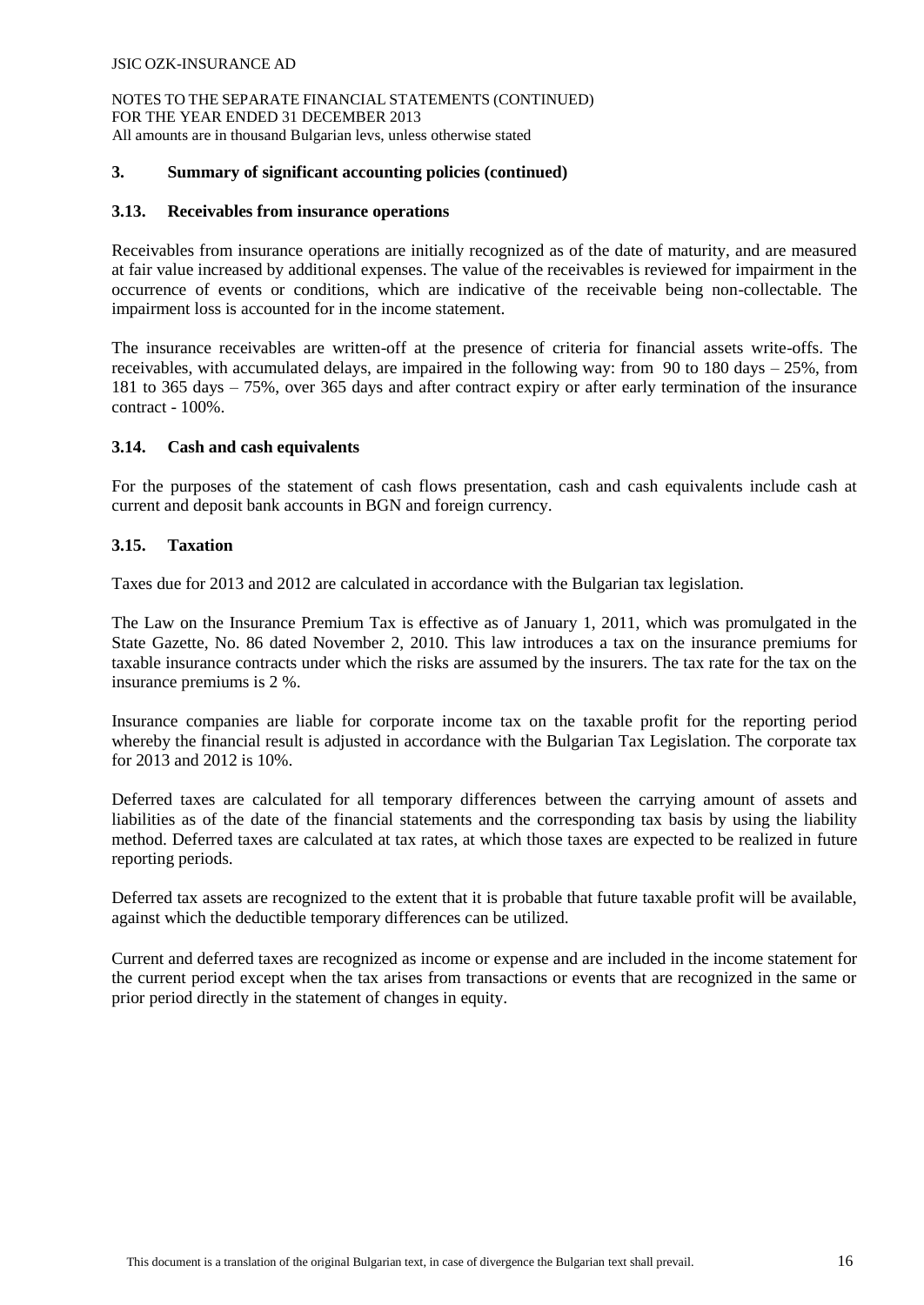# **3. Summary of significant accounting policies (continued)**

# **3.16. Investment properties**

Investment properties consist of land and buildings, held to earn rentals or for capital appreciation.

The investment properties are initially recognized at acquisition cost. The acquisition expenses are added to the initial valuation. Subsequent initial recognition the Company recognizes the investment properties at fair value, which is determined by independent valuators every year if after the last valuation a change of more than 10/100 points takes place in the REMI index of the National Association "Nedvijimi Imoti", member of FIABCI (International Real Estate Federation) which indicates the changes in the real estate prices.

Fair value reflects the actual circumstances of the investment property and the market state as of the end of the reporting period and not as of past or future date.

Transfers to, or from investment properties should only be made when there is a change in use. If an owneroccupation property, recognized under IAS 16 Property, plant and equipment is transferred to an investment property, carried at fair value, the Company applies IAS 16 up to the date of change in use. Any difference between the carrying amount of the property at the transfer date and its fair value is accounted for as a revaluation in accordance with IAS 16. When the carrying amount of an asset increases as a result of revaluation, such increase is credited to equity. When the carrying amount of an asset decreases as a result of revaluation, such decrease is recognized in the income statement. Reductions from revaluation are recognized directly in equity in the revaluation reserve to the extent that they do not exceed the amount of the revaluation reserve for the specified asset. After the date of the transfer of the assets into investment properties, subsequent profits or losses resulting from the changes in their fair values are included in the net profit for period in which they occur.

As of 31 December 2013 investment properties owned by the Company, are revalued up to their fair value determined by licensed valuators. As a result of the revaluation, the carrying amount of the properties has not been changed.

# **3.17. Financial instruments**

Financial assets and liabilities are recognized in the Company's statement of financial position in case the Company becomes a party under the contractual terms of the respective instrument.

The effective interest rate method is the method of calculation of the amortized value of a financial asset/liability and the distribution of interest income/expense for the respective period. The effective interest rate is the rate that discounts the estimated cash receipts/payments to the net carrying amount of the financial asset/liability on the basis of their estimated useful life or a shorter-period, if more appropriate.

*Financial assets available for sale* are those financial assets that are not classified as held for trading, held to maturity or loans and receivables. Those assets are initially recognized at fair value. Subsequent to initial recognition financial assets available for sale are valued at fair value on the basis of quoted bid prices. In case market quotes are not available, fair value is assessed using appropriate valuation models, which reflect the specific circumstances of the issuer of the financial instrument. Gains and losses arising on revaluation of the cost of acquisition and the redemption price are recognized as interest and reported on accrual basis in the income statement for the residual term to maturity. This inclusion in the result is performed on the basis of the effective interest rate with the effective rate of return at acquisition as a starting point. Gains and losses arising on revaluation of the fair value and the amortized cost are reported as adjustment to the fair value and are recognized in equity, revaluation reserve is allocated and the foreign exchange rate differences from changes in their amortized cost are recognized in the income statement, according to IAS 39 - Financial Instruments: Recognition and measurement.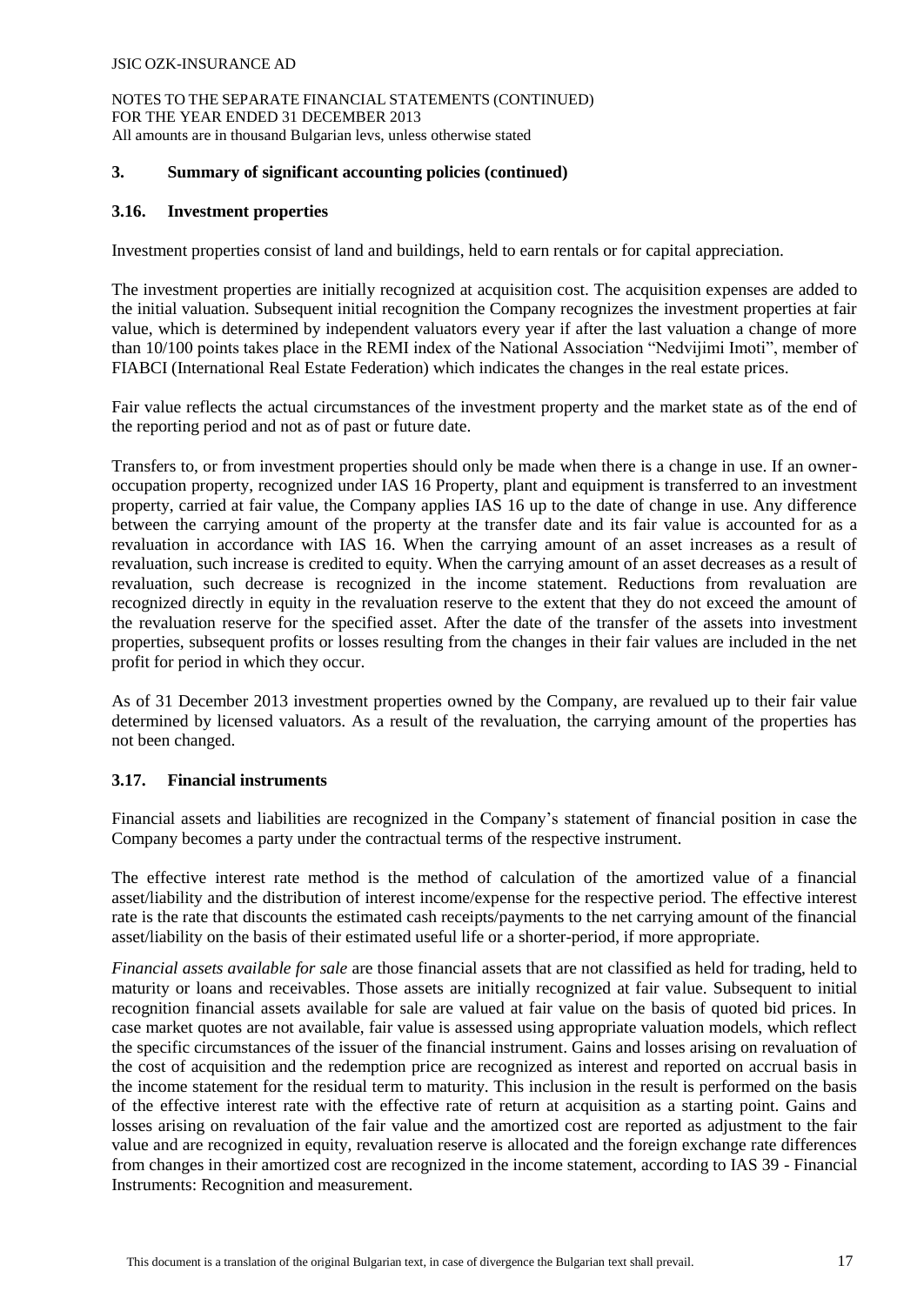NOTES TO THE SEPARATE FINANCIAL STATEMENTS (CONTINUED) FOR THE YEAR ENDED 31 DECEMBER 2013 All amounts are in thousand Bulgarian levs, unless otherwise stated

#### **3. Summary of significant accounting policies (continued)**

## **3.17. Financial instruments (continued)**

Investments that do not have quoted market prices on an active market, and for which other methods of reasonably estimating fair value are not appropriate, are measured at amortized cost if they have a fixed maturity, or at cost, if they have no fixed maturity.

*Financial assets at fair value through profit or loss* are these, which the Company has classified as financial assets held for trading. These are financial assets that are held for obtaining profit from short-term price fluctuations. Тhose assets are initially measured at fair value. Subsequent to initial recognition financial assets held for trading are monthly measured at fair value on the basis of quoted bid prices. In case market quotes are not available, fair value is assessed using appropriate valuation models, which reflect the specific circumstances of the issuer of the financial instrument. Gains and losses on revaluation of financial assets to their fair value are recognized in the income statement.

#### *Investments in subsidiaries*

A subsidiary is an entity over which the Company directly or indirectly has control. Control is the power to govern the financial and operating policies of an enterprise so as to obtain benefits from its activities.

It is assumed that control exists, when the Parent company owns directly or indirectly through its subsidiaries, more than half of the voting rights in a given enterprise, with the exception of cases where there are extraordinary circumstances and when it is not possible to show clearly, that such ownership indicates the existence of control. Control exists when the Parent company owns half or less than half of the voting rights in an enterprise and when it:

a) owns more than half of the voting rights by virtue of an agreement with other investors;

b) has the power to govern the financial and operating policy of the enterprise by virtue of articles of association or agreement;

c) has the power to appoint or dismiss the majority of the members of the Board of Directors or another equivalent managing body and control over the enterprise is through this board or body; or

d) has the power to exercise the majority of the votes at meetings of the Board of Directors or another equivalent managing body and control over the enterprise is through this board or body.

In the separate financial statements of the Company the shares in its subsidiary are initially recognized at cost. Subsequently, the Company performs periodic reviews for impairment. If impairment exists, it is recognized in the statement of comprehensive income as impairment loss of investments in subsidiaries.

*Loans and receivables* are non-derivative financial assets with fixed or determinable payments that are not quoted in an active market. They are deposits in financial institutions and loans. At their initial recognition they are stated at fair value, to which are added the expenses, related to their acquisition. Subsequently, loans and receivables are measured at amortized cost, using the effective interest method. Assets that do not have fixed maturity are measured at cost. The Company charges impairment losses on loans and receivables when their recoverable amount is lower than their carrying amount.

Purchases and sales of financial instruments are reported on a settlement date basis in the separate statement of financial position.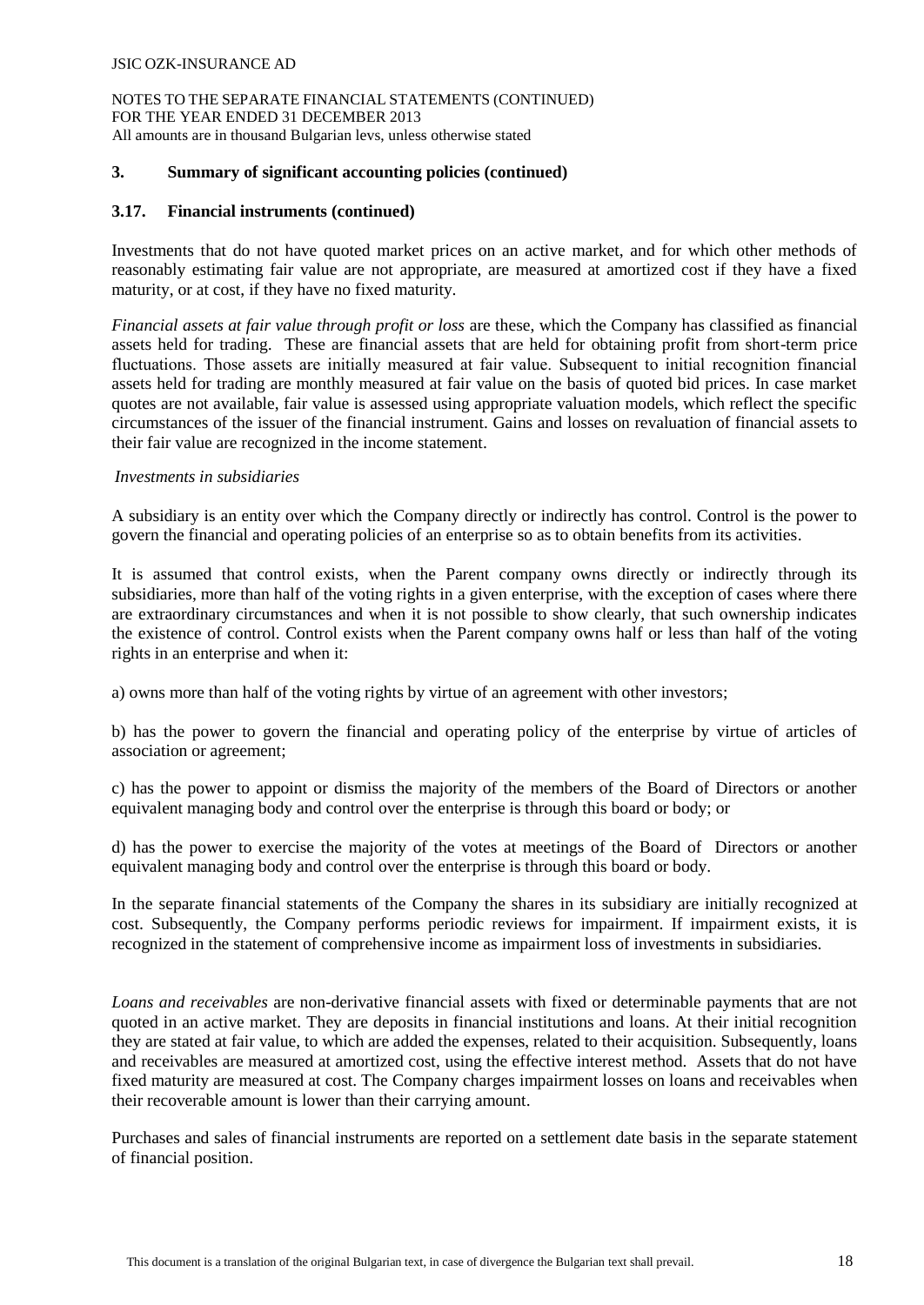## **3. Summary of significant accounting policies (continued)**

# **3.18. Fair value of financial assets and liabilities**

IFRS 7 Financial Instruments: Disclosure requires disclosure in the notes to the financial statements of information about the fair value of financial assets and liabilities. Fair value for this purpose is defined as the amount, for which an asset can be exchanged, or a liability settled, between knowledgeable, willing parties in an arm's length transaction.

The policy of the Company is to disclose the fair value of financial assets and liabilities, for which reliable market information about their fair value is readily available.

## **3.19. Leases**

A lease is classified as a financial lease if it transfers to the lessee substantially all the risks and rewards incident to ownership of the assets. All other leases are classified as operating leases.

The assets acquired through financial lease are recognized at the lower of fair value as of the date of acquisition or the present value of the minimal lease payments. The initial direct expenses, incurred by the lessee are included in value of the asset. The existing liability to the lessor is recognized in the statement of financial position of the Company as a liability under lease agreements.

Lease payments are allocated between interest and principal payments so as to produce a constant rate of interest on the remaining balance of the lease liability.

# **3.20. Finance income and costs**

Interests on deposits and financial instruments are accrued on an on-going basis and proportionally to the time basis, which relates to the effective income from the financial asset. Interest on financial instruments, classified as "available for sale" is accounted for and recognized in the income statement by applying effective interest rate method.

## **3.21. Claims covered by reinsurers**

The claims (indemnities) covered by reinsurers under reinsurance contracts are recognized as an income in the income statement at the time of settling the claim.

## **3.22. Guarantee Fund**

The payments to guarantee funds are payments made to specialized, state-controlled funds for obligatory insurance. All insurers offering the obligatory Motor Third Party Liability (MTPL) insurance and/or Motor passenger personal accident insurance in Republic of Bulgaria make payments to Guarantee Fund under article 287 of Insurance Code and payments to the Indemnity Fund under article 311, paragraph 1 of the Law for the Amendment of the Insurance Code. Financial Supervision Commission following the guidance of the Council of the Guarantee Fund annually sets the amount of the payments and when they are due. This decision is published in the State Gazette. From the Guarantee Fund payments for indemnities are made when in an occasion of road accident the liable driver does not have the mandatory MTPL. The collected amounts under policies for guarantee and security fund are recognized as premium revenue and are expensed in the separate income statement.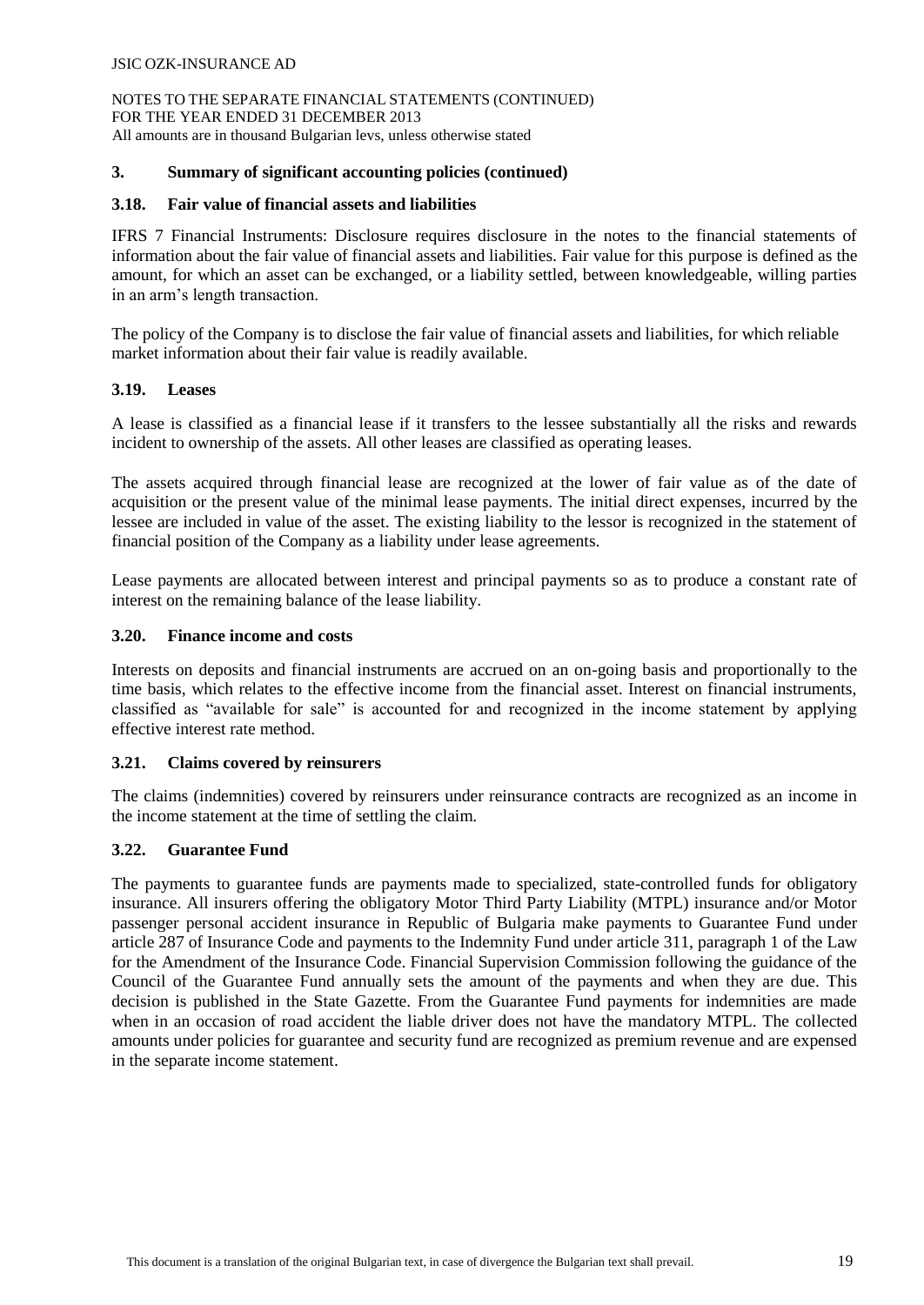## **3. Summary of significant accounting policies (continued)**

## **3.23. Rental income**

The rental income from the investment properties is recognized in the income statement on a straight-line basis for the term of the rent agreement.

#### **3.24. Ceded premiums**

Premiums ceded to reinsurer under the reinsurance contracts signed are recognized as an expense in the separate income statement.

#### **3.25. Claims incurred, net of reinsurance**

Insurance claims, net of reinsurance (indemnities and insurance amounts) include all payments during the financial year decreased with the reimbursed amounts by reinsurers and the change in the awaiting payments reserve during the period. The change in the awaiting payments reserve is corrected for the part due from the reinsurer. In the period between the registration of the claims and their payment, they are accounted for as an awaiting payments reserve. The claims are included in a register with the date of bringing the claim and the date of the occurrence of the insurance event.

#### **3.26. Errors from prior reporting periods**

Prior period errors are omissions from and misstatements in the Company's financial statements in prior periods resulting from the failure to use, or the misuse of reliable information. This is information, which was available at the date the separate financial statements are authorised for issue or information that could reasonably be expected to have been obtained and taken into account at the time of preparation and presentation of these financial statements. Prior period errors may occur at recognition, measurement, presentation or disclosure of items of the financial statements. They are corrected retrospectively as comparative data or the opening balances of assets, liabilities and equity are restated (if they occurred in prior periods for which no data in the financial statements is presented). Correction is recognized in the first set of financial statements authorized for issue after their discovery.

#### **4. Investment property**

|                            | As of<br>31.12.2013 | As of<br>31.12.2012 |
|----------------------------|---------------------|---------------------|
| Balance at 1 January       | 2,483               | 2,789               |
| New acquisitions in period |                     | 337                 |
| Disposals in the period    |                     | (643)               |
| Revaluation to fair value  | 2,483               | 2,483               |

As an investment property are classified offices spaces owned by the Company in administrative buildings. Investment properties are rented out to legal entities.

The Company has recorded rental income from investment property at the amount of BGN 29 thousand for 2013 and BGN 37 thousand for 2012.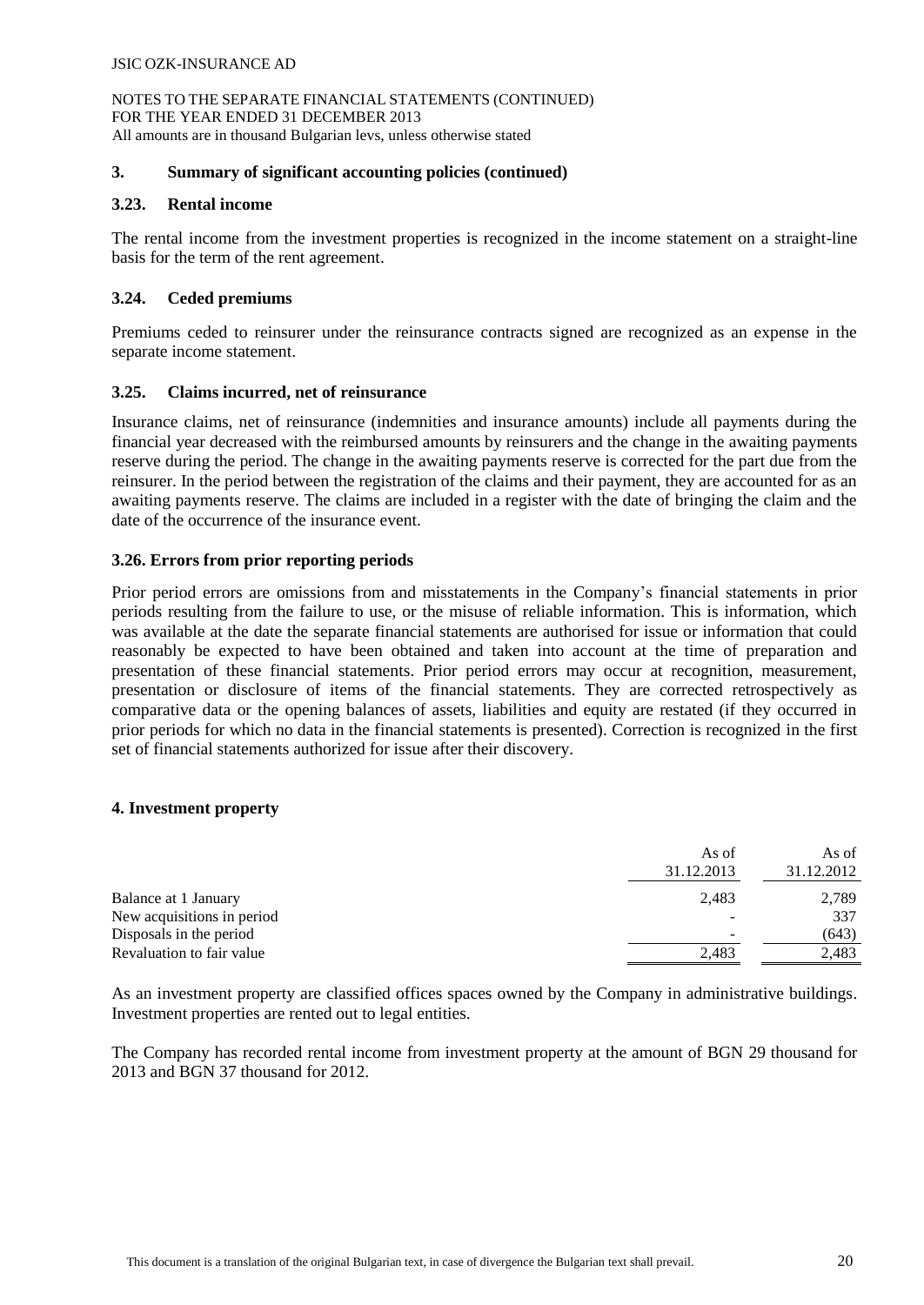#### NOTES TO THE SEPARATE FINANCIAL STATEMENTS (CONTINUED) FOR THE YEAR ENDED 31 DECEMBER 2013 All amounts are in thousand Bulgarian levs, unless otherwise stated

## **5. Financial assets available for sale**

|                                           | As of<br>31.12.2013 | As of<br>31.12.2012 |
|-------------------------------------------|---------------------|---------------------|
| Government securities, denominated in EUR | 10.225              | 9.207               |
| Shares from investment funds              | 215                 |                     |
| Corporate bonds                           |                     | 605                 |
| <b>TOTAL</b>                              | 10.440              | 9.812               |

# **6. Financial assets held for trading**

As of 31 December 2013 and 2012 financial assets held for trading consist of equity investments at the amount of BGN 7,028 thousand and BGN 8,284 thousand, respectively.

## **7. Property, plant and equipment**

| Cost<br>3,265<br>363<br>332<br>5,119<br>Balance at 1 January 2012<br>1,155<br>$\overline{4}$<br>(39)<br>Revaluation<br>(39)<br>73<br>Acquisitions<br>606<br>63<br>1<br>743<br>(3)<br>Disposals<br>(8)<br>(23)<br>(34)<br>433<br>5<br>5,789<br>At 31 December 2012<br>3,226<br>1,753<br>372<br>Revaluation<br>Acquisitions<br>61<br>621<br>115<br>798<br>1<br>(4)<br>(22)<br>(5)<br>Disposals<br>(31)<br>At 31 December 2013<br>3,226<br>490<br>482<br>2,352<br>6,556<br>6<br>Accumulated depreciation<br>(116)<br>Balance at 1 January 2012<br>(404)<br>(164)<br>(684)<br>Charges for the period<br>(41)<br>(47)<br>(165)<br>(20)<br>(273)<br>Written off depreciation from<br>2<br>$\,8\,$<br>23<br>disposals<br>33<br>At 31 December 2012<br>(161)<br>(561)<br>(161)<br>(41)<br>(924)<br>(239)<br>Charges for the year<br>(40)<br>(55)<br>(23)<br>(357)<br>Written off depreciation from<br>22<br>5<br>disposals<br>31<br>4<br>(179)<br>At 31 December 2012<br>(81)<br>(212)<br>(778)<br>(1,250)<br><b>NET BOOK VALUE</b><br>At 1 January 2012<br>3,265<br>247<br>751<br>168<br>4,435<br>4<br>272<br>3,185<br>5<br>At 31 December 2012<br>1,192<br>211<br>4,865<br>278<br>303<br>5,306<br>3,145<br>1,574<br>6<br>At 31 December 2013 | Land and<br>buildings | Computer<br>equipment | Motor<br>vehicles | Fixtures<br>and fittings | Other | Total |
|----------------------------------------------------------------------------------------------------------------------------------------------------------------------------------------------------------------------------------------------------------------------------------------------------------------------------------------------------------------------------------------------------------------------------------------------------------------------------------------------------------------------------------------------------------------------------------------------------------------------------------------------------------------------------------------------------------------------------------------------------------------------------------------------------------------------------------------------------------------------------------------------------------------------------------------------------------------------------------------------------------------------------------------------------------------------------------------------------------------------------------------------------------------------------------------------------------------------------------------|-----------------------|-----------------------|-------------------|--------------------------|-------|-------|
|                                                                                                                                                                                                                                                                                                                                                                                                                                                                                                                                                                                                                                                                                                                                                                                                                                                                                                                                                                                                                                                                                                                                                                                                                                        |                       |                       |                   |                          |       |       |
|                                                                                                                                                                                                                                                                                                                                                                                                                                                                                                                                                                                                                                                                                                                                                                                                                                                                                                                                                                                                                                                                                                                                                                                                                                        |                       |                       |                   |                          |       |       |
|                                                                                                                                                                                                                                                                                                                                                                                                                                                                                                                                                                                                                                                                                                                                                                                                                                                                                                                                                                                                                                                                                                                                                                                                                                        |                       |                       |                   |                          |       |       |
|                                                                                                                                                                                                                                                                                                                                                                                                                                                                                                                                                                                                                                                                                                                                                                                                                                                                                                                                                                                                                                                                                                                                                                                                                                        |                       |                       |                   |                          |       |       |
|                                                                                                                                                                                                                                                                                                                                                                                                                                                                                                                                                                                                                                                                                                                                                                                                                                                                                                                                                                                                                                                                                                                                                                                                                                        |                       |                       |                   |                          |       |       |
|                                                                                                                                                                                                                                                                                                                                                                                                                                                                                                                                                                                                                                                                                                                                                                                                                                                                                                                                                                                                                                                                                                                                                                                                                                        |                       |                       |                   |                          |       |       |
|                                                                                                                                                                                                                                                                                                                                                                                                                                                                                                                                                                                                                                                                                                                                                                                                                                                                                                                                                                                                                                                                                                                                                                                                                                        |                       |                       |                   |                          |       |       |
|                                                                                                                                                                                                                                                                                                                                                                                                                                                                                                                                                                                                                                                                                                                                                                                                                                                                                                                                                                                                                                                                                                                                                                                                                                        |                       |                       |                   |                          |       |       |
|                                                                                                                                                                                                                                                                                                                                                                                                                                                                                                                                                                                                                                                                                                                                                                                                                                                                                                                                                                                                                                                                                                                                                                                                                                        |                       |                       |                   |                          |       |       |
|                                                                                                                                                                                                                                                                                                                                                                                                                                                                                                                                                                                                                                                                                                                                                                                                                                                                                                                                                                                                                                                                                                                                                                                                                                        |                       |                       |                   |                          |       |       |
|                                                                                                                                                                                                                                                                                                                                                                                                                                                                                                                                                                                                                                                                                                                                                                                                                                                                                                                                                                                                                                                                                                                                                                                                                                        |                       |                       |                   |                          |       |       |
|                                                                                                                                                                                                                                                                                                                                                                                                                                                                                                                                                                                                                                                                                                                                                                                                                                                                                                                                                                                                                                                                                                                                                                                                                                        |                       |                       |                   |                          |       |       |
|                                                                                                                                                                                                                                                                                                                                                                                                                                                                                                                                                                                                                                                                                                                                                                                                                                                                                                                                                                                                                                                                                                                                                                                                                                        |                       |                       |                   |                          |       |       |
|                                                                                                                                                                                                                                                                                                                                                                                                                                                                                                                                                                                                                                                                                                                                                                                                                                                                                                                                                                                                                                                                                                                                                                                                                                        |                       |                       |                   |                          |       |       |
|                                                                                                                                                                                                                                                                                                                                                                                                                                                                                                                                                                                                                                                                                                                                                                                                                                                                                                                                                                                                                                                                                                                                                                                                                                        |                       |                       |                   |                          |       |       |
|                                                                                                                                                                                                                                                                                                                                                                                                                                                                                                                                                                                                                                                                                                                                                                                                                                                                                                                                                                                                                                                                                                                                                                                                                                        |                       |                       |                   |                          |       |       |
|                                                                                                                                                                                                                                                                                                                                                                                                                                                                                                                                                                                                                                                                                                                                                                                                                                                                                                                                                                                                                                                                                                                                                                                                                                        |                       |                       |                   |                          |       |       |
|                                                                                                                                                                                                                                                                                                                                                                                                                                                                                                                                                                                                                                                                                                                                                                                                                                                                                                                                                                                                                                                                                                                                                                                                                                        |                       |                       |                   |                          |       |       |
|                                                                                                                                                                                                                                                                                                                                                                                                                                                                                                                                                                                                                                                                                                                                                                                                                                                                                                                                                                                                                                                                                                                                                                                                                                        |                       |                       |                   |                          |       |       |
|                                                                                                                                                                                                                                                                                                                                                                                                                                                                                                                                                                                                                                                                                                                                                                                                                                                                                                                                                                                                                                                                                                                                                                                                                                        |                       |                       |                   |                          |       |       |
|                                                                                                                                                                                                                                                                                                                                                                                                                                                                                                                                                                                                                                                                                                                                                                                                                                                                                                                                                                                                                                                                                                                                                                                                                                        |                       |                       |                   |                          |       |       |
|                                                                                                                                                                                                                                                                                                                                                                                                                                                                                                                                                                                                                                                                                                                                                                                                                                                                                                                                                                                                                                                                                                                                                                                                                                        |                       |                       |                   |                          |       |       |
|                                                                                                                                                                                                                                                                                                                                                                                                                                                                                                                                                                                                                                                                                                                                                                                                                                                                                                                                                                                                                                                                                                                                                                                                                                        |                       |                       |                   |                          |       |       |
|                                                                                                                                                                                                                                                                                                                                                                                                                                                                                                                                                                                                                                                                                                                                                                                                                                                                                                                                                                                                                                                                                                                                                                                                                                        |                       |                       |                   |                          |       |       |
|                                                                                                                                                                                                                                                                                                                                                                                                                                                                                                                                                                                                                                                                                                                                                                                                                                                                                                                                                                                                                                                                                                                                                                                                                                        |                       |                       |                   |                          |       |       |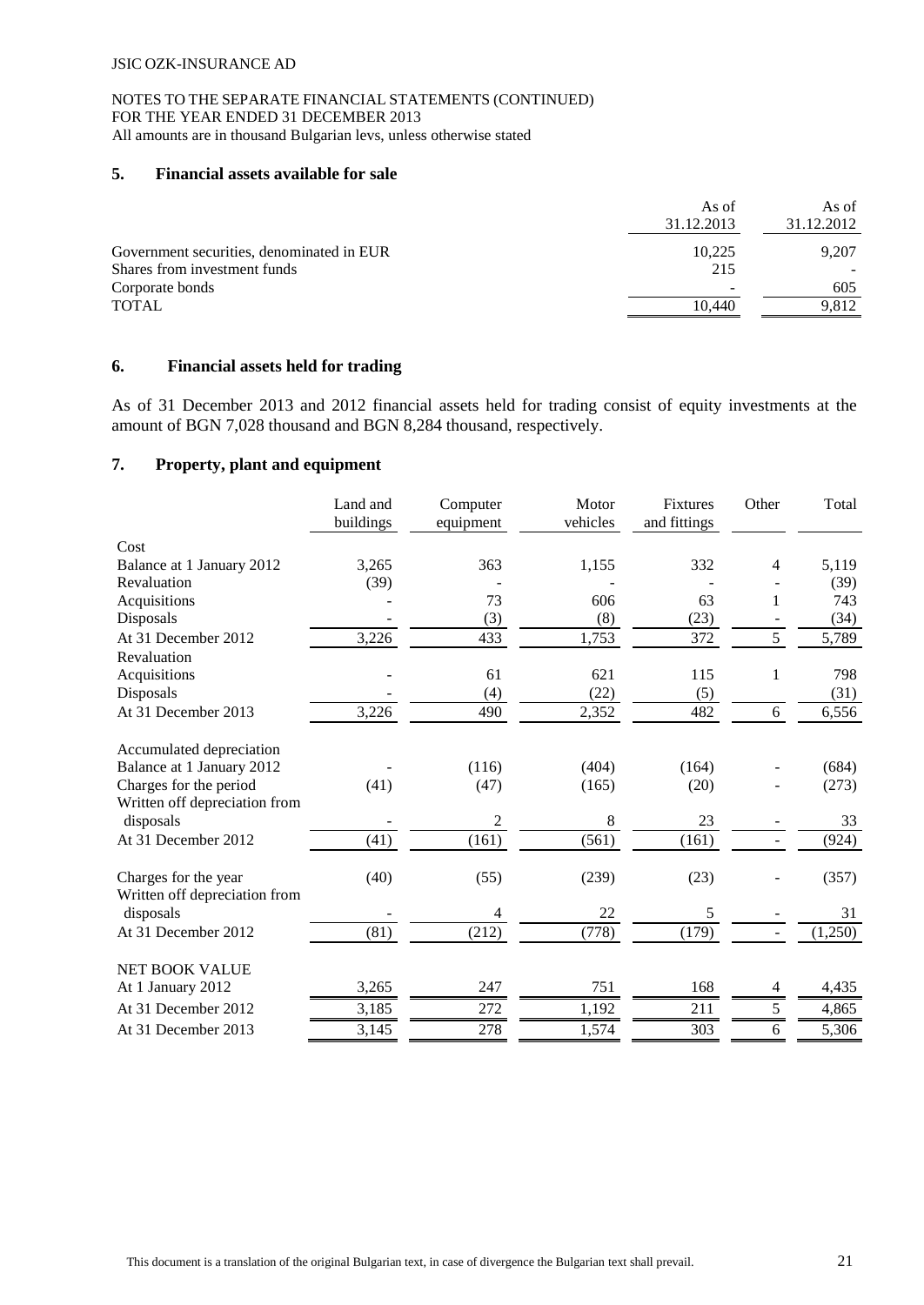#### NOTES TO THE SEPARATE FINANCIAL STATEMENTS (CONTINUED) FOR THE YEAR ENDED 31 DECEMBER 2013 All amounts are in thousand Bulgarian levs, unless otherwise stated

# **8. Intangible assets**

|                             | Insurance license | Software | Other | Total |
|-----------------------------|-------------------|----------|-------|-------|
| Cost                        |                   |          |       |       |
| Balance at 1 January 2012   | 128               | 1,409    | 22    | 1,559 |
| Acquisitions                |                   | 98       |       | 98    |
| Balance at 31 December 2012 | 128               | 1,507    | 22    | 1,657 |
| Acquisitions                |                   | 6        |       | 6     |
| Disposals                   |                   | (8)      |       | (8)   |
| Balance at 31 December 2013 | 128               | 1505     | 22    | 1655  |
| Accumulated amortization    |                   |          |       |       |
| Balance at 1 January 2012   | (119)             | (432)    | (2)   | (553) |
| Charged during the year     |                   | (147)    | (1)   | (148) |
| Balance at 31 December 2012 | (119)             | (579)    | (3)   | (701) |
| Charged during the year     |                   | (148)    | (2)   | (150) |
| Written off from disposals  |                   | 8        |       | 8     |
| Balance at 31 December 2013 | (119)             | (719)    | (5)   | (843) |
| <b>NET BOOK VALUE</b>       |                   |          |       |       |
| At January 2012             | 9                 | 977      | 20    | 1,006 |
| At 31 December 2012         |                   | 928      | 19    | 956   |
| At 31 December 2013         | 9                 | 786      | 17    | 812   |

## **9. Investment in subsidiaries**

In 2013 the Comapny acquires control over the subsidiary OZOK - Health Insurance AD. As of December 31, 2013 the Comapny holds 45.71% of the share capital of the subsidiary. As of December 31, 2013 the carrying amount of the investment in subsidiary is BGN 2,428 thousand.

Investments in subsidiaries are stated at cost (acquisition cost) in these separate financial statements.

The summarized financial information of the subsidiary as of 31 December 2013 is as follows:

| As of      |
|------------|
| 31.12.2013 |
| 5,553      |
| (516)      |
| 5,037      |
| 45.71%     |
|            |

### **10. Taxation**

Tax expenses are as follows:

|                                                                       | Year ended<br>31.12.2013 | Year ended<br>31.12.2012 |
|-----------------------------------------------------------------------|--------------------------|--------------------------|
| Current tax expense                                                   |                          |                          |
| Deferred tax expenses from temporary differences, utilized during the |                          |                          |
| period                                                                |                          |                          |
| <b>TOTAL TAX EXPENSE</b>                                              |                          |                          |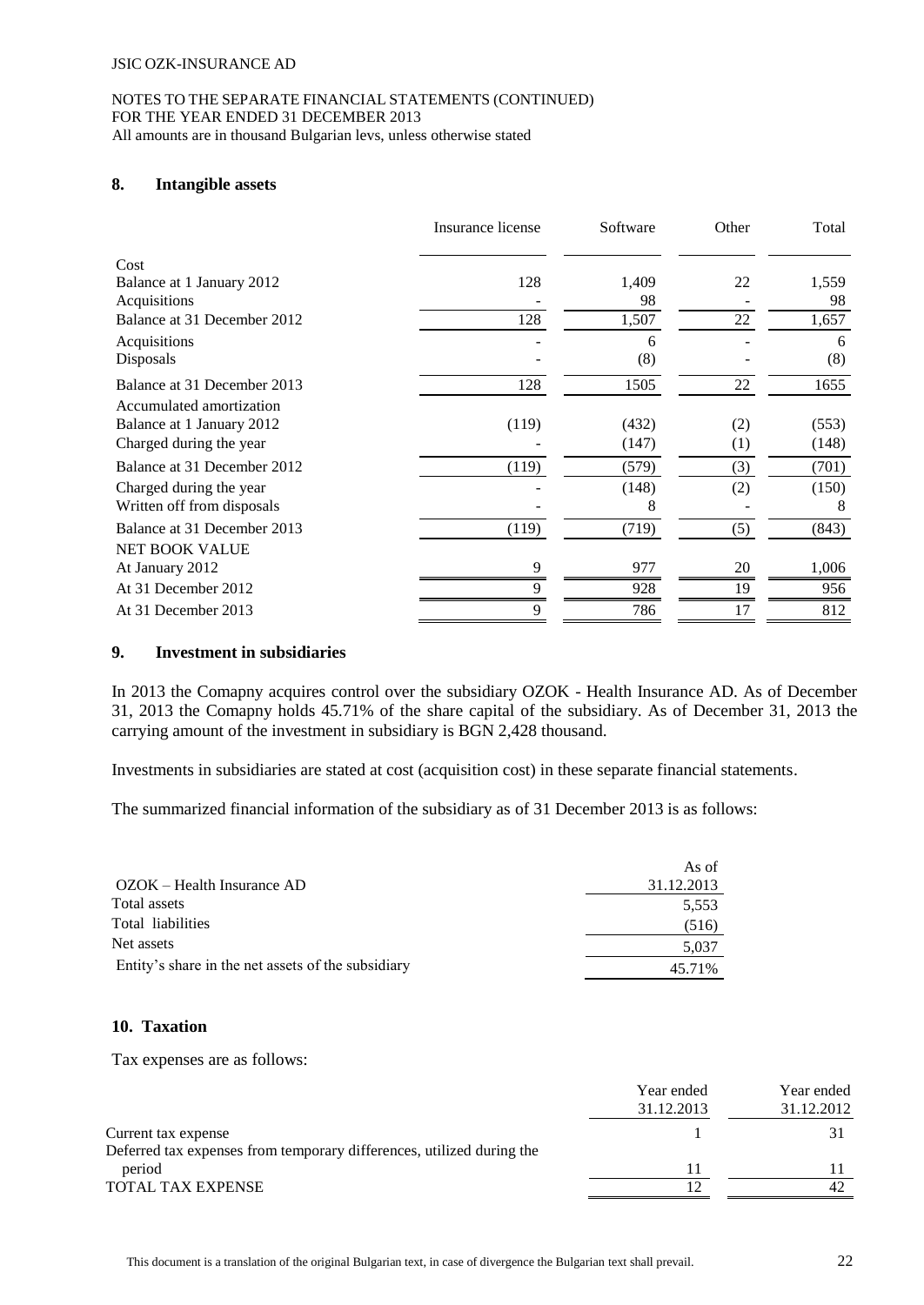#### NOTES TO THE SEPARATE FINANCIAL STATEMENTS (CONTINUED) FOR THE YEAR ENDED 31 DECEMBER 2013 All amounts are in thousand Bulgarian levs, unless otherwise stated

#### **10. Taxation (continued)**

Current tax expense represents the amount of tax calculated under the Bulgarian legislation based on tax rate of 10% for 2013 and 2012.

Deferred tax assets and liabilities are as follows:

|                                  | As of      | As of      |
|----------------------------------|------------|------------|
|                                  | 31.12.2013 | 31.12.2012 |
| Deferred tax assets              |            |            |
| Retirement benefits              | 4          |            |
| Unused paid leave                | 20         | 19         |
| Investment property              | 10         | 10         |
| <b>TOTAL DEFERRED TAX ASSETS</b> | 34         | 34         |
| Deferred tax liabilities         |            |            |
| Property, plant and equipment    | (197)      | (186)      |
| Investment properties            | (142)      | (142)      |
| TOTAL DEFERRED TAX LIABILITIES   | (339)      | (328)      |
| DEFERRED TAX LIABILITIES, NET    | (305)      | (294)      |

The relationship between tax expense and accounting profit is as follows:

|                                                   | Year ended<br>31.12.2013 | Year ended<br>31.12.2012 |
|---------------------------------------------------|--------------------------|--------------------------|
| Profit before taxes                               | 114                      | 487                      |
| Income tax, calculated at the applicable tax rate |                          |                          |
| $(10\% \text{ for } 2013 \text{ and } 2012)$      | 11                       | 49                       |
| Unrecognized tax expense                          |                          |                          |
| Unrecognized tax effect of deferred tax asset     | (1)                      |                          |
| TOTAL TAX EXPENSE                                 |                          | 42                       |
| Effective tax rate                                | 10.5%                    | 9%                       |

As of December 31, 2011 the Company has not recognized deferred tax asset related to tax loss amounting to BGN 80 thousand which can be carried forward during the next five years.

In 2012 tax loss amounting to BGN 66 thousands has been carried forward. In 2013 the residual tax loss amounting to BGN 14 thousand has been carried forward.

## **11. Prepaid expenses**

|                                           | As of      | As of      |
|-------------------------------------------|------------|------------|
|                                           | 31.12.2013 | 31.12.2012 |
| Software maintenance subscription expense | 13         |            |
| Advertising expense                       | 57         | 56         |
| Property insurance                        |            |            |
| Contributions to state health fund        |            | 31         |
| Office rent                               | 17         |            |
| <b>TOTAL</b>                              | 88         | 103        |

#### **12. Receivables from insurance transactions**

|                                               | As of      | As of      |
|-----------------------------------------------|------------|------------|
|                                               | 31.12.2013 | 31.12.2012 |
| Receivables from direct clients               | 24,041     | 23,236     |
| Impairment on uncollected premiums receivable | (3,385)    | (3,910)    |
| Receivables from reinsurance transactions     | 4.393      | 3,350      |
| Prepaid minimal deposit premium to reinsurer  | 60         |            |
| <b>TOTAL</b>                                  | 25,109     | 22.676     |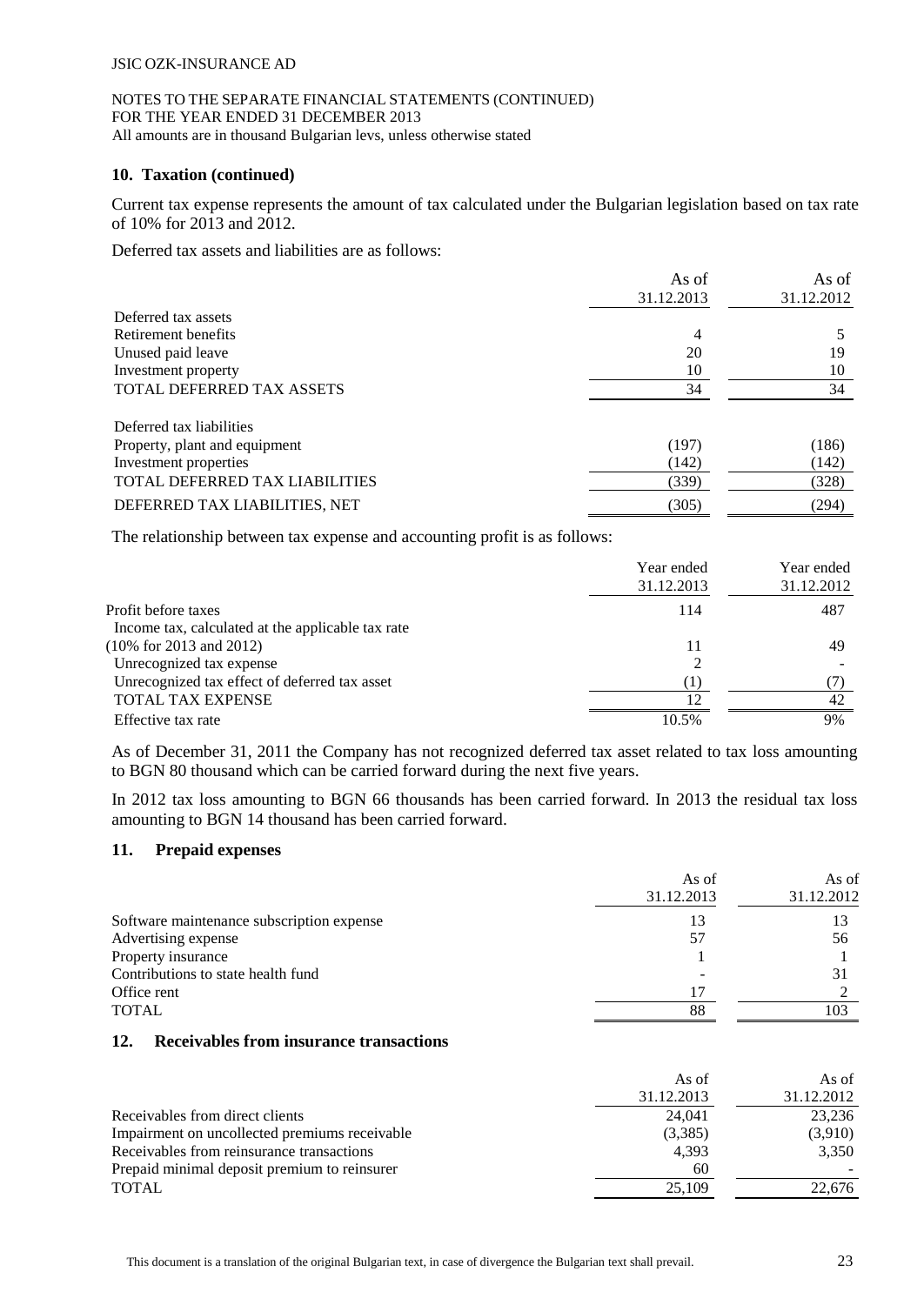## **12. Receivables from insurance transactions (continued)**

The Company accounts for the income from insurance premiums on accrual basis, as it recognizes them based on the amounts due for the whole period of coverage under the signed during the reporting period insurance contracts. Latter are recognized in the statement of financial position as receivables. After contract expiry, the premiums due but not collected during the reporting period are recognized as an impairment of receivables on uncollected premiums.

#### **13. Other receivables**

|                                            | As of      | As of      |
|--------------------------------------------|------------|------------|
|                                            | 31.12.2013 | 31.12.2012 |
| Receivables on guarantees                  | 269        | 340        |
| Interest receivable                        | 337        | 525        |
| Receivables from legal disputes            | 25         | 13         |
| Advance to suppliers                       | 176        | 104        |
| From loss and deficit                      | 35         | 28         |
| From co-insurance contracts                | 76         | 80         |
| Receivables from the budget for income tax | 35         |            |
| Others                                     | 51         | 40         |
| <b>TOTAL</b>                               | 1,004      | 1,130      |
|                                            |            |            |

# **14. Cash**

|                                           | As of      | As of      |
|-------------------------------------------|------------|------------|
|                                           | 31.12.2013 | 31.12.2012 |
| Deposits in banks                         | 6,836      | 3,504      |
| Current bank accounts in BGN              | 362        | 275        |
| Current bank accounts in foreign currency | 72         | 40         |
| Cash on hand                              | 486        | 442        |
| <b>TOTAL</b>                              | 7.756      | 4.261      |
|                                           |            |            |

#### **15. Inventories**

Inventories as of 31 December 2013 represent forms for insurance policies in stock, office supplies, and stickers at the total amount of BGN 313 thousand (31 December 2012: BGN 281 thousand).

#### **16. Share capital**

As of 31 December 2013 the share capital is at the total amount of BGN 7,067 thousand distributed into 7,066,678 ordinary shares with a nominal value BGN 1.00 each. The owners of these shares have rights to receive dividend and one voting right per share at the Shareholders' General meeting. Registered capital is fully paid in.

| Major shareholders             | 2013          |        | 2012          |        |  |
|--------------------------------|---------------|--------|---------------|--------|--|
|                                | <b>Shares</b> | $\%$   | <b>Shares</b> | %      |  |
| El-Em Impex EOOD               | 4,644,772     | 65.73  | 4,644,772     | 65.73  |  |
| Toplofikacia-Sofia AD          | 658,930       | 9.32   | 658,930       | 9.32   |  |
| Municipal Bank AD              | 339,034       | 4.80   | 339,034       | 4.80   |  |
| Toplofikacia-Burgas EAD        | 250,885       | 3.55   | 250,885       | 3.55   |  |
| Toplofikacia-Pleven EAD        | 250,885       | 3.55   | 250,885       | 3.55   |  |
| Mina Stanyanci AD              | 250,885       | 3.55   | 250.885       | 3.55   |  |
| Coinvest EOOD                  | 318,861       | 4.51   | 318,861       | 4.51   |  |
| <b>Alexander Petrov Lichev</b> | 352,426       | 4.99   | 352,426       | 4.99   |  |
|                                | 7.066.678     | 100.00 | 7.066.678     | 100.00 |  |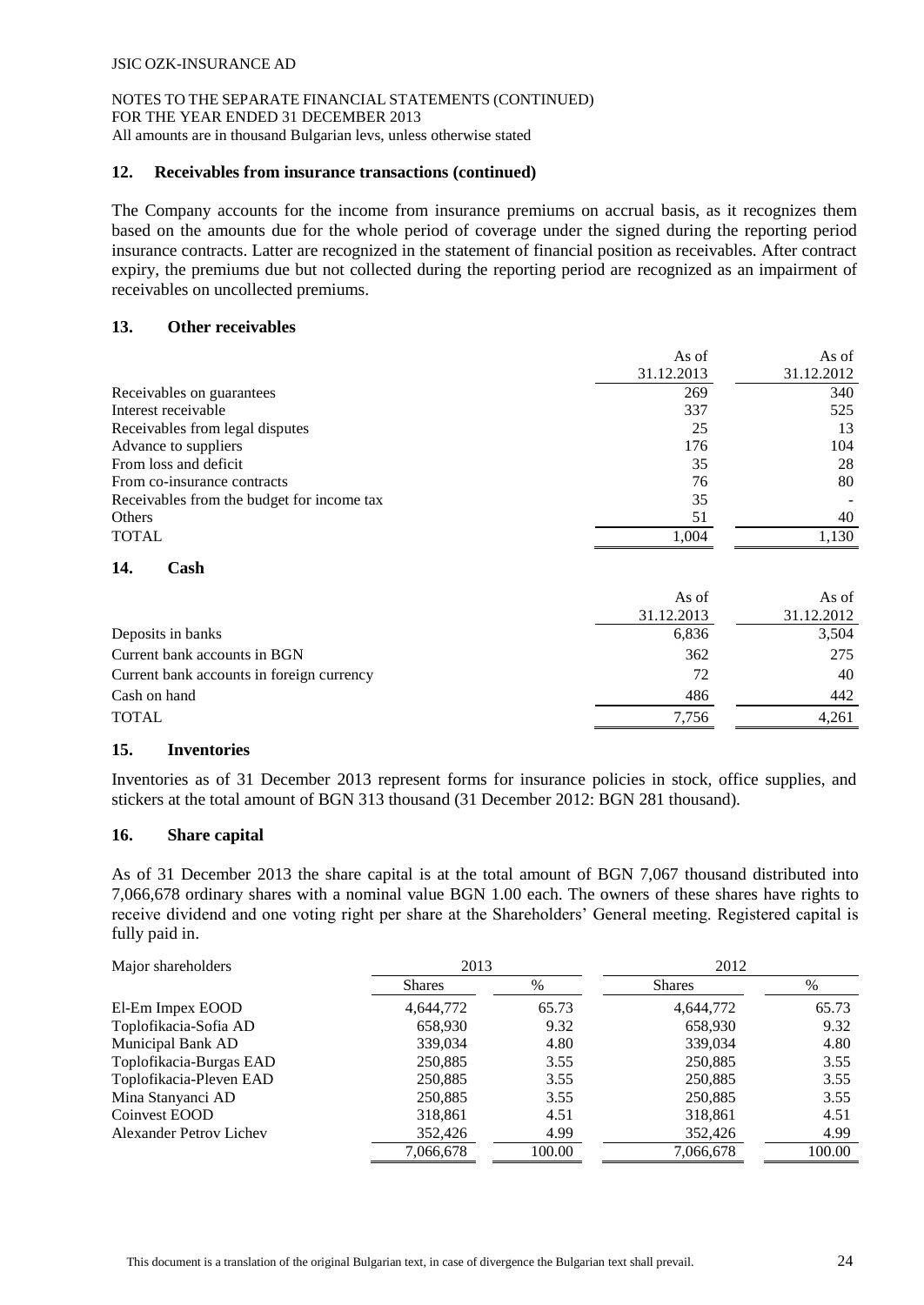## **17. Reserves**

|                                                      | As of<br>31.12.2013 | As of<br>31.12.2012 |
|------------------------------------------------------|---------------------|---------------------|
| Legal reserves – Reserve fund – under Commercial law | 539                 | 494                 |
| Other reserves                                       | 1.319               | 919                 |
| <b>Revaluation reserves</b>                          | 2,355               | 2,530               |
| <b>TOTAL</b>                                         | 4.213               | 3.943               |

The revaluation reserve contains changes in the fair values of the buildings owned by the Company as well as revaluation reserves of available for sale financial assets. In Other reserves is recorded the profit for 2012 approved by the Annual General Meeting of the Shareholders.

# **18. Technical reserves**

Technical reserves, gross are as follows:

|                                 | Unearned | Outstanding | Other     | Total    |
|---------------------------------|----------|-------------|-----------|----------|
|                                 | premium  | claims      | Technical | reserves |
|                                 | reserve  | reserve     | Reserves  |          |
| Balance as of January 1, 2012   | 11.023   | 15.175      | 1.292     | 27,490   |
| Change in 2012                  | 5,579    | (986)       | 2,294     | 6,887    |
| Balance as of December 31, 2012 | 16,602   | 14,189      | 3,586     | 34,377   |
| Change in 2013                  | 3.997    | 5.082       | (150)     | 8.929    |
| Balance at December 31, 2013    | 20.599   | 19.271      | 3.436     | 43,306   |

The share of the reinsurers in technical reserves is as follows:

|                                 | Unearned        | Outstanding claims | Total    |
|---------------------------------|-----------------|--------------------|----------|
|                                 | premium reserve | reserve            | reserves |
| Balance as of January 1, 2012   | 722             | 411                | 1,133    |
| Change in 2012                  | 112             | 112                | 224      |
| Balance as of December 31, 2012 | 834             | 523                | 1,357    |
| Change in 2013                  | 738             | 1.299              | 2,037    |
| Balance at December 31, 2013    | 1.572           | .822               | 3,394    |

Technical reserves by types of insurance policies as of December 31, 2013 are as follows:

| Insurance Type                             | Unearned<br>premium | Outstanding<br>claims | Other<br>Technical | Total<br>reserves- |
|--------------------------------------------|---------------------|-----------------------|--------------------|--------------------|
|                                            | reserve             | reserve               | reserves           | general            |
|                                            |                     |                       |                    | insurance          |
| Accident in public transportation vehicles | 69                  |                       |                    | 69                 |
| Accident                                   | 251                 | 363                   |                    | 614                |
| <b>Illness</b>                             | 46                  | 13                    |                    | 59                 |
| Automobile casco insurance                 | 2,433               | 1,957                 |                    | 4,390              |
| Cargo                                      | 3                   |                       |                    | 4                  |
| Fire and natural disasters                 | 1,108               | 513                   | 3                  | 1,624              |
| Property                                   | 277                 | 47                    |                    | 324                |
| <b>MTPL</b>                                | 15,396              | 16,200                | 3,403              | 34,999             |
| <b>General MTPL</b>                        | 726                 | 157                   | 30                 | 913                |
| Other financial loss                       | 276                 | 9                     |                    | 285                |
| Travel insurance                           | 14                  | 11                    |                    | 25                 |
| Gross amount                               | 20,599              | 19,271                | 3,436              | 43,306             |
| Reinsurers' share                          | (1,572)             | (1,822)               |                    | (3,394)            |
| Reserve, net of reinsurance                | 19,027              | 17,449                | 3,436              | 39,912             |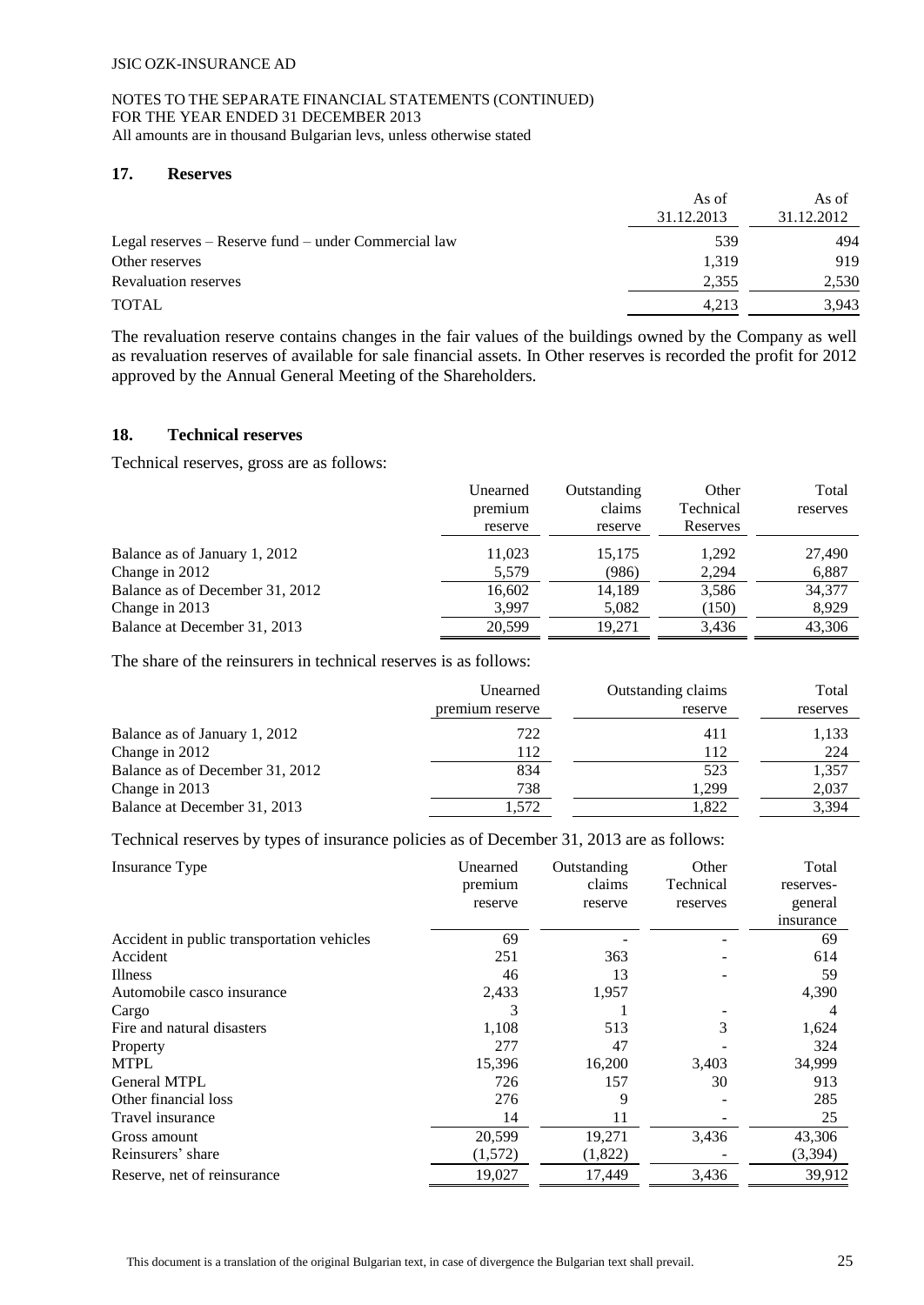#### NOTES TO THE SEPARATE FINANCIAL STATEMENTS (CONTINUED) FOR THE YEAR ENDED 31 DECEMBER 2013 All amounts are in thousand Bulgarian levs, unless otherwise stated

#### **18. Technical reserves (continued)**

Technical reserves by types of insurance policies as of December 31, 2012 are as follows:

| Type of insurance                          | Unearned | Outstanding | Other     | Total reserves- |
|--------------------------------------------|----------|-------------|-----------|-----------------|
|                                            | premium  | claims      | technical | general         |
|                                            | reserve  | reserve     | reserves  | insurance       |
| Accident in public transportation vehicles | 89       |             |           | 92              |
| Accident                                   | 413      | 158         |           | 571             |
| <b>Illness</b>                             | 54       | 4           |           | 58              |
| Automobile casco insurance                 | 2,822    | 1,915       | 65        | 4,802           |
| Cargo                                      |          |             |           |                 |
| Fire and natural disasters                 | 1,380    | 148         | 4         | 1,532           |
| Property                                   | 254      | 37          |           | 291             |
| <b>MTPL</b>                                | 10,959   | 11,621      | 3,513     | 26,093          |
| <b>General MTPL</b>                        | 461      | 261         | 4         | 726             |
| Other financial loss                       | 152      | 30          |           | 182             |
| Travel insurance                           | 15       | 11          |           | 26              |
| Gross amount                               | 16,602   | 14,189      | 3,586     | 34,377          |
| Reinsurers' share                          | (834)    | (523)       |           | (1,357)         |
| Reserve, net of reinsurance                | 15,768   | 13,666      | 3,586     | 33,020          |

The reserves are not discounted, because of the fact that they are due in one year period from the reporting date and the discount effect will not be material.

## **19. Insurance liabilities**

|                                       | As of<br>31.12.2013 | As of<br>31.12.2012 |
|---------------------------------------|---------------------|---------------------|
| Liabilities on reinsurance operations | 5,431               | 4,860               |
| Liabilities to intermediaries         | 3,540               | 3,166               |
| TOTAL                                 | 8.971               | 8,026               |

# **20. Other liabilities**

| 31.12.2013<br>Paid leave liabilities<br>182<br>175<br>Payables to employees<br>10<br>Social security payables<br>64<br>Tax payables-individuals' income<br>59<br>Health benefits payable<br>23<br>179<br>Budget payables<br>303<br>Suppliers<br>Payables to Guarantee fund<br>535<br>Payables to FSC<br>Payables to NBBMI<br>63<br>57<br>Dividends payable<br>198<br>Current portion of the financial lease liability<br>Liabilities on co-insurance operations<br>4<br>Other<br>40 |              | As of | As of      |
|-------------------------------------------------------------------------------------------------------------------------------------------------------------------------------------------------------------------------------------------------------------------------------------------------------------------------------------------------------------------------------------------------------------------------------------------------------------------------------------|--------------|-------|------------|
|                                                                                                                                                                                                                                                                                                                                                                                                                                                                                     |              |       | 31.12.2012 |
|                                                                                                                                                                                                                                                                                                                                                                                                                                                                                     |              |       |            |
|                                                                                                                                                                                                                                                                                                                                                                                                                                                                                     |              |       |            |
|                                                                                                                                                                                                                                                                                                                                                                                                                                                                                     |              |       | 12         |
|                                                                                                                                                                                                                                                                                                                                                                                                                                                                                     |              |       | 34         |
|                                                                                                                                                                                                                                                                                                                                                                                                                                                                                     |              |       | 4          |
|                                                                                                                                                                                                                                                                                                                                                                                                                                                                                     |              |       | 159        |
|                                                                                                                                                                                                                                                                                                                                                                                                                                                                                     |              |       | 435        |
|                                                                                                                                                                                                                                                                                                                                                                                                                                                                                     |              |       | 532        |
|                                                                                                                                                                                                                                                                                                                                                                                                                                                                                     |              |       |            |
|                                                                                                                                                                                                                                                                                                                                                                                                                                                                                     |              |       |            |
|                                                                                                                                                                                                                                                                                                                                                                                                                                                                                     |              |       | 57         |
|                                                                                                                                                                                                                                                                                                                                                                                                                                                                                     |              |       | 149        |
|                                                                                                                                                                                                                                                                                                                                                                                                                                                                                     |              |       | 9          |
|                                                                                                                                                                                                                                                                                                                                                                                                                                                                                     |              |       | 40         |
|                                                                                                                                                                                                                                                                                                                                                                                                                                                                                     | <b>TOTAL</b> | 1,722 | 1,606      |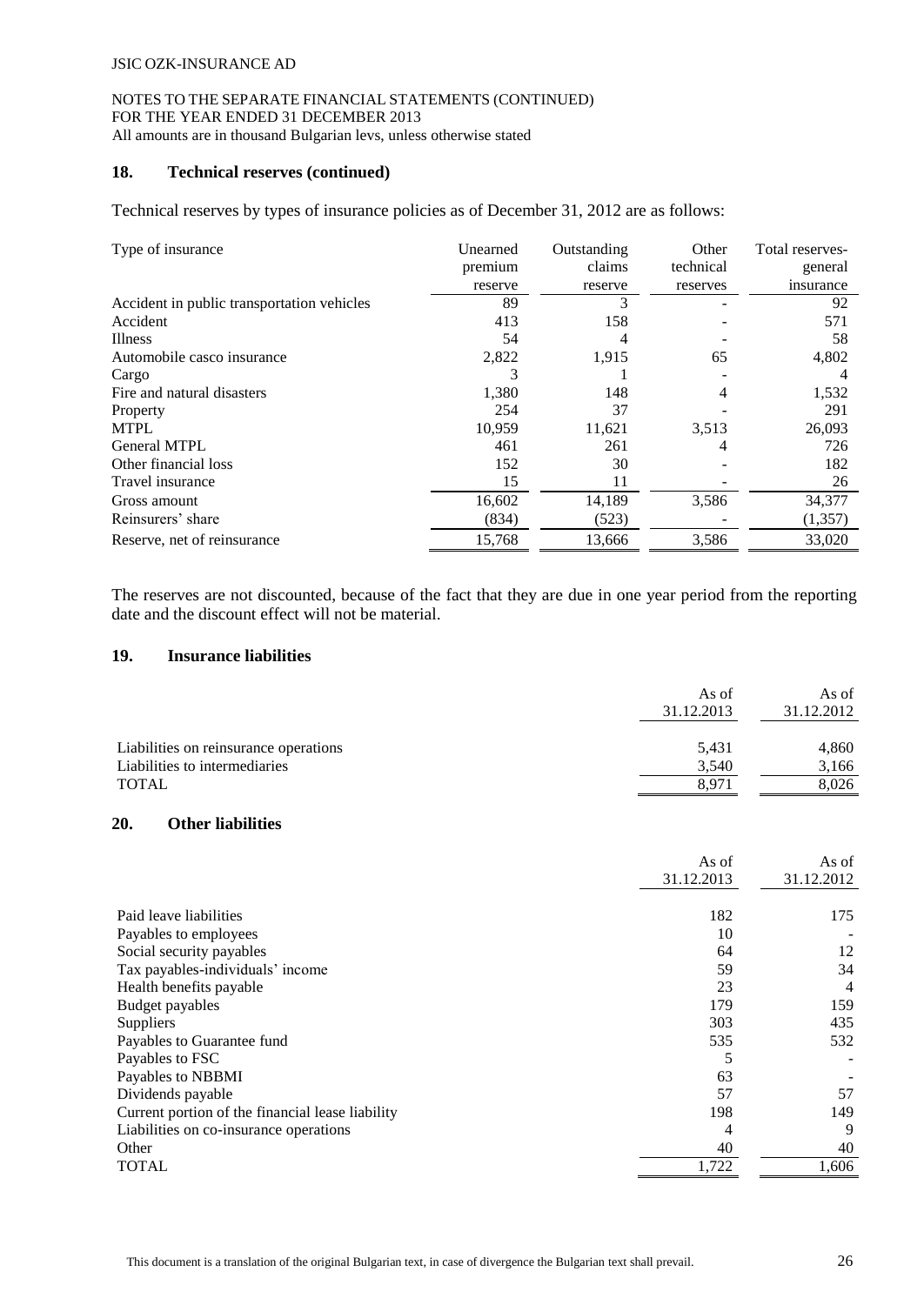# NOTES TO THE SEPARATE FINANCIAL STATEMENTS (CONTINUED) FOR THE YEAR ENDED 31 DECEMBER 2013

All amounts are in thousand Bulgarian levs, unless otherwise stated

## **20. Other liabilities (continued)**

Lease liabilities as of December 31, 2013 and 2012 are as follows:

|                                                                 |            | Total value of the minimum |            | Present value of the minimum |
|-----------------------------------------------------------------|------------|----------------------------|------------|------------------------------|
|                                                                 |            | lease payments             |            | lease payments               |
|                                                                 | 31.12.2013 | 31.12.2012                 | 31.12.2013 | 31.12.2012                   |
| Not later than 1 year                                           | 223        | 172                        | 198        | 149                          |
| Later than 1 year and not later than 5 years                    | 330        | 299                        | 309        | 274                          |
| Total                                                           | 553        | 471                        | 507        | 423                          |
| Reduced with future financial expenses                          | (45)       | (48)                       |            |                              |
| Present value of the minimum lease payments                     | 508        | 423                        | 507        | 423                          |
| Current portion of the liabilities under lease<br>contracts     |            |                            | 198        | 149                          |
| Non-current portion of the liabilities under lease<br>contracts |            |                            | 309        | 274                          |

The agreements are for finance lease of vehicles. In 2012 there are 11 vehicles acquired under financial lease: 2 for term of 36 months and annual interest rate as follows: (1 vehicle – 6.50%, 1 vehicle – 5.67%), 2 for term 60 months and annual interest rate 5.25% and 7 for term 48 months and annual interest rate 8.25%. In 2013 there are 8 vehicles acquired under financial lease: 7 for term of 36 months and annual interest rate 8.67% for 6 of them and 8.33% for 1 of them, and 1 for term of 48 months and annual interest rate 6.90%.

## **21. Premiums written**

|                                   | Year ended | Year ended |
|-----------------------------------|------------|------------|
|                                   | 31.12.2013 | 31.12.2012 |
|                                   |            |            |
| Accident in public transportation | 328        | 438        |
| Accident                          | 920        | 2,427      |
| <b>Illness</b>                    | 252        | 256        |
| Road motor vehicles               | 7,886      | 9,705      |
| Cargo                             | 153        | 185        |
| Fire and natural disasters        | 4,285      | 5,170      |
| Property                          | 674        | 1,080      |
| <b>MTPL</b>                       | 35,133     | 27,160     |
| <b>General MTPL</b>               | 2,567      | 2,268      |
| Various financial losses          | 237        | 676        |
| Travel insurance                  | 146        | 152        |
| <b>TOTAL PREMIUMS WRITTEN</b>     | 52,581     | 49,517     |
|                                   |            |            |

#### **Premiums ceded to reinsurers**

|                                          | Year ended | Year ended |
|------------------------------------------|------------|------------|
|                                          | 31.12.2013 | 31.12.2012 |
| Road motor vehicles                      |            |            |
| Fire and natural disasters               | (2,216)    | (2,601)    |
| Property                                 | (323)      | (442)      |
| MTPL                                     | (1,709)    | (552)      |
| Cargo                                    | (134)      | (161)      |
| <b>General MTPL</b>                      | (741)      | (552)      |
| <b>TOTAL PREMIUMS CEDE TO REINSURERS</b> | (5, 123)   | (4,308)    |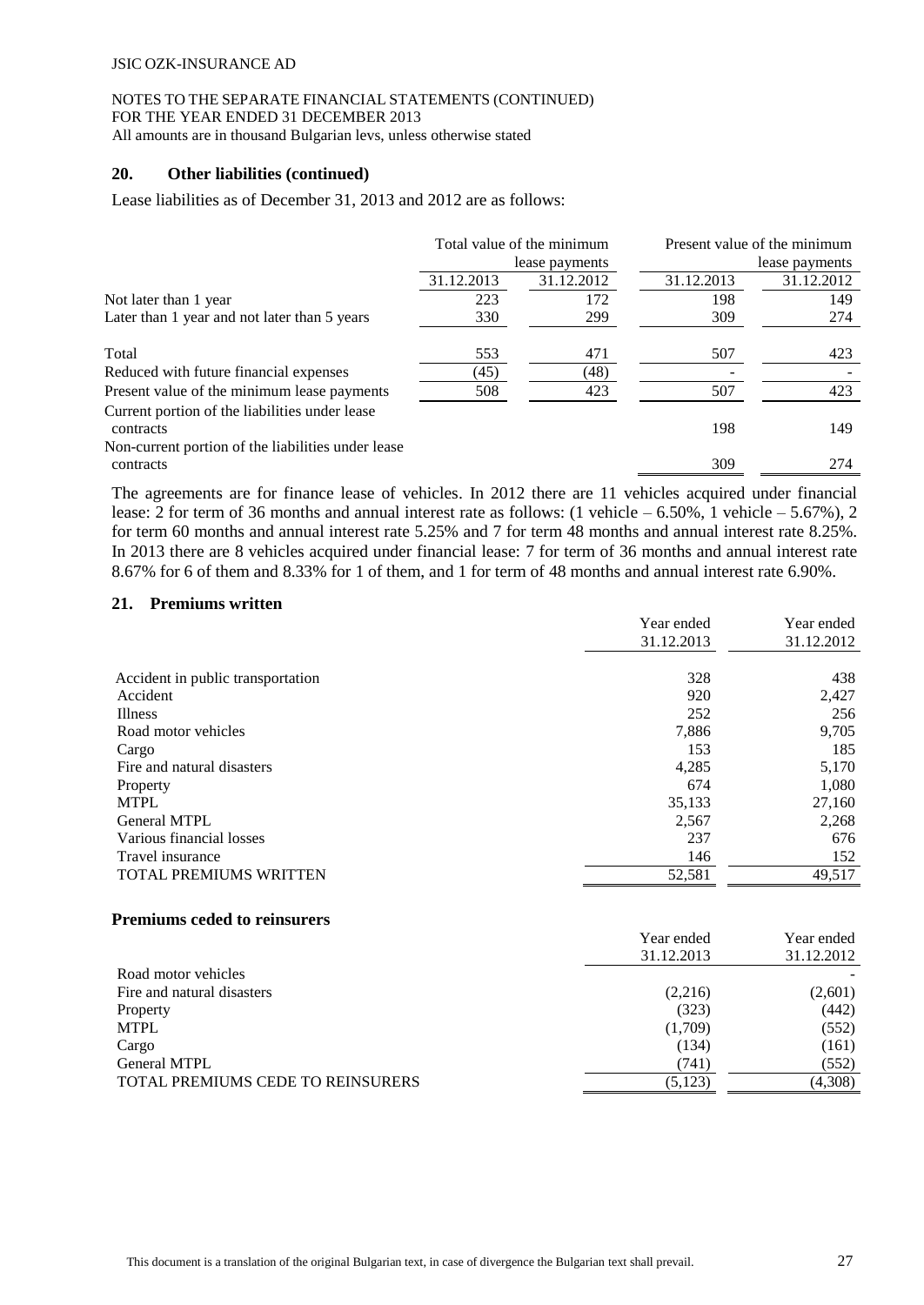# **22. Claims paid**

|                            | Year ended | Year ended |
|----------------------------|------------|------------|
|                            | 31.12.2013 | 31.12.2012 |
| Accident                   | (1, 123)   | (839)      |
| <b>Illness</b>             | (137)      | (8)        |
| Road motor vehicles        | (5,850)    | (4,201)    |
| Fire and natural disasters | (1,100)    | (1,052)    |
| Property                   | (456)      | (74)       |
| <b>MTPL</b>                | (13, 383)  | (12, 539)  |
| General MTPL               | (249)      | (117)      |
| Cargo                      | (18)       |            |
| Various financial losses   |            | (146)      |
| Travel insurance           | (27)       | (57)       |
| <b>TOTAL CLAIMS PAID</b>   | (22, 343)  | (19, 033)  |

#### **Reinsurers' share in claims paid**

|                                        | Year ended | Year ended |
|----------------------------------------|------------|------------|
|                                        | 31.12.2013 | 31.12.2012 |
| Road motor vehicles                    | 28         | 102        |
| Cargo                                  | 15         |            |
| Fire and natural disasters             | 593        | 483        |
| Property                               | 321        | 19         |
| <b>General MTPL</b>                    | 202        | 62         |
| <b>MTPL</b>                            | 1,985      | 667        |
| TOTAL REINSURER'S SHARE IN CLAIMS PAID | 3,144      | 1.333      |

#### **23. Acquisition expenses**

|                                     | Year ended<br>31.12.2013 | Year ended<br>31.12.2012 |
|-------------------------------------|--------------------------|--------------------------|
| Commissions to intermediaries       | (8,130)                  | (8,255)                  |
| Liquidation expenses                | (1,128)                  | (609)                    |
| Advertising expenses                | (638)                    | (417)                    |
| Payroll                             | (2,438)                  | (2,035)                  |
| Other indirect acquisition expenses | (2,593)                  | (2,241)                  |
| <b>TOTAL</b>                        | (14,927)                 | (13, 557)                |

# **24. Administrative expenses**

|                                     | Year ended<br>31.12.2013 | Year ended<br>31.12.2012 |
|-------------------------------------|--------------------------|--------------------------|
| Materials                           | (132)                    | (111)                    |
| Office rent                         | (144)                    | (133)                    |
| Office maintenance expenses         | (126)                    | (139)                    |
| External services                   | (796)                    | (623)                    |
| Depreciation/amortization           | (127)                    | (105)                    |
| Payroll, including management board | (1,316)                  | (1, 333)                 |
| Other                               | (226)                    | (338)                    |
| <b>TOTAL</b>                        | (2,867)                  | (2,782)                  |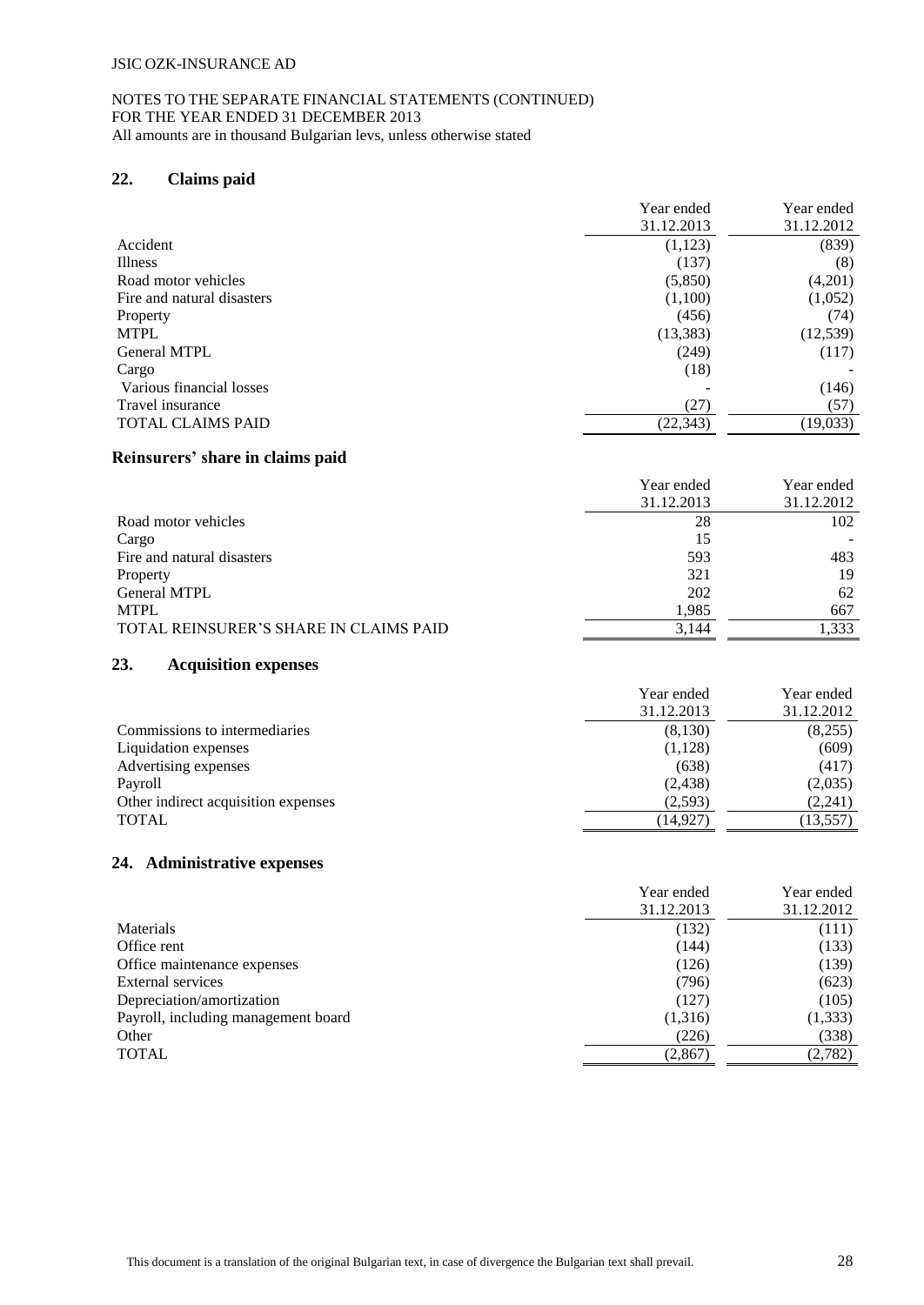# NOTES TO THE SEPARATE FINANCIAL STATEMENTS (CONTINUED) FOR THE YEAR ENDED 31 DECEMBER 2013

All amounts are in thousand Bulgarian levs, unless otherwise stated

# **25. Reinsurers' commissions and participation in the result, net**

|                                                 | Year ended | Year ended |
|-------------------------------------------------|------------|------------|
|                                                 | 31.12.2013 | 31.12.2012 |
| Income from commissions of reinsurers           | 1.007      | 1,103      |
| Expenses for participation in profit            | (65)       | (14)       |
| Income for participation in profit of reinsurer | 43         |            |
| NET REINSURANCE INCOME                          | 985        | .090       |

## **26. Other insurance expenses, net**

|                                                                       | Year ended | Year ended |
|-----------------------------------------------------------------------|------------|------------|
|                                                                       | 31.12.2013 | 31.12.2012 |
| Expenses for guarantee fund and Security fund under FSC               | (1,641)    | (1,591)    |
| Expenses for guarantee fund of National bureau of automobile insurers | (218)      |            |
| Impairment of receivables                                             | (745)      | (2,007)    |
| Reversed impairment of receivables                                    | 1,270      |            |
| Expenses for preventive measure related to State Fund Agriculture     | (8)        | (3)        |
| Expenses, related to reversed premiums from prior years               | (3.958)    | (3,162)    |
| Income related to commissions and ceded premiums for insurers under   |            |            |
| recognized policies from prior years                                  | 87         | 84         |
| Income from regresses                                                 | 807        | 465        |
| Other income                                                          | 67         | 113        |
| Other expenses                                                        | (302)      | (45)       |
| TOTAL OTHER INSURANCE EXPENSES, NET                                   | (4,641)    | (6,146)    |

# **27. Net investment income**

|                                                                     | Year ended | Year ended |
|---------------------------------------------------------------------|------------|------------|
|                                                                     | 31.12.2013 | 31.12.2012 |
| Interest income                                                     | 539        | 737        |
| Rent income                                                         | 29         | 37         |
| Income from sale of investments                                     | (99)       | 119        |
| Income from revaluation of available for sale financial assets, net |            | 383        |
| Expenses for revaluation of investments, net                        | (292)      |            |
| Income from investment in subsidiaries                              | 211        |            |
| TOTAL NET INVESTMENT INCOME                                         | 388        | 1.276      |

Interest income includes:

|                              | Year ended | Year ended |
|------------------------------|------------|------------|
|                              | 31.12.2013 | 31.12.2012 |
| Interest on government bonds | 398        | 568        |
| Interest on bonds            |            |            |
| Interest on bank deposits    | 138        | 154        |
| TOTAL INTEREST INCOME        | 539        | 737        |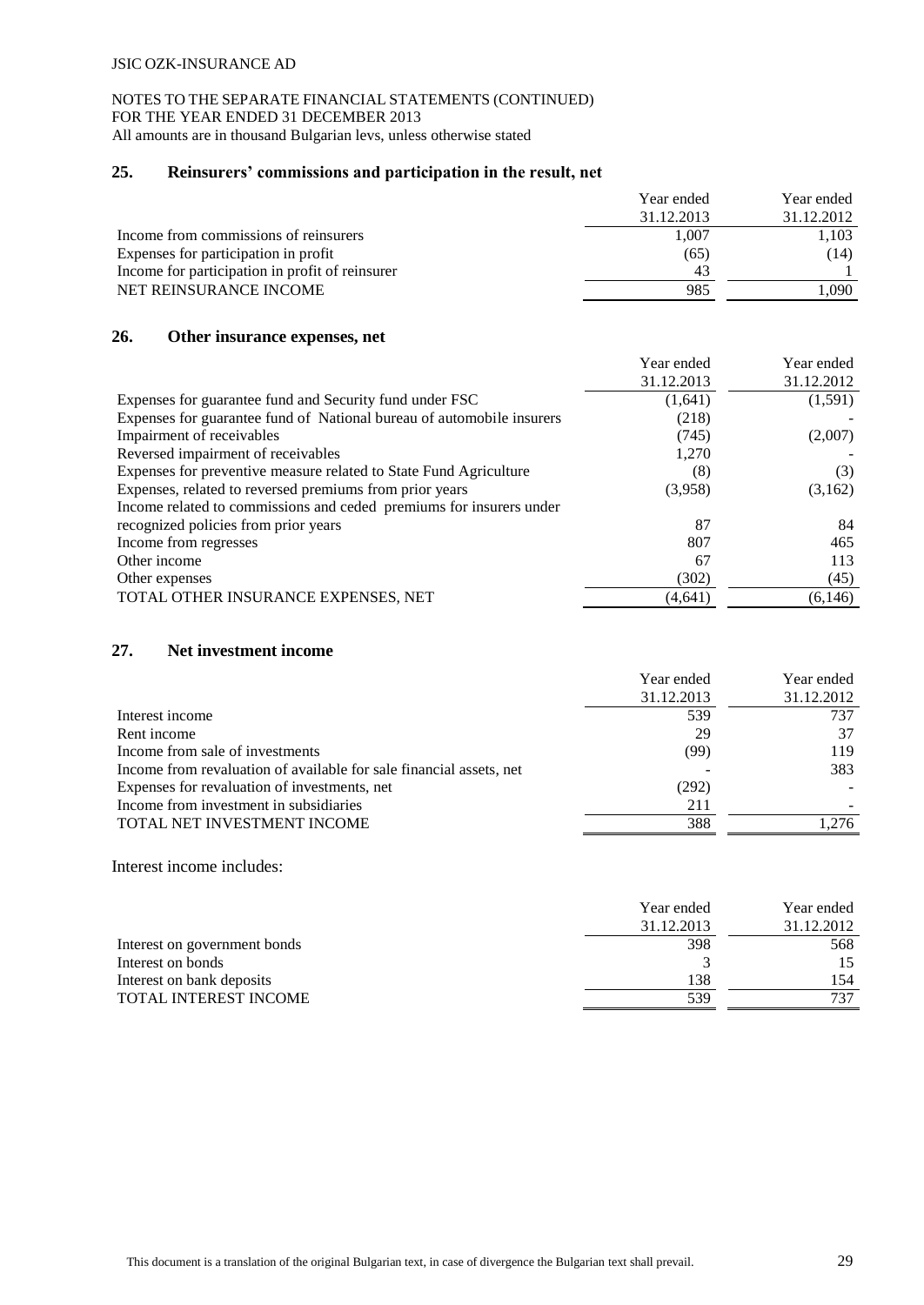## **28. Other expenses, net**

|                           | Year ended | Year ended |
|---------------------------|------------|------------|
|                           | 31.12.2013 | 31.12.2012 |
| Other financial expenses  | (103)      | (96)       |
| Income on lease agreement | (31)       | (23)       |
| Penalty interest          | (82)       | (78)       |
| Impairment of receivables |            | (40)       |
| Other                     | 25         | (3)        |
| TOTAL OTHER EXPENSES, NET | (191       | (240)      |

# **29. Risk management**

#### **Insurance risk**

The main risk for the Company in connection with insurance contracts is derived from the fact that real claims and the related payments may be timed differently from the expectations. This is influenced by the frequency of the claims, the nature of the claims, if the actually paid claims are more than the initial estimate and the subsequent development of the long-term claims. Therefore, the aim of the Company is to form a reserve which is enough to cover these liabilities. The risk development analysis and the estimated insurance premiums are made based on the available statistical data. In the premiums is included surplus for certainty, for evading the consequences of unfavourable risk development.

Reinsurance contracts are signed for the main types of insurance, which limit the liability of the Company in cased of insurance events. Considering the enlargement of the territorial coverage of the auto insurance, as well as its different limit in the EU countries, suitable reinsurance coverage for damages exceeding 100,000 EUR and with unlimited liability is taken into account. On this basis unfavourable risk development will be limited at incidence of very big damages.

For evading the risk of reporting unreal claims for indemnities, especially the ones that happened abroad (for MTPL insurance), there is a contract signed with the correspondent company with offices in all EU countries and member states of the Council of the Bureaus Green Card, which will monitor the compliance with the working legal norms of each country.

# **As of 31.12.2013**

| Type of insurance                     | Premium earned | Reserves | Reserves quote |
|---------------------------------------|----------------|----------|----------------|
| All other insurances                  | 14,991         | 7,653    | 51%            |
| Insurance of responsibilities         | 29,208         | 35,782   | 123%           |
| Total                                 | 44,199         | 43,434   | 98%            |
| As of 31.12.2012<br>Type of insurance | Premium earned | Reserves | Reserves quote |
| All other insurances                  | 19,351         | 7,653    | 40%            |
| Insurance of responsibilities         | 20,391         | 26,852   | 132%           |
| Total                                 | 39,742         | 34,505   | 87%            |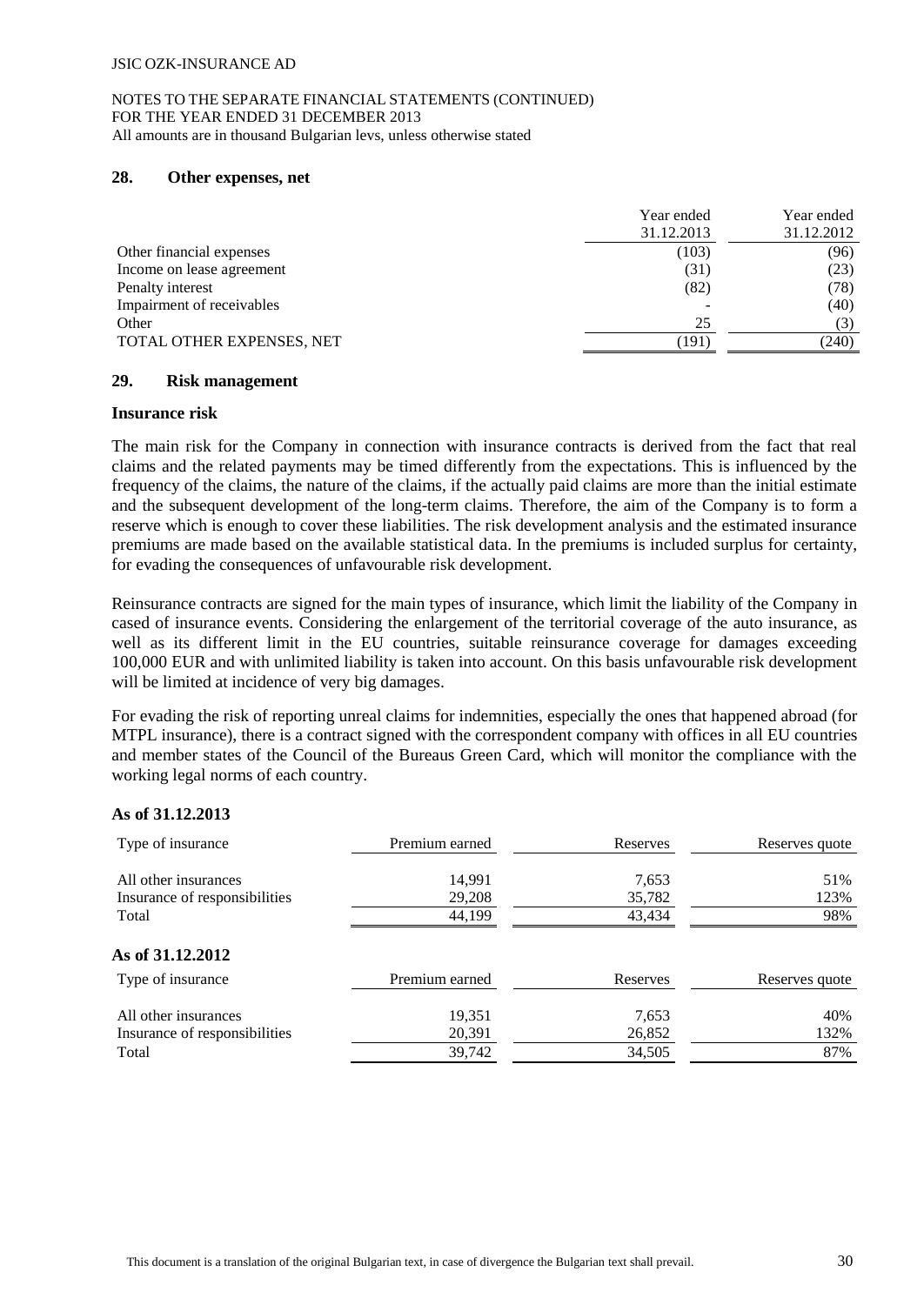#### 29. **Risk management (continued)**

#### **Insurance risk (continued)**

As the information in the tables presents a historical view of the sufficiency of the estimates of unpaid claims incurred in previous years, an insufficiency from prior years should not be extrapolated on the present reserve for outstanding claims. The Company believes that the reserves for outstanding claims are adequate as of December 31, 2013 and 2012.

| Year of event                         | 2003           | 2004           | 2005         | 2006  | 2007  | 2008  | 2009                    | 2010   | 2011         | 2012                                                                   | 2013                     | Total                    |
|---------------------------------------|----------------|----------------|--------------|-------|-------|-------|-------------------------|--------|--------------|------------------------------------------------------------------------|--------------------------|--------------------------|
| In the year of event                  | 846            | 893            | 1,164        | 1,272 | 1,091 | 1,269 | 2,204                   | 3,813  | 4,251        | 5,736                                                                  | 7,728                    | 30,267                   |
| 1 year later                          | 242            | 589            | 284          | 748   | 831   | 857   | 2,201                   | 5,574  | 7,559        | 4,757                                                                  | $\overline{\phantom{a}}$ | 23,642                   |
| 2 years later                         | 123            | 56             | 122          | 257   | 299   | 157   | 928                     | 3,878  | 2,435        |                                                                        |                          | 8,255                    |
| 3 years later                         | 113            | 54             | 61           | 90    | 367   | 376   | 1,211                   | 4,933  |              |                                                                        |                          | 7,205                    |
| 4 years later                         | 18             | 81             | 21           | 224   | 246   | 369   | 1,395                   |        |              |                                                                        |                          | 2,354                    |
| 5 years later                         | 12             | 440            | 9            | 67    | 213   | 425   |                         |        |              |                                                                        |                          | 1,166                    |
| 6 years later                         | 17             | 3              | 16           | 18    | 117   |       |                         |        |              |                                                                        |                          | 171                      |
| 7 years later                         | 1              | 153            | 45           | 439   |       |       |                         |        |              |                                                                        |                          | 638                      |
| 8 years later                         |                | $\overline{a}$ | $\mathbf{0}$ |       |       |       |                         |        |              |                                                                        |                          | $\overline{\phantom{a}}$ |
| 9 years later                         | 5              | 114            |              |       |       |       |                         |        |              |                                                                        |                          | 119                      |
| 10 years later                        |                |                |              |       |       |       |                         |        |              |                                                                        |                          |                          |
| Total payments                        | 1.377          | 2,383          | 1,722        | 3,115 | 3,164 | 3,453 | 7,939                   | 18,198 | 14,245       | 10,493                                                                 | 7,728                    | 73,817                   |
| Total amount of claims reported as of |                |                |              |       |       |       |                         |        |              |                                                                        |                          |                          |
| 31.12.2013                            | 1.377          |                |              |       |       |       |                         |        |              | 2,382 1,722 3,118 3,164 3,464 7,996 18,532 15,158 12,001 13,220 82,134 |                          |                          |
|                                       |                |                |              |       |       |       |                         |        |              |                                                                        |                          |                          |
| Outstanding claims reserves as of     |                |                |              |       |       |       |                         |        |              |                                                                        |                          |                          |
| 31.12.2013                            |                |                |              | 3     | 1     | 10    | 58                      | 334    | 914          | 1,508                                                                  | 5,491                    | 8,319                    |
|                                       |                |                |              |       |       |       |                         |        |              |                                                                        |                          |                          |
|                                       |                |                |              |       |       |       |                         |        |              |                                                                        |                          |                          |
| Year of event                         | 2002           | 2003           | 2004         | 2005  | 2006  | 2007  | 2008                    | 2009   | 2010         | 2011                                                                   | 2012                     | Total                    |
| In the year of event                  | 755            | 846            | 893          | 1,164 | 1,272 | 1,091 | 1,269                   | 2,204  | 3,813        | 4,251                                                                  | 5,736                    | 23,294                   |
| 1 year later                          | 170            | 242            | 589          | 284   | 748   | 831   | 857                     | 2,201  | 5,574        | 7,559                                                                  |                          | 19,055                   |
| 2 years later                         | 40             | 123            | 56           | 122   | 257   | 299   | 157                     | 928    | 3,878        |                                                                        |                          | 5,860                    |
| 3 years later                         | 28             | 113            | 54           | 61    | 90    | 367   | 376                     | 1,211  |              |                                                                        |                          | 2,300                    |
| 4 years later                         | 24             | 18             | 81           | 21    | 224   | 246   | 369                     |        |              |                                                                        |                          | 983                      |
| 5 years later                         | 1              | 12             | 440          | 9     | 67    | 213   |                         |        |              |                                                                        |                          | 742                      |
| 6 years later                         | 34             | 17             | 3            | 16    | 18    |       |                         |        |              |                                                                        |                          | 88                       |
| 7 years later                         | $\overline{2}$ | 1              | 153          | 45    |       |       |                         |        |              |                                                                        |                          | 201                      |
| 8 years later                         |                |                |              |       |       |       |                         |        |              |                                                                        |                          |                          |
| 9 years later                         |                | 5              |              |       |       |       |                         |        |              |                                                                        |                          | 5                        |
| 10 years later                        |                |                |              |       |       |       |                         |        |              |                                                                        |                          |                          |
| Total payments                        | 1,054          | 1,377          | 2,269        |       |       |       | 1,722 2,676 3,047 3,028 |        | 6,544 13,265 | 11,810                                                                 |                          | 5,736 52,528             |
| Total amount of claims reported as of |                |                |              |       |       |       |                         |        |              |                                                                        |                          |                          |
| 31.12.2012                            |                |                |              |       |       |       |                         |        |              | 1,054 1,377 2,269 1,722 2,681 3,047 3,208 6,751 13,886 13,066 10,520   |                          | 59,581                   |
| Outstanding claims reserves as of     |                |                |              |       |       |       |                         |        |              |                                                                        |                          |                          |
| 31.12.2012                            |                |                |              |       | 5     | 1     | 179                     | 207    | 622          | 1,256                                                                  | 4,785                    | 7,055                    |
|                                       |                |                |              |       |       |       |                         |        |              |                                                                        |                          |                          |

# **Financial risk**

In 2013 the Company continued its conservative policy in the area of investment management. 97.94% from the financial assets available for sale are invested in foreign debt bonds of European Union countries and 2.06% in corporate bonds and shares in investment funds.

In 2013 the financial assets held for trading represent equity investments in companies.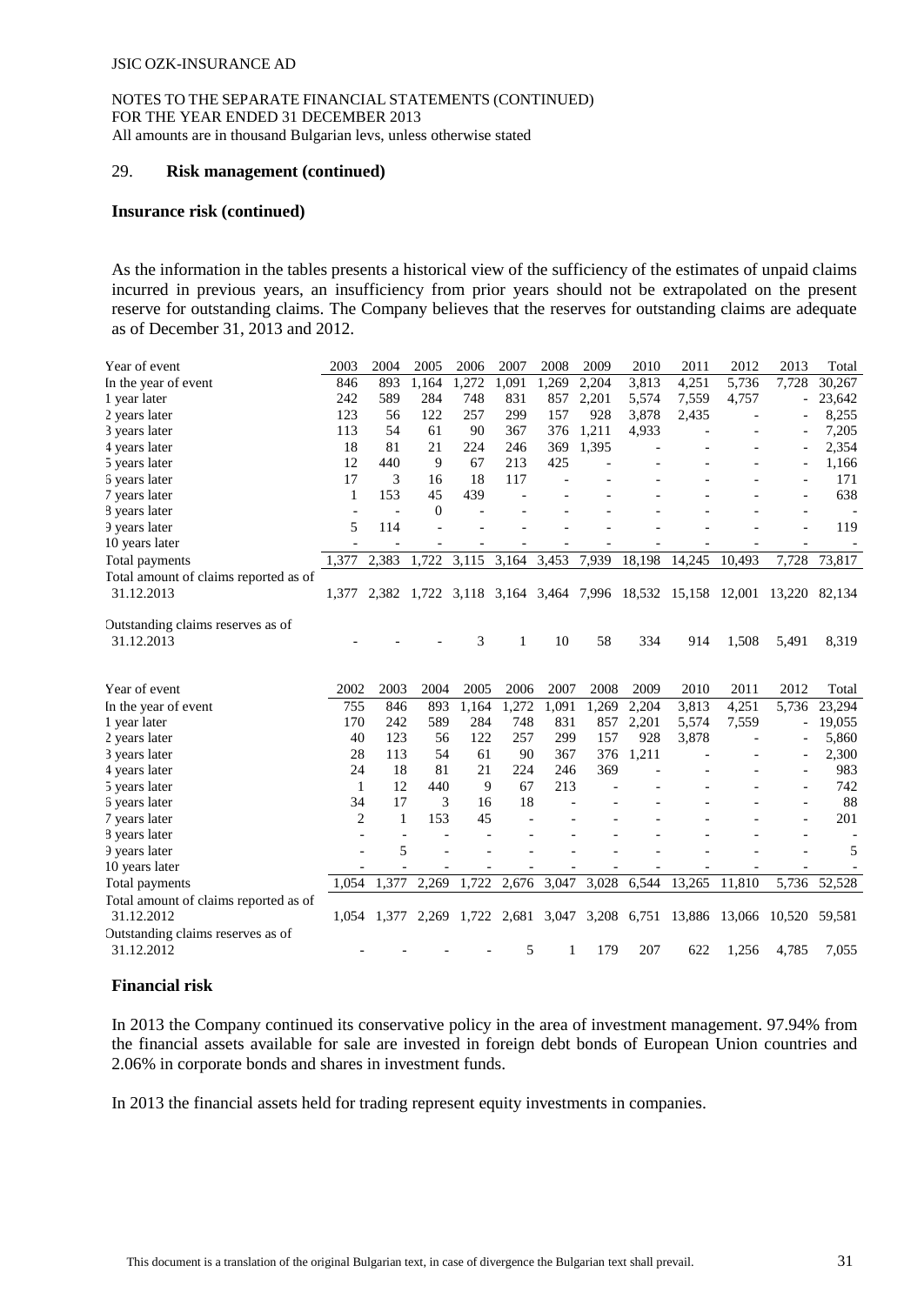## **29. Risk management (continued)**

#### **Financial risk (continued)**

In 2013 the main investment policy of the Company was to secure the technical reserves of the insurance portfolio as well as achieving of adequate return and protection of the funds at moderate risk.

As a result of the global economic crisis various sectors of the Bulgarian economy deteriorated in their development, which is significant uncertainty and risk for their development in the near future. The declining growth rates lead to significant uncertainty and as a result generated income levels, impairment losses, as well as management's estimates in the subsequent periods may differ from the present levels. In addition to this, there is a risk of a change in the prices of financial assets and properties, which may adversely affect the financial statements.

#### *Credit risk*

JSIC OZK- INUSRANCE AD has a significant exposure to receivables on insurance operations. The analysis of these receivables show that 84.99% from them are paid on time, and 15.01% are overdue. The receivables which are overdue between 90 and 180 days are 1.06%, between 180 and 360 days – 0.53% and over 360 days – 13.42 % as in such occasions the policies are terminated.

The above stated relationships are common for the insurance market.

## *Liquidity risk*

The Company is not exposed to significant liquidity risk in 2013. As of December 31, 2013 the cash and cash equivalents and available for sale securities accounts up to BGN 25,224 thousands cover 63% of the reserves.

In the following table analysis of the assets and liabilities of the Company in terms of their maturity is made:

| As of 31.12.2013                               | Up to<br>one year | $1-5$<br>years | Over 5<br>years | Not<br>defined<br>maturity | Total: |
|------------------------------------------------|-------------------|----------------|-----------------|----------------------------|--------|
| <b>ASSETS</b>                                  |                   |                |                 |                            |        |
| Investment properties                          |                   |                |                 | 2,483                      | 2,483  |
| Deposits in financial institutions             | 6,836             |                |                 |                            | 6,836  |
| Financial assets available for sale            |                   |                |                 | 10,440                     | 10,440 |
| Financial assets held for trading              |                   |                |                 | 7,028                      | 7,028  |
| Investment in subsidiaries                     |                   |                |                 | 2,428                      | 2,428  |
| Non-current tangible and intangible assets     |                   |                |                 | 6,118                      | 6,118  |
| Deferred tax assets                            | 20                |                | 4               | 10                         | 34     |
| Receivables and advances                       | 26,113            |                |                 |                            | 26,113 |
| Other assets                                   | 401               |                |                 |                            | 401    |
| Cash                                           | 920               |                |                 |                            | 920    |
| <b>TOTAL ASSETS</b>                            | 34,290            |                | $\overline{4}$  | 28,507                     | 62,801 |
| <b>LIABILITIES</b>                             |                   |                |                 |                            |        |
| Short term liabilities                         | 10,693            |                |                 |                            | 10,693 |
| Deferred tax liabilities                       |                   |                |                 | 339                        | 339    |
| Unearned-premium reserve                       | 19,027            |                |                 |                            | 19,027 |
| Outstanding claims reserve                     | 17,449            |                |                 |                            | 17,449 |
| Reserve fund                                   | 128               |                |                 |                            | 128    |
| Other technical reserves                       | 3,436             |                |                 |                            | 3,436  |
| Retirement obligations                         |                   |                |                 | 38                         | 38     |
| Non-current portion on liabilities under lease |                   |                |                 |                            |        |
| agreements                                     |                   | 309            |                 |                            | 309    |
| <b>TOTAL LIABILITIES</b>                       | 50,733            | 309            |                 | 377                        | 51,419 |
| <b>Maturity Gap</b>                            | (16, 443)         | (309)          | 4               | 28,130                     | 11,382 |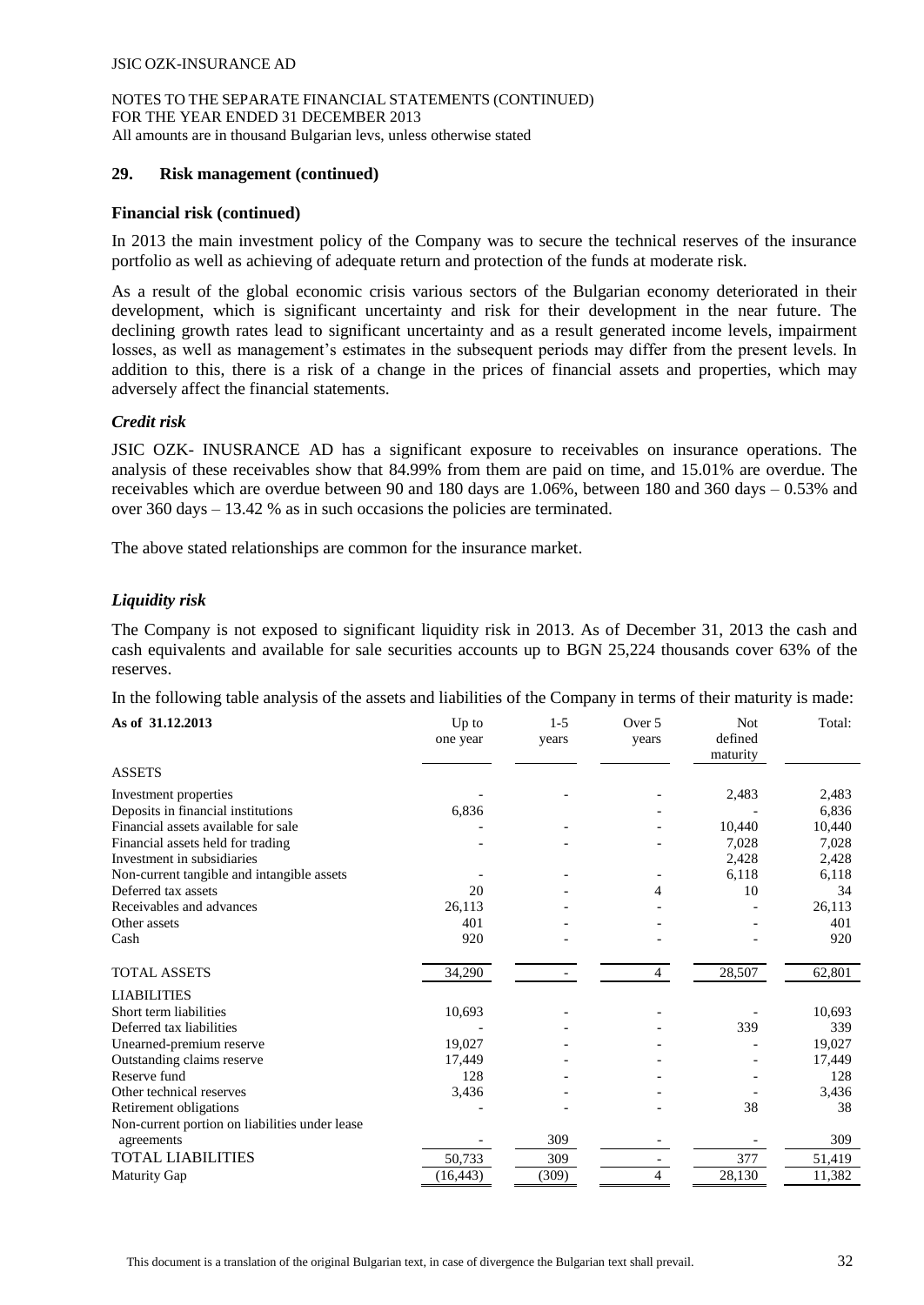## **29. Risk management (continued)**

#### **Financial risk (continued)**

#### *Liquidity risk (continued)*

| As of 31.12.2012                               | Up to<br>one year | $1 - 5$<br>vears | Over 5<br>years | Not<br>defined<br>maturity | Total: |
|------------------------------------------------|-------------------|------------------|-----------------|----------------------------|--------|
| <b>ASSETS</b>                                  |                   |                  |                 |                            |        |
| Investment properties                          |                   |                  |                 | 2,483                      | 2,483  |
| Deposits in financial institutions             | 3,504             |                  |                 |                            | 3,504  |
| Financial assets available for sale            | 6,191             |                  | 3,621           |                            | 9,812  |
| Financial assets held for trading              |                   |                  |                 | 8,284                      | 8,284  |
| Non-current tangible and intangible assets     |                   | 1,013            | 4,803           | 5                          | 5,821  |
| Deferred tax assets                            | 19                |                  | 5               | 10                         | 34     |
| Receivables and advances                       | 23,806            |                  |                 |                            | 23,806 |
| Other assets                                   | 384               |                  |                 |                            | 384    |
| Cash                                           |                   |                  |                 | 757                        | 757    |
|                                                | 33,904            | 1,013            | 8,429           | 11,539                     | 54,885 |
| <b>TOTAL ASSETS</b>                            |                   |                  |                 |                            |        |
| <b>LIABILITIES</b>                             |                   |                  |                 |                            |        |
| Short term liabilities                         | 9,632             |                  |                 |                            | 9,632  |
| Deferred tax liabilities                       |                   |                  |                 | 328                        | 328    |
| Unearned-premium reserve                       | 15,768            |                  |                 |                            | 15,768 |
| Outstanding claims reserve                     | 13,666            |                  |                 |                            | 13,666 |
| Reserve fund                                   |                   |                  |                 | 128                        | 128    |
| Other technical reserves                       | 3,586             |                  |                 |                            | 3,586  |
| Retirement obligations                         |                   |                  |                 | 48                         | 48     |
| Non-current portion on liabilities under lease |                   |                  |                 |                            |        |
| agreements                                     |                   | 274              |                 |                            | 274    |
| <b>TOTAL LIABILITIES</b>                       | 42,652            | 274              |                 | 504                        | 43,430 |
| <b>Maturity Gap</b>                            | (8, 748)          | 739              | 8,429           | 11,035                     | 11,455 |

# *Currency risk*

The Company faces minimum currency risk, as the exposures in foreign currencies different from BGN and Euro are not material. The exposures to currency risk when conducting transactions lead to exchange rate gains and losses recognized in the income statement. These exposures include the cash which is not denominated in the reporting currency or euro.

The tables below summarize the currency risk of the Company as of December 31, 2013 and 2012. It shows the carrying values of the Company's assets and liabilities according to original currency.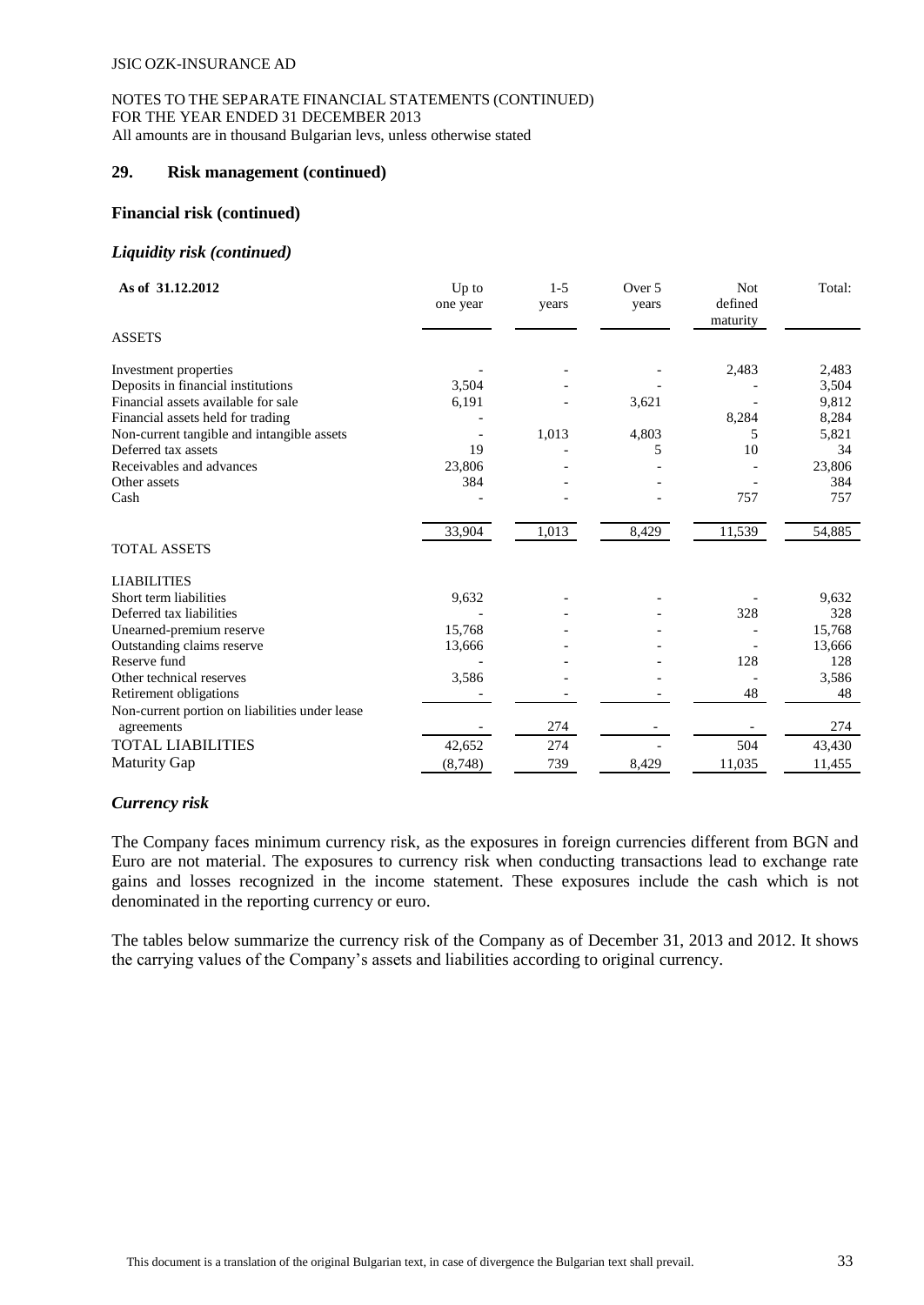# **29. Risk management (continued)**

## **Financial risk (continued)**

#### *Currency risk (continued)* **As of 31.12.2013** BGN and

| As of 31.12.2013                                          | <b>BGN</b> and<br><b>EUR</b> | <b>USD</b>               | Total: |
|-----------------------------------------------------------|------------------------------|--------------------------|--------|
| <b>ASSETS</b>                                             |                              |                          |        |
| Investment properties                                     | 2,483                        |                          | 2,483  |
| Deposits in financial institutions                        | 6,825                        | 11                       | 6,836  |
| Financial assets available for sale                       | 10,440                       |                          | 10,440 |
| Financial assets held for trading                         | 7,028                        |                          | 7,028  |
| Investment in subsidiaries                                | 2,428                        |                          | 2,428  |
| Non-current tangible and intangible assets                | 6,118                        |                          | 6,118  |
| Deferred tax assets                                       | 34                           |                          | 34     |
| Receivables and advances                                  | 26,113                       |                          | 26,113 |
| Other assets                                              | 401                          |                          | 401    |
| Cash                                                      | 920                          |                          | 920    |
| <b>TOTAL ASSETS</b>                                       | 62,790                       | 11                       | 62,801 |
| <b>LIABILITIES</b>                                        |                              |                          |        |
| Short term liabilities                                    | 10,693                       |                          | 10,693 |
| Deferred tax liabilities                                  | 339                          |                          | 339    |
| Reserve fund                                              | 128                          |                          | 128    |
| Unearned-premium reserve                                  | 19,027                       |                          | 19,027 |
| Outstanding claims reserve                                | 17,449                       |                          | 17,449 |
| Other technical reserves                                  | 3,436                        |                          | 3,436  |
| Retirement obligations                                    | 38                           |                          | 38     |
| Non-current portion on liabilities under lease agreements | 309                          |                          | 309    |
| <b>TOTAL LIABILITIES</b>                                  | 51,419                       | $\overline{\phantom{a}}$ | 51,419 |
| Net currency position                                     | 11,371                       | 11                       | 11,382 |
|                                                           |                              |                          |        |
|                                                           | <b>BGN</b> and               | <b>USD</b>               | Total: |
| As of 31.12.2012                                          | <b>EUR</b>                   |                          |        |
| <b>ASSETS</b>                                             |                              |                          |        |
| Investment properties                                     | 2,483                        |                          | 2,483  |
| Deposits in financial institutions                        | 3,493                        | 11                       | 3,504  |
| Financial assets available for sale                       | 9,812                        |                          | 9,812  |
| Financial assets held for trading                         | 8,284                        |                          | 8,284  |
| Non-current tangible and intangible assets                | 5,821                        |                          | 5,821  |
| Deferred tax assets                                       | 34                           |                          | 34     |
| Receivables and advances                                  | 23,806                       |                          | 23,806 |
| Other assets                                              | 384                          |                          | 384    |
| Cash                                                      | 757                          |                          | 757    |
| TOTAL ASSETS                                              | 54,874                       | 11                       | 54,885 |
| <b>LIABILITIES</b>                                        |                              |                          |        |
| Short term liabilities                                    | 9,632                        |                          | 9,632  |
| Deferred tax liabilities                                  | 328                          |                          | 328    |
| Reserve fund                                              | 128                          |                          | 128    |
| Unearned-premium reserve                                  | 15,768                       |                          | 15,768 |
| Outstanding claims reserve                                | 13,666                       |                          | 13,666 |
| Other technical reserves                                  | 3,586                        |                          | 3,586  |
| Retirement obligations                                    | 48                           |                          | 48     |
| Non-current portion on liabilities under lease agreements | 274                          |                          | 274    |
| <b>TOTAL LIABILITIES</b>                                  | 43,430                       |                          | 43,430 |
|                                                           |                              |                          |        |
| Net currency position                                     | 11,444                       | 11                       | 11,455 |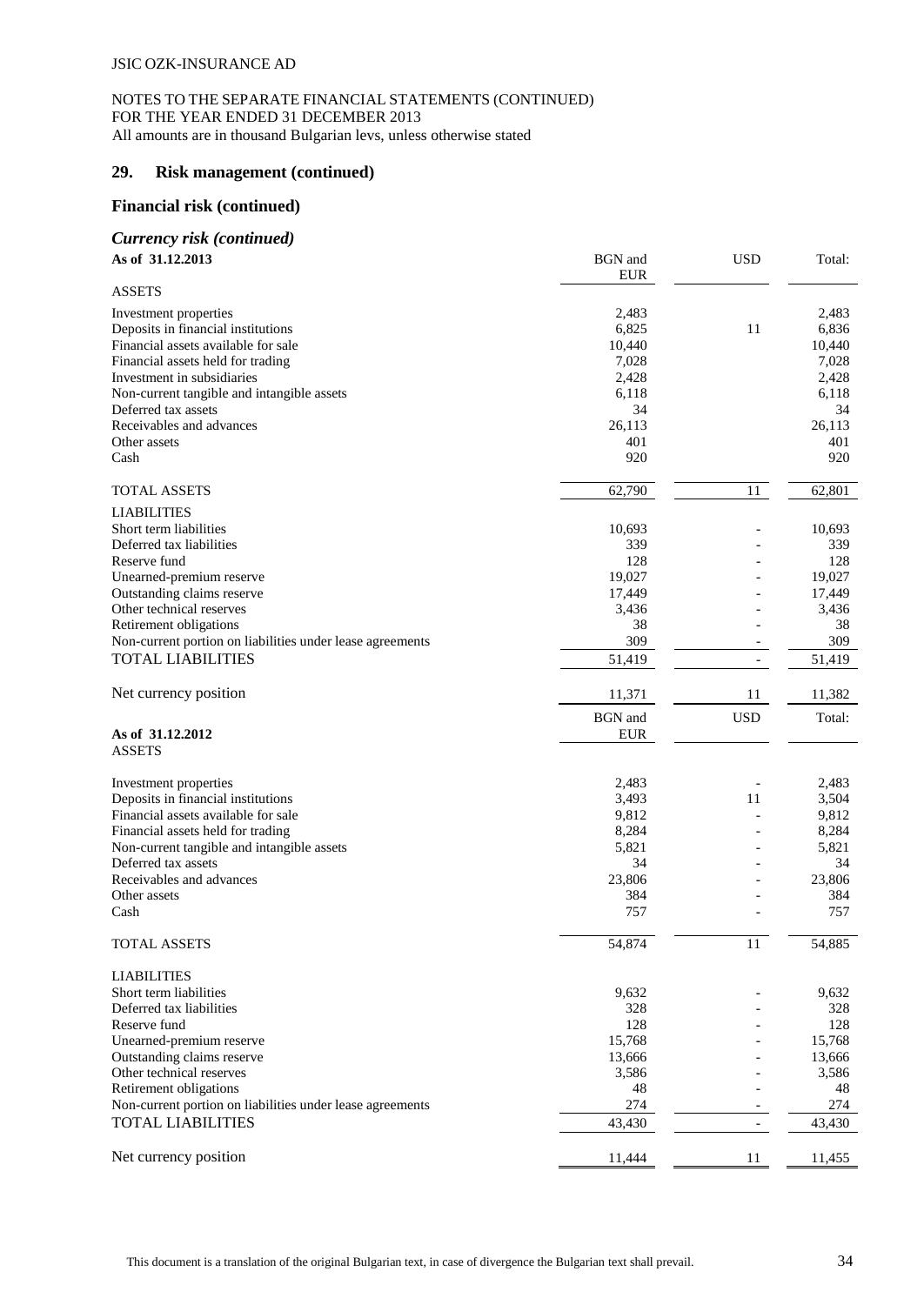## **29. Risk management (continued)**

#### **Financial risk (continued)**

## *Interest rate risk*

The Company faces interest rate risk in respect to the non-trading portfolio. The sensitivity of the nontrading portfolio to interest rate risk as of December 31, 2013 and 2012 is as follows:

| As of 31.12.2013                                                         | Up to $1$<br>year | $1 - 5$<br>years         | Over 5<br>years | Not interest<br>bearing | Total          |
|--------------------------------------------------------------------------|-------------------|--------------------------|-----------------|-------------------------|----------------|
| <b>ASSETS</b>                                                            |                   |                          |                 |                         |                |
| Investment properties                                                    |                   |                          |                 | 2,483                   | 2,483          |
| Deposits in financial institutions                                       | 6,836             |                          |                 |                         | 6,836          |
| Financial assets available for sale                                      |                   |                          | 10,225          | 215                     | 10,440         |
| Financial assets held for trading                                        |                   |                          |                 | 7,028                   | 7,028          |
| Investment in subsidiaries                                               |                   |                          |                 | 2,428                   | 2,428          |
| Non-current tangible and intangible assets                               |                   |                          |                 | 6,118                   | 6,118          |
| Deferred tax assets                                                      |                   |                          |                 | 34                      | 34             |
| Receivables and advances                                                 |                   |                          |                 | 26,113                  | 26,113         |
| Other assets                                                             |                   |                          |                 | 401                     | 401            |
| Cash                                                                     |                   |                          |                 | 920                     | 920            |
| <b>TOTAL ASSETS</b>                                                      | 6,836             | $\overline{\phantom{a}}$ | 10,225          | 45,740                  | 62,801         |
| <b>LIABILITIES</b>                                                       |                   |                          |                 |                         |                |
| Short term liabilities                                                   | 198               |                          |                 | 10,495                  | 10,693         |
| Deferred tax liabilities                                                 |                   |                          |                 | 339                     | 339            |
| Reserve fund                                                             |                   |                          |                 | 19,027                  | 19,027         |
| Unearned-premium reserve                                                 |                   |                          |                 | 17,449                  | 17,449         |
| Outstanding claims reserve                                               |                   |                          |                 | 128                     | 128            |
| Other technical reserves                                                 |                   |                          |                 | 3,436                   | 3,436          |
| Retirement obligations                                                   |                   |                          |                 | 38                      | 38             |
| Non-current portion on liabilities under lease                           |                   |                          |                 |                         |                |
| agreements<br><b>TOTAL LIABILITIES</b>                                   |                   | 309                      |                 |                         | 309            |
| <b>LIABILITIES</b>                                                       | 198               | 309                      |                 | 50,912                  | 51,419         |
| Net interest exposure                                                    | 6,638             | (309)                    | 10,225          | (5,172)                 | 11,382         |
|                                                                          |                   |                          |                 |                         |                |
| As of 31.12.2012                                                         | Up to $1$<br>year | $1 - 5$<br>years         | Over 5<br>years | Not interest<br>bearing | Total          |
| <b>ASSETS</b>                                                            |                   |                          |                 |                         |                |
| Investment properties                                                    |                   |                          |                 | 2,483                   | 2,483          |
| Deposits in financial institutions                                       | 3,504             |                          |                 |                         | 3,504          |
|                                                                          |                   |                          |                 |                         |                |
| Financial assets available for sale<br>Financial assets held for trading | 6,191             |                          | 3,621           | 8,284                   | 9,812<br>8,284 |
| Non-current tangible and intangible assets                               |                   |                          |                 | 5,821                   | 5,821          |
| Deferred tax assets                                                      |                   |                          |                 | 34                      | 34             |
| Receivables and advances                                                 |                   |                          |                 | 23,806                  | 23,806         |
| Other assets                                                             |                   |                          |                 | 384                     | 384            |
| Cash                                                                     |                   |                          |                 | 757                     | 757            |
| <b>ASSETS</b>                                                            |                   |                          |                 |                         |                |
|                                                                          | 9,695             |                          | 3,621           | 41,569                  | 54,885         |
| <b>LIABILITIES</b>                                                       |                   |                          |                 |                         |                |
| Short term liabilities                                                   | 149               |                          |                 | 9,483                   | 9,632          |
| Deferred tax liabilities                                                 |                   |                          |                 | 328                     | 328            |
| Unearned-premium reserve                                                 |                   |                          |                 | 15,768                  | 15,768         |
| Outstanding claims reserve                                               |                   |                          |                 | 13,666                  | 13,666         |
| Reserve fund                                                             |                   |                          |                 | 128                     | 128            |
| Other technical reserves                                                 |                   |                          |                 | 3,586                   | 3,586          |
| Retirement obligations                                                   |                   |                          |                 | 48                      | 48             |
| Non-current portion on liabilities under lease                           |                   |                          |                 |                         |                |
| agreements                                                               |                   | 274                      |                 |                         | 274            |
| <b>TOTAL LIABILITIES</b>                                                 | 149               | 274                      |                 | 43,007                  | 43,430         |
| Net interest exposure                                                    | 9,546             | (274)                    | 3,621           | (1, 438)                | 11,455         |

This document is a translation of the original Bulgarian text, in case of divergence the Bulgarian text shall prevail. 35